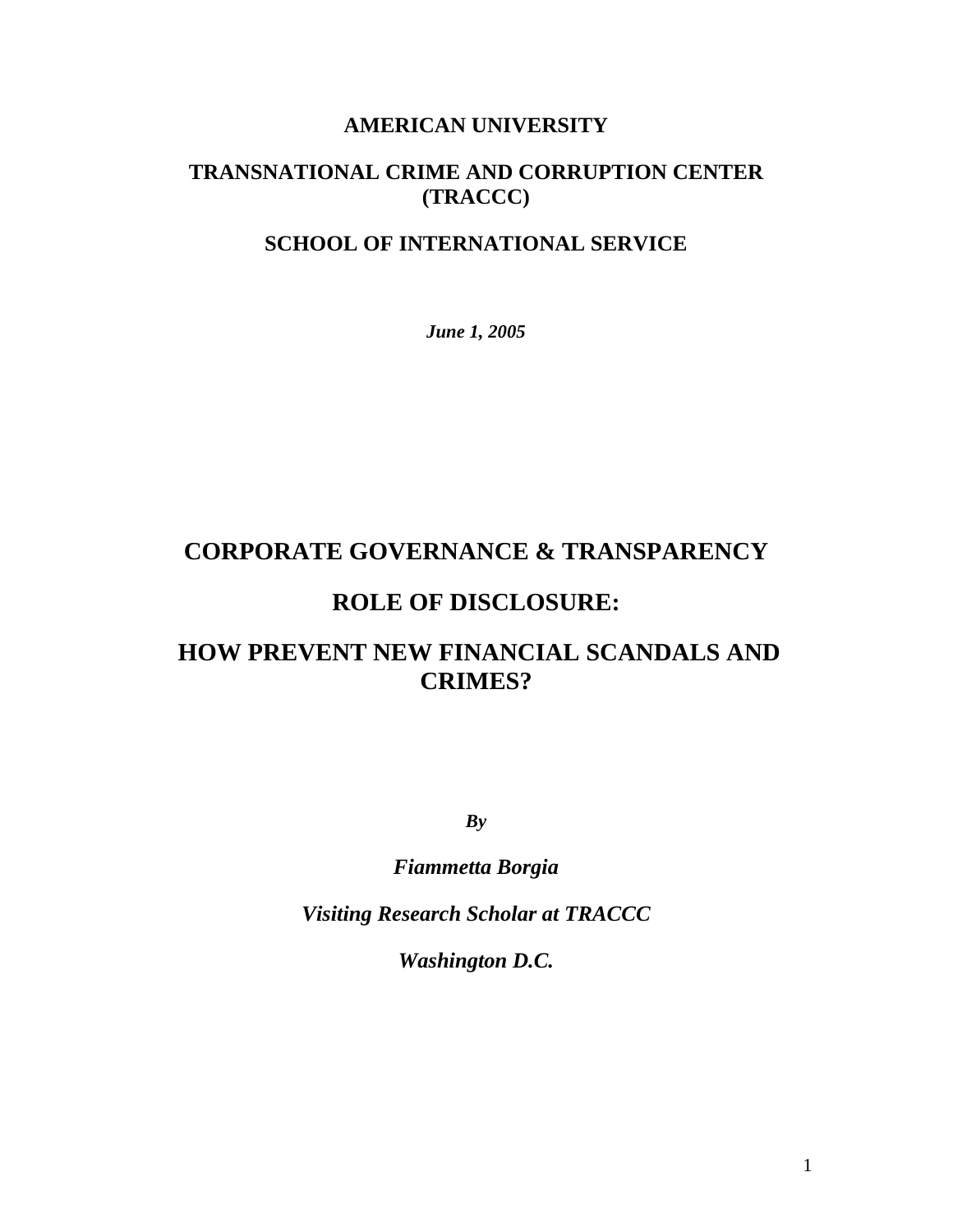# **INDEX**

| Corporate Governance History vis-à-vis Governance Today: An Overview 3 |  |
|------------------------------------------------------------------------|--|
|                                                                        |  |
|                                                                        |  |
|                                                                        |  |
|                                                                        |  |
|                                                                        |  |
|                                                                        |  |
|                                                                        |  |
|                                                                        |  |
|                                                                        |  |
|                                                                        |  |
|                                                                        |  |
|                                                                        |  |
|                                                                        |  |
|                                                                        |  |
|                                                                        |  |
|                                                                        |  |
|                                                                        |  |
|                                                                        |  |
|                                                                        |  |
|                                                                        |  |
|                                                                        |  |
|                                                                        |  |
|                                                                        |  |
|                                                                        |  |
|                                                                        |  |
|                                                                        |  |
| <b>RECENT REGULATORY CHANGES IN THE US AND THE EU</b> 35               |  |
|                                                                        |  |
|                                                                        |  |
|                                                                        |  |
|                                                                        |  |
|                                                                        |  |
|                                                                        |  |
|                                                                        |  |
|                                                                        |  |
|                                                                        |  |
|                                                                        |  |
|                                                                        |  |
|                                                                        |  |
|                                                                        |  |
|                                                                        |  |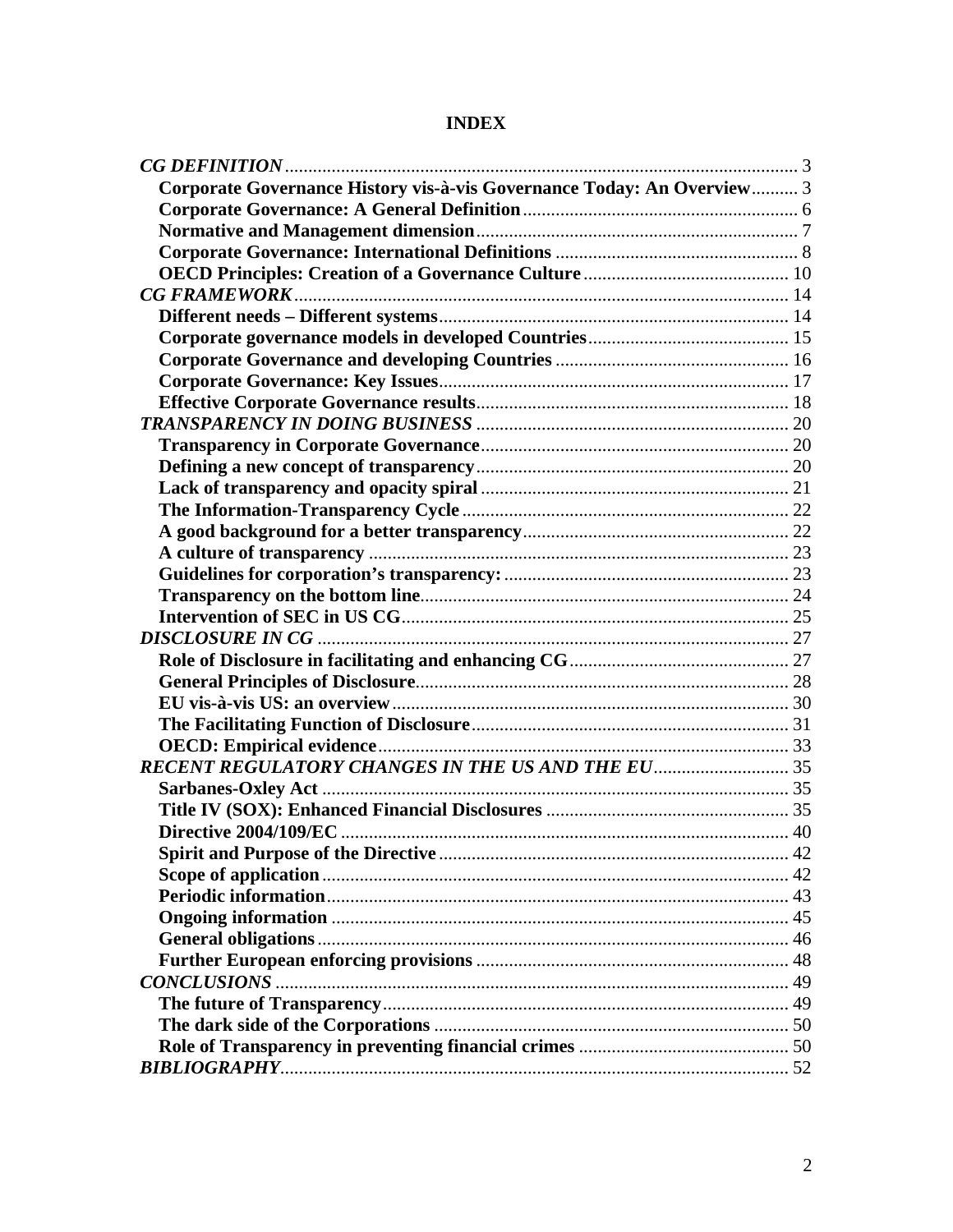#### <span id="page-2-0"></span>*CG DEFINITION*

1

#### **Corporate Governance History vis-à-vis Governance Today: An Overview**

Corporate governance systems have evolved over centuries, often in response to corporate failures or systemic crises.

The first well-documented failure of governance was the South Sea bubble<sup>[1](#page-2-1)</sup> in the 1700s, which revolutionized business law and practices in England. Similarly, much of the securities laws in the US were put in place following the stock market crash of  $1929^2$  $1929^2$  $1929^2$ .

<span id="page-2-1"></span><sup>1</sup> Popular name in England for the speculation in the South Sea Corporation, which failed disastrously in 1720. The corporation was formed in 1711 by Robert Harley, who needed allies to carry through the peace negotiations to end the War of the Spanish Succession. Holders of £9 million worth of government bonds were allowed to exchange their bonds for stock (with 6% interest) in the new corporation, which was given a monopoly of British trade with the islands of the South Seas and South America. The monopoly was based on the expectation of securing extensive trading concessions from Spain in the peace treaty. These concessions barely materialized, however, so that the corporation had a very shaky commercial basis. Nonetheless, it was active financially, and in 1720 it proposed that it should assume responsibility for the entire national debt, again offering its own stock in exchange for government bonds, a transaction on which it expected to make a considerable profit. The government accepted this proposal, and the result was an incredible wave of speculation, which drove the price of the corporation's stock from  $£1281/2$  in Jan., 1720, to £1,000 in August. Many dishonest and imprudent speculative ventures sprang up in imitation. In Sept., 1720, the bubble burst. Banks failed when they could not collect loans on inflated stock, prices of stock fell, thousands were ruined (including many members of the government), and fraud in the South Sea Corporation was exposed. Robert Walpole became first lord of the treasury and chancellor of the exchequer and started a series of measures to restore the credit of the corporation and to reorganize it. The bursting of the bubble, which coincided with the similar collapse of the Mississippi Scheme in France, ended the prevalent belief that prosperity could be achieved through unlimited expansion of credit. Legislation was enacted that forbade unincorporated joint stock enterprise.

<span id="page-2-2"></span> $2<sup>2</sup>$  In the aftermath of the stock market crash of 1929 and the ensuing economic depression Congress enacted the Securities Act of 1933 ("1933 Act"). It was the first major federal legislation to regulate the sale of securities. Prior to that time, regulation of securities were chiefly governed by state laws (which are commonly referred to as "blue sky" laws). The 1933 Act has two basic objectives: require that investors receive significant (or "material") information concerning securities being offered for public sale; and prohibit deceit, misrepresentations, and other fraud in the sale of securities. Congress intended the law to empower investors, and not the government, to make informed investment decisions. To assist with its objectives of informing potential investors and fair dealing in the market place, the 1933 Act requires issuers to disclose significant information about themselves. Disclosure also has the added benefit of discouraging bad behaviour. Supreme Court Justice Louis Brandeis coined the phrase "sunlight is the best disinfectant," which also is part of the philosophy underlying the 1933 Act. Disclosure of relevant information is accomplished through the registration of securities with the Securities and Exchange Commission ("SEC" or the "Commission"). The SEC is the principle federal agency responsible for oversight of the securities market and enforcement of the federal securities laws. The SEC was created pursuant to the Securities Exchange Act of 1934. The 1934 Act is a more comprehensive statute and regulates the secondary markets and many market participants. Provisions of the 1934 provide for the creation of (i) the Securities and Exchange Commission ("SEC" or the "Commission"); (ii) a system for regulating the markets themselves and those who trade in those markets; (iii) a continuous disclosure system for issuers; and (iv) anti-fraud provisions.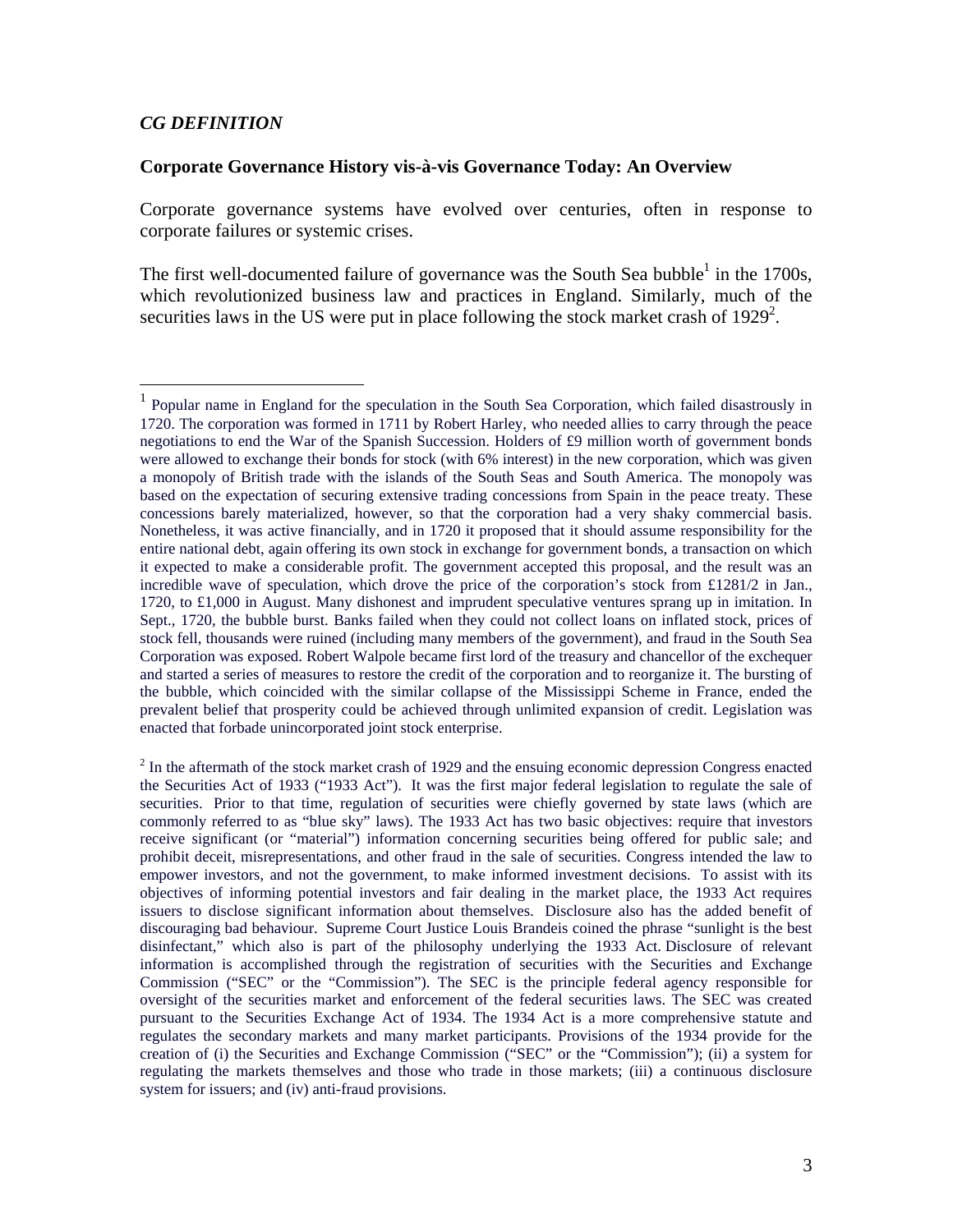There has been no shortage of other crises, such as the secondary banking crisis of the 1970s in the UK and US savings and loan debacle of  $1980s<sup>3</sup>$  $1980s<sup>3</sup>$  $1980s<sup>3</sup>$ . In addition to crises the history of corporate governance also has been punctuated by a series of well-known corporation failures: the Maxwell Group raid on pension fund of the Mirror Group newspapers,the collapse of Bank of Credit and Commerce International<sup>4</sup> and Barings  $Bank^5$ .

Most recently, the financial crisis that began in East Asia, and rapidly spread to Russia, Brazil and other areas of the globe, showed that systematic failure of investor protection mechanisms, combined with weak capital market regulation, leads to failures of confidence that spread from individual firms to entire countries.

Insufficient financial disclosure and capital market regulation, lack of minority shareholder protection, and failure of board and controlling shareholder accountability all

1

<span id="page-3-0"></span><sup>&</sup>lt;sup>3</sup>See Kaminsky, G.L. and C.M. Reinhart, 1999 "The Twin Crises: The Causes of Banking and Balance of Payments Problems," AER, Vol. 89 (June), pages 473-500.

<span id="page-3-1"></span><sup>4</sup> The Bank of Credit and Commerce International (BCCI) was a major international bank founded in Pakistan in 1972. At its peak, it operated in 78 countries, had over 400 branches, and claimed assets of \$25 billion.

BCCI became the focus in 1991 of the world's worst financial scandal and what was called a "\$20-billionplus heist" (Beaty 1993). It was found by regulators in the United States and United Kingdom to be involved in money laundering, bribery, support of terrorism, arms trafficking, the sale of nuclear technologies, the commission and facilitation of tax evasion, smuggling, illegal immigration, and the illicit purchases of banks and real estate. The bank was found to be worthless, with at least \$13 billion unaccounted for. Investigators in the U.S. and UK revealed that BCCI had been organized to avoid centralized regulatory review and to commit fraud on a massive scale, with its own intelligence network, diplomatic corps, and shipping and commodities trading corporations. The liquidators, Deloitte & Touche, filed a lawsuit against Price Waterhouse and Ernst & Young, the bank's auditors, which was settled for \$175 million in 1998. A further lawsuit against the emir of Abu Dhabi, a major shareholder, was launched in 1999 for around \$400 million. BCCI creditors also instituted a \$1 billion suit against the Bank of England as a regulatory body. After a nine-year struggle due to the Bank's statutory immunity, the case went to trial in January 2004.

<span id="page-3-2"></span> $<sup>5</sup>$  The Barings Bank had a long and storied history. In 1802, it helped finance the Louisiana Purchase,</sup> despite the fact that Britain was at war with France, and the sale had the effect of financing Napoleon's war effort. Later daring efforts in underwriting got the firm into serious trouble following the Brazilian revolution, and the bank had to be rescued by a consortium organized by the governor of the Bank of England, William Lidderdale, in 1890. While recovery from this incident was swift, it destroyed the corporation's former bravado. Its new, restrained manner made it a more appropriate representative of the British establishment, and the corporation established ties with King George V, beginning a close relationship with the British monarchy that would endure until Barings' collapse. The Baring family were appointed to the peerage with the title Baron Revelstoke. The corporation's restraint during this period would cost it its preeminence in the world of finance, but would later pay dividends when its refusal to take a chance on financing Germany's recovery from World War I saved it the painful losses experienced by other British Banks at the onset of the Great Depression.

Barings collapsed on February 26, 1995, due to the activities of one trader, Nick Leeson, who lost \$1.4 billion by speculating on the Singapore International Monetary Exchange, primarily using futures contracts. Barings was purchased by the Dutch bank/insurance corporation ING after its collapse for the nominal sum of £1 and assuming all of Barings liabilities and no longer has a separate corporate existence. Its name lives on in Baring Asset Management.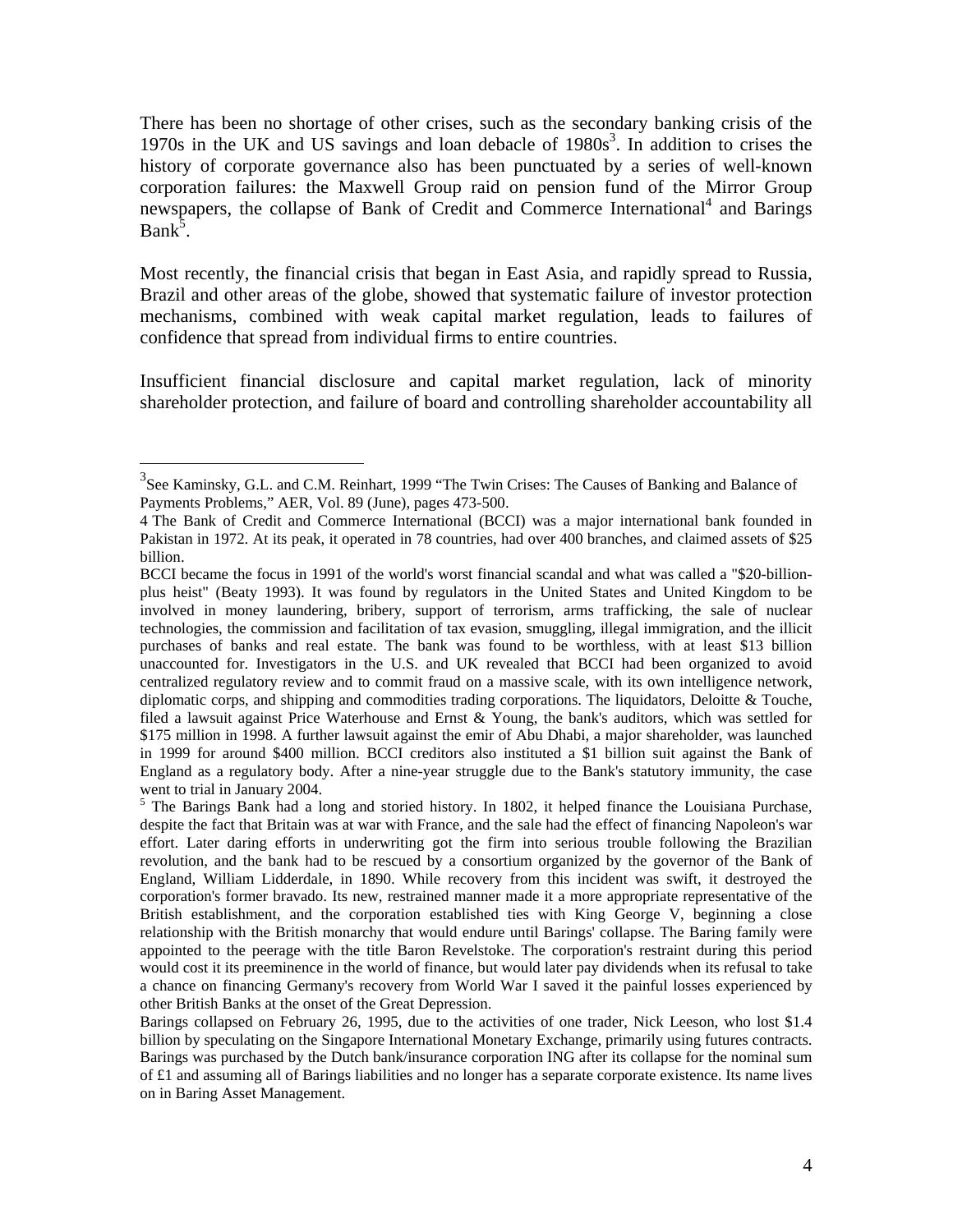supported lending and investing practices based on relationships rather than on a prudent analysis of risk and reward.

In hindsight, the not-surprising result is that corporations over invested in non-productive and often speculative activities, as we can see in the Enron and Parmalat cases.

Historically, each crisis or major corporate failure, often a result of incompetence, fraud, and abuse, has given new elements of an improved system of corporate governance, as we can see today in the new attention given to these matters.

Through a process of continuous change, developed countries have established a complex mosaic of laws, regulations, institutions, and implementation capacity in the government and in private sector. The objective was not to shackle corporations but rather to balance the spirit of enterprise with an improved liability.

This continuous process of change and adaptation has accelerated with the increasing diversity and complexity of shareholders and stakeholders.

Globalization, too, is forcing many corporations to tap into international financial markets and to face greater competition. During the past decades freedom in all aspects of business activities has increased markedly creating more breathing space for entrepreneurs. Cross-borders business relationships have increased dramatically.

New communication, distribution technologies and the removal of trade and investment barriers, have created truly global markets with global competition for goods, services and capital, and even corporate control. A whole new level of economic interdependence is emerging, as evidenced by the European Union (EU) and the North American Free Trade agreement (NAFTA). Deeper and broader cross-border business relationships between nations signal significant changes to all aspects of society, from culture to labor markets and political focus.

But increased freedom means increased responsibility: corporations must show respect for their shareholders as well as for other stakeholders and indeed society as a whole.

Now the business community needs to show that their corporations are ready to shoulder this increased responsibly. Corporations realize that by building better relations with shareholders, employees, customers, suppliers and the general public, many new avenues of business opportunities will open.

Mutual trust between the public and the business community is a key to improved competitiveness and thus to higher living standards.

An important step to ensure that the business community is trustworthy is to improve practices in relations between shareholders, boards of directors and managing directors.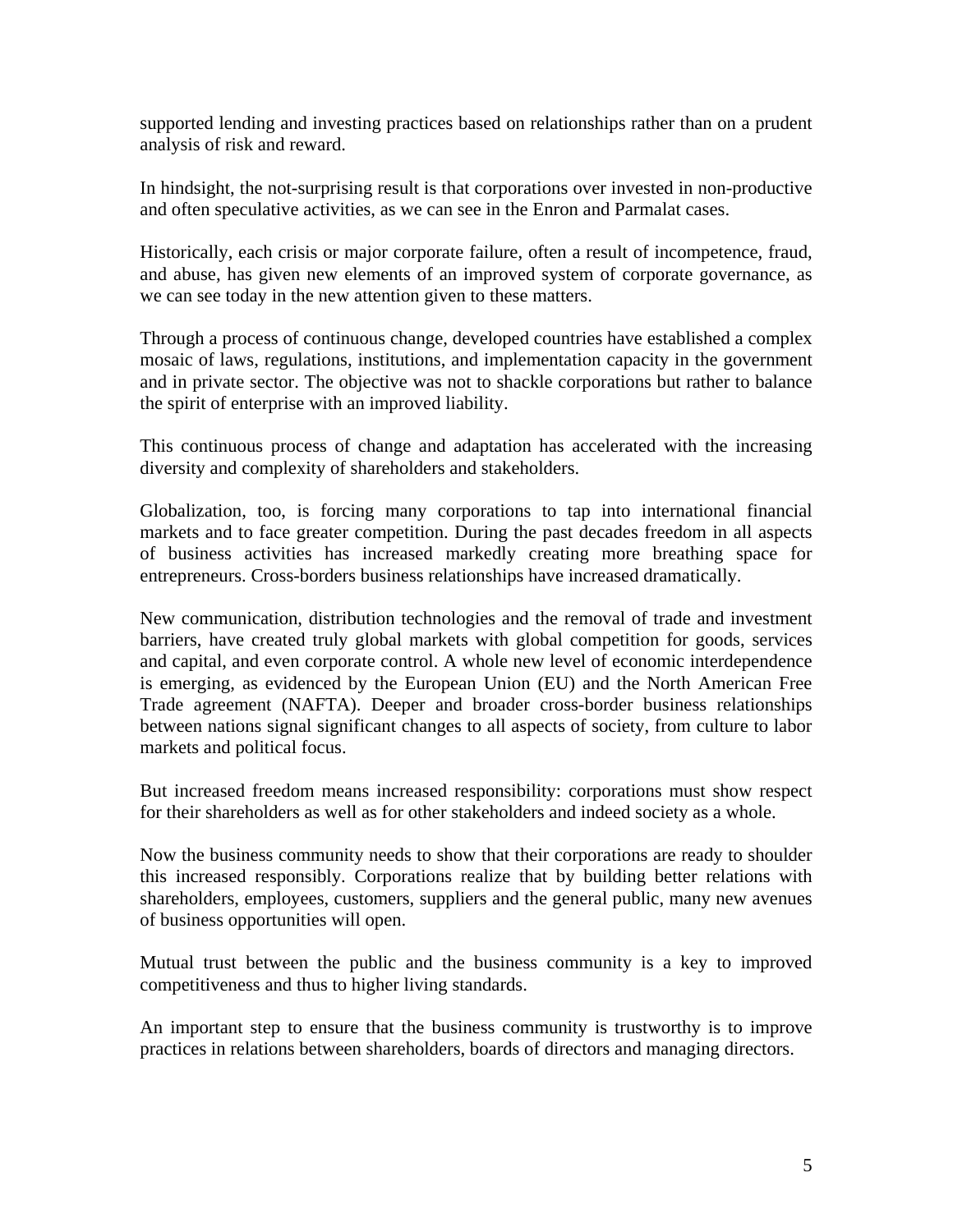<span id="page-5-0"></span>It is essential that the business community accepts its responsibility and adopts good practice working methods and procedures, which will strengthen the infrastructure of enterprises and increase mutual trust between the general public and enterprises.

During the past few years more than 30 countries, international organizations and business associations have brought forward recommendations for good or appropriate corporate governance so the debate on these matters has been quite extensive.

## **Corporate Governance: A General Definition**

Nowadays, CG is a subject of paramount importance and utmost topicality.

It is *important* because good or bad results are very much dependent on the way governance systems operate. It is *topical* because recent scandals have proved that today's ostensibly 'state-of-the-art' mode of governance is indeed inadequate.

In the section on international principles of CG, we quote and comment on several coded definitions of CG, noting their advantages and critical points, which are of course dependent on the institution that supplies the definition and the major objective which that definition intend to pursue.

A shared definition of CG, which is both valuable and consistent, is not easy to find and CG definitions are often unclear, inconsistent, or partial and subjective.

I assume the following definition:

#### **"The set of criteria and tools necessary to assure steady value creation in continuity and guarantee strategic effectiveness and operational efficiency to an organization, in compliance with the rules."**

By *rules* I mean laws and corporation values (whether the underlying group/corporation decide to specify any, and codify and translate them into explicit and practical behaviors to be delivered to every member of the organization). There cannot be other rules than those mentioned above, because morality cannot be legislated. Nonetheless, the process for translating values into practical behavior is long and hard.

This definition extends from groups/corporations to all other private or public institutions, and it relies on the following assumptions:

- The purpose of each group/corporation is steady value creation in continuity;
- Value shall not be confused with price, particularly in this age of extreme volatility of the financial markets;
- The purpose of each institution, public or private, is to pursue its mission in an effective and efficient way in continuity;
- The purpose of each true leader is to let the group/corporation mission be coherent and convergent with human dignity of all stakeholders, commencing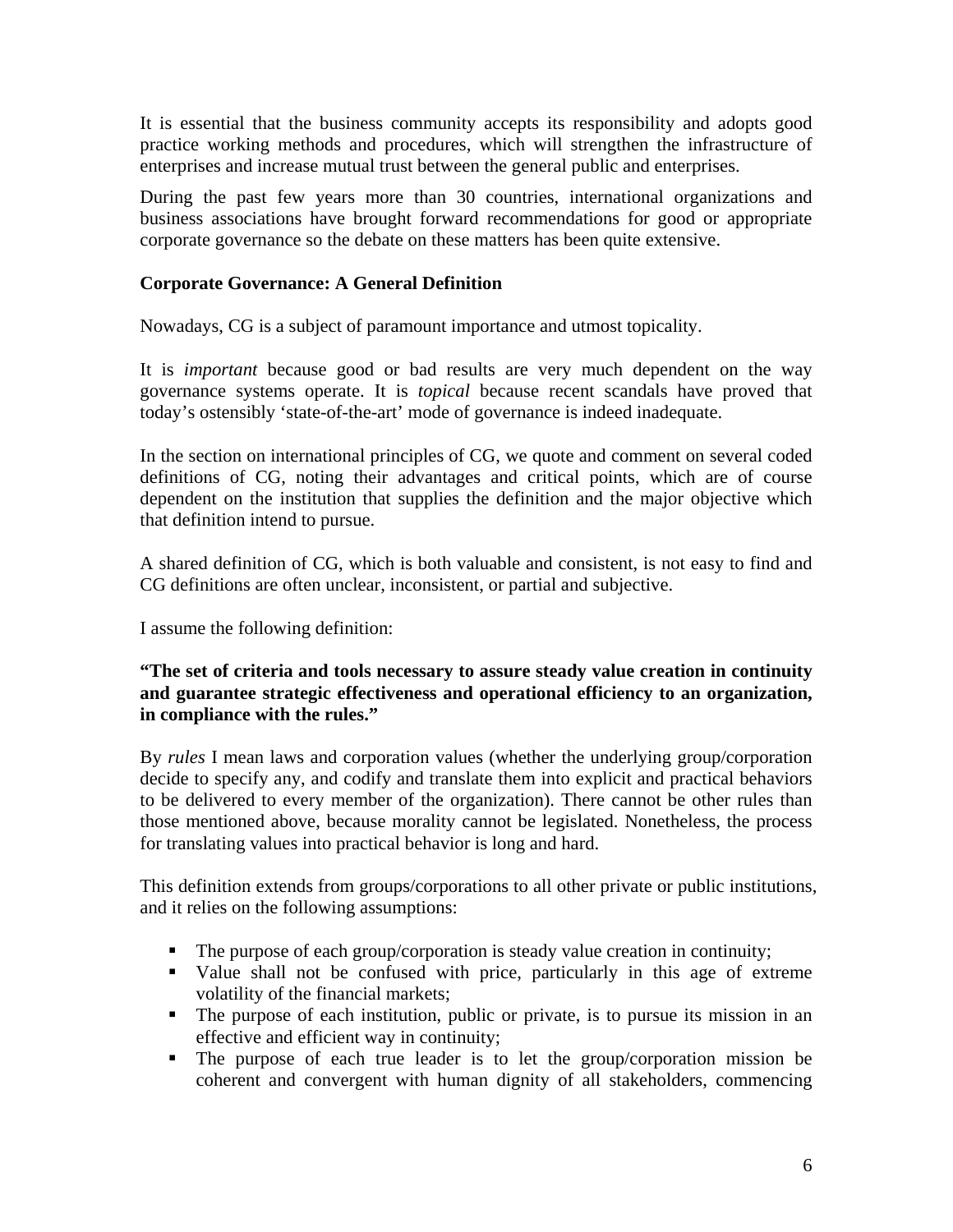<span id="page-6-0"></span>from employees. It is not an easy job. It calls for competence, vision of the future, and power to spread the right culture and observance of rules.

For all these reasons, even a well-conceptualized CG system cannot assure a selfadjusting mechanism.

Professionalism and "virtue" of an effective leader make the difference.

These assumptions, on which any notion of good CG rests, should be considered common to every corporation or institution as well as independent from origin or location.

What differs from one country to another, and from one culture to another, is the way CG principles are specified and fine-tuned in order to fit differences in each context and to better reach the objectives expected in its application.

In this sense, each continent and each culture should "learn from itself." This means that the starting point of this effort should be to clearly understand the value of what has been achieved so far. It is therefore necessary, as a first step, to understand the critical and successful competitive advantages in which the considered country should develop its uniqueness and its competitiveness.

This is why the point of departure needs to be international practices and shared definitions of CG

#### **Normative and Management dimension**

The achievement of an outstanding CG system can today be considered one of the top strategic priorities for corporations, in emerging and "developed" countries alike. This is especially true after recent corporate scandals such as Enron in US or Parmalat in Italy, which have spurred a new need for transparency, disclosure and certainty of rules and behaviors, in order to enhance corporate efficiency and investors' confidence.

A good governance system is considered to be as fundamental in finding equity and/or debt capital for a start-up business as it is, although more extensively, in maintaining shared standing among different stakeholders. Primarily for these reasons, the discipline of CG has grown significantly during recent years, with the creation of vast amounts of literature on the matter.

Generally, the discipline of CG can be analyzed with regard to two distinct dimensions: normative/statutory; and management/strategic.

The **normative/statutory dimension** is connected to all the legislative acts (codes, laws, regulations, etc.) of CG, while the **management/strategic dimension** is related to the many ways of implementing the legislative acts that should not only be enforced at the corporate level.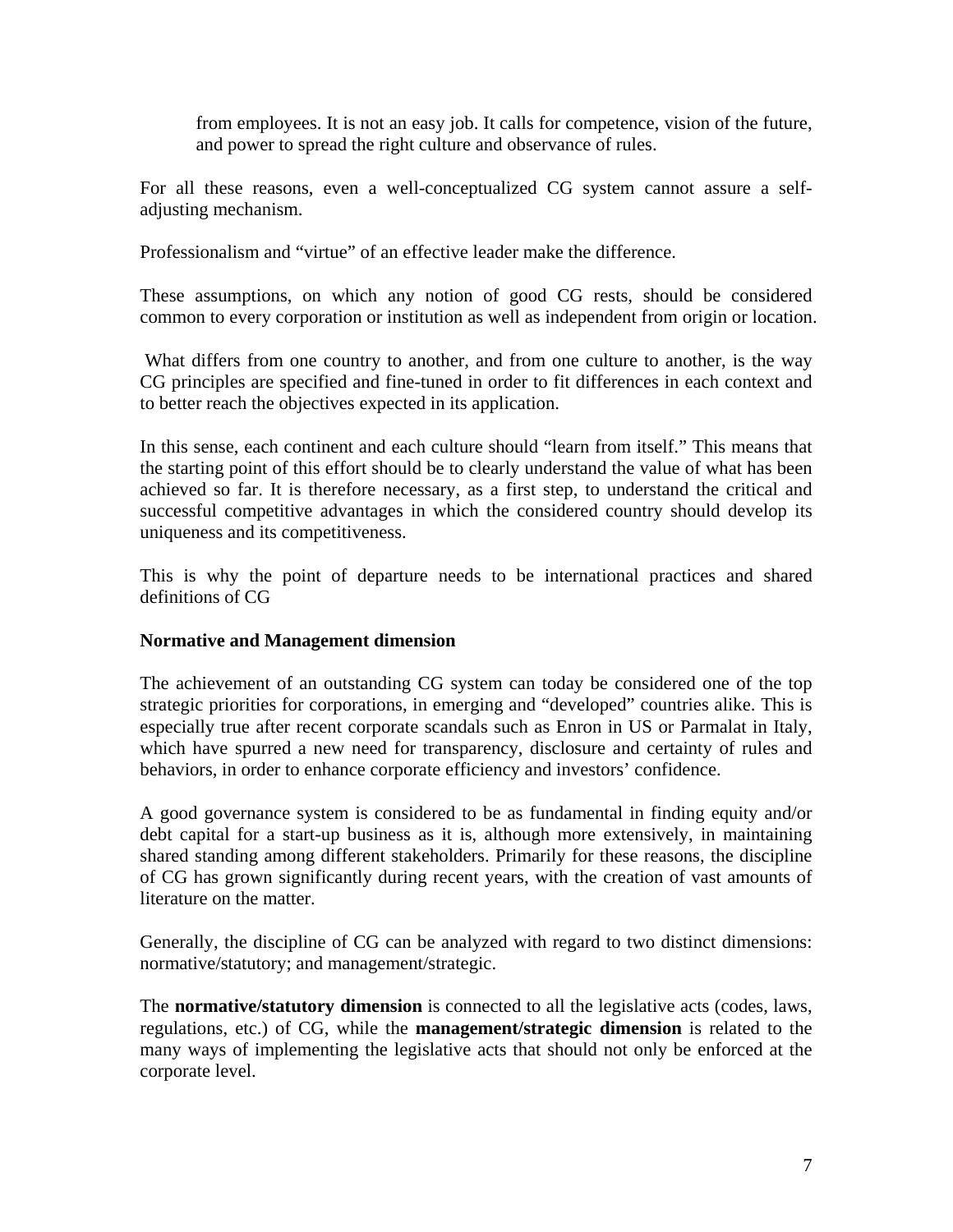<span id="page-7-0"></span>The sections below present a synthetic overview of the international definitions of and the main guidelines for the CG discipline, considering them as a framework for both the normative/statutory dimension and the management/strategic dimension.

## **Corporate Governance: International Definitions**

As a discipline, CG covers various aspects. A unique definition of CG is therefore hard to find. It is hence necessary to primarily consider the main aspects it covers, such as the structures, rules and mechanisms through which the decision-making process of a corporation is guided and monitored.

It is commonly recognized that effective governance, with all other socio-economic conditions (competitiveness, innovation, etc.) remaining equal, allows for the achievement of the following main objectives:

A better level of efficiency for both the corporations and the country's economy;

- An increase of the efficiency of the capital market, especially regarding the allocation of economic resources;
- A stronger corporation focus on the relationship between the objectives and the means (in terms of resources) to reach these objectives;
- More attention on part of corporations with regard to the property structure and the optimal methods of monitoring the entrepreneurial and managerial activities; and
- The identification of the most effective incentives for both the board of directors and the management.

Furthermore, different socio-economic and cultural reference models have a relevant influence on CG.

For this reason, it could be useful to consider the main qualifying elements of CG, analyzing how CG is presented by those countries with a more consolidated experience on the matter.

As a first step, the Organization for Economic Cooperation and Development (OECD) defines CG in the following terms:

*Corporate Governance is affected by the relationships among participants in the governance system. Controlling shareholders, which may be individuals, family holdings, bloc alliances, or other corporations, acting through a holding corporation or cross shareholdings, can significantly influence corporate behavior. (…) Corporate Governance is only part of the larger economic context in which firms operate, which includes, for examples, macroeconomic policies and the degree of competition in product and factor markets. The Corporate Governance framework also depends on the legal, regulatory, and institutional environment. In addition, factors such as business ethics and corporate awareness of the environmental and societal interests of the communities in*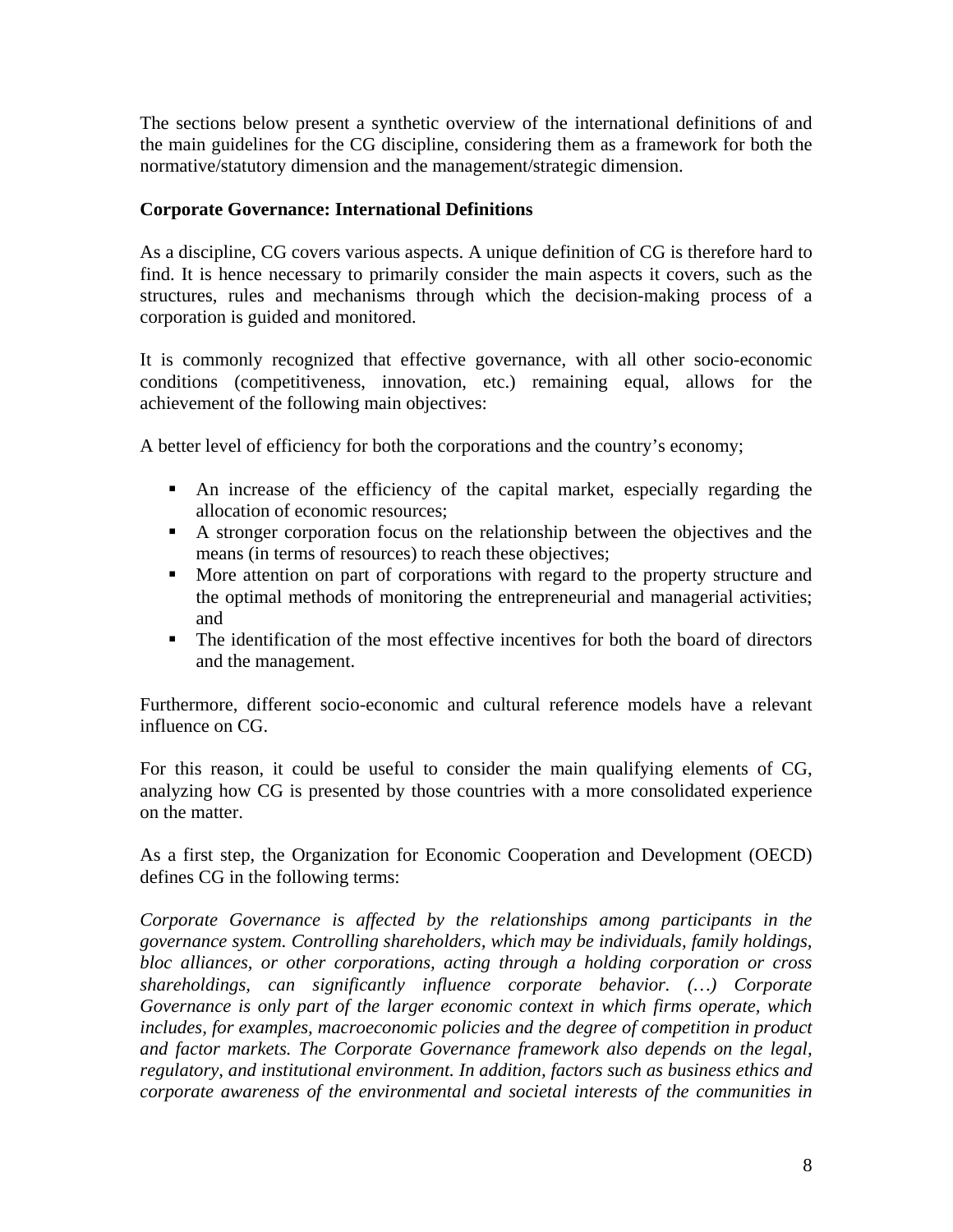*which it operates can also have an impact on the reputation and long-term success of a corporation[.6](#page-8-0)*

Furthermore, the following statements outline CG as defined by the codes of a number of individual OECD countries:

**Australia** (Performance Audit Report):

*CG refers to the stewardship of an organization in terms of the way it is directed and controlled (…). It is concerned with the respective roles, powers, responsibilities and accountabilities of the boards.* 

**Belgium** (Recommendations of the Federation of Belgian Corporations):

*CG is the organization of the administration and management of corporations.* 

#### **Germany** (Berlin Initiative Code):

*CG describes the legal and factual regulatory framework for managing and supervising a corporation.* 

#### **Italy** (Preda Code):

*CG, in the sense of the set of rules according to which firms are managed and controlled, is the result of norms, traditions and patterns of behavior developed by each economic and legal system and is certainly not based on a single model, that can be exported and imitated everywhere.* 

#### **The Netherlands** (Peters Report):

*CG means a code of conduct for those associated with the corporation – in particular directors, supervisory board members and investors – consisting of a set of rules for sound management and proper supervision and for division of duties and responsibilities and powers affecting the satisfactory balance of influence of all the stakeholders.*

**Portugal** *(Securities Market Commission Recommendations)***:** 

*CG is used to describe the system of rules and procedures employed in the conduct and control of listed corporations.* 

## **United Kingdom** (Cadbury Report):

1

*CG is the system by which business corporations are directed and controlled.* 

<span id="page-8-0"></span><sup>&</sup>lt;sup>6</sup> OECD, Principles of Corporate Governance, 1999. These principles are available in full-text at www.oecd.org/daf/governance/principles.htm.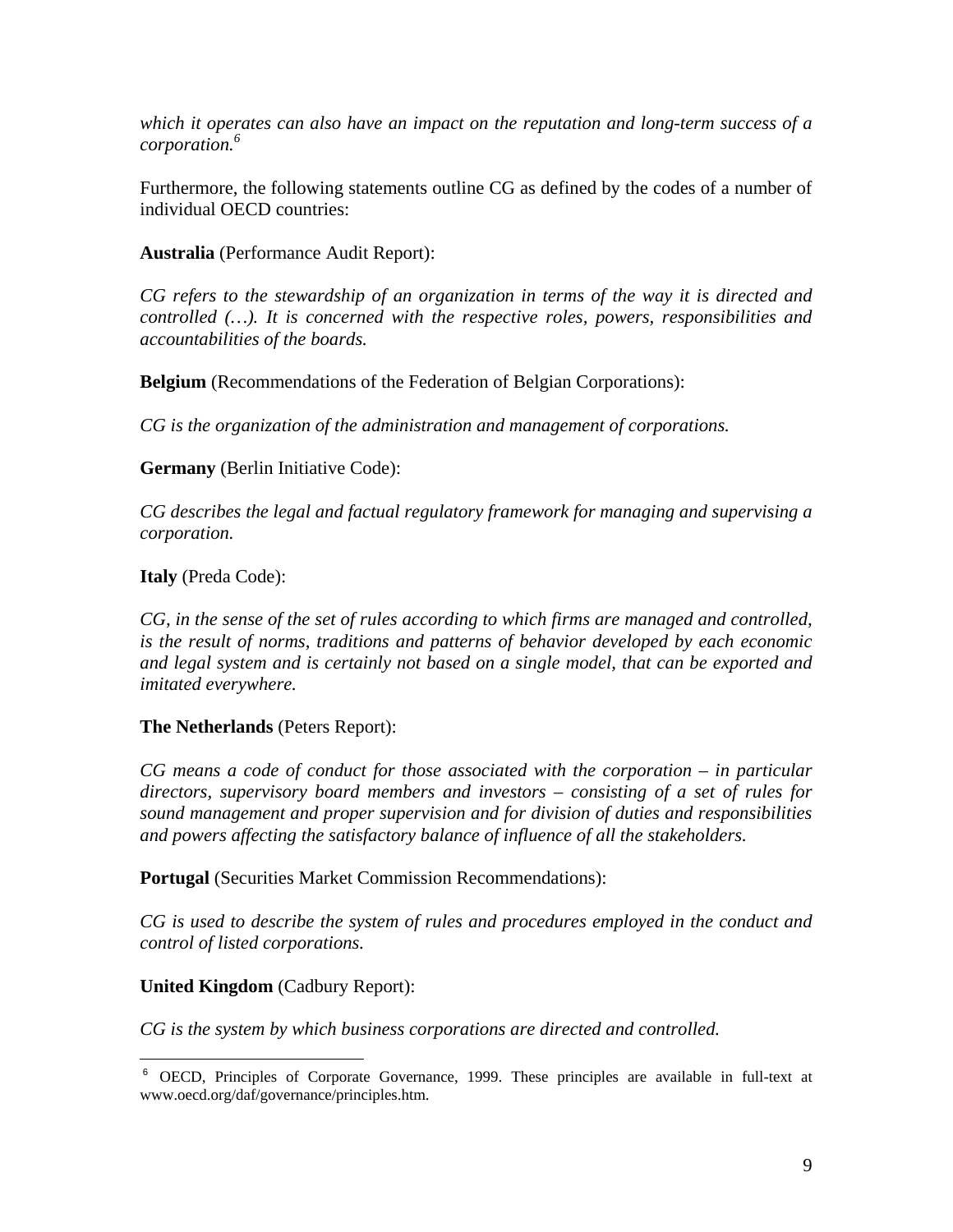# <span id="page-9-0"></span>**United States of America** (Business RoundTable Report)

CG is not an abstract goal, but exists to serve corporate purposes by providing a structure within which stockholders, directors and management can pursue most effectively the objectives of the corporation.

Considering all these definitions and following an integrated analysis of the same, we can infer the following main elements as qualifying and defining CG:

- CG concerns the methods (structure) through which defining corporation's goals and the methods for reaching these are monitored periodically (OECD – BRT Report);
- CG manages relations among all corporation stakeholders, each within its role, its characteristics and responsibilities, with the objective of realizing a systemic balance (OECD – Peters Report);
- From the two previous bullet points, it can be inferred that CG aims at defining the complex system of roles, responsibilities and power partition (Performance Audit Report);
- In this way, CG describes not only an objective legislative framework (Berlin Initiative Code), but also a more in-depth and radical code of behavior for every stakeholder (Peters Report); and
- Finally, the CG model adopted in each country is the result of a complex system of rules, acts, norms, traditions and procedures of behaviors developed.

## **OECD Principles: Creation of a Governance Culture**

The capacity of developing an effective model of CG is a fundamental requirement for the development of an advanced economic system, which is able to generate transparently and effectively a long-term value, on the microeconomic side (corporation level) as well as on the macroeconomic level (a country's economy).

As a consequence, international organizations place growing attention on the definition and diffusion of CG principles, especially by promoting them in countries with recent involvement in the international competition.

In 1999, on the wave of the Asian crisis, the OECD endorsed a set of principles, standards and guidelines fostering CG at the international level. Today, this set of principles, revised in 2004, is considered to be the basic framework for a CG discipline.

The OECD report on "Principles of Corporate Governance" has the following objectives:

- To support governments in their process of creation and evaluation of the institutional, statutory and legal framework of CG; and
- To provide guidelines and suggestions to stock-exchanges, institutional investors, corporations, and all other actors participating in the development process of a "good governance culture".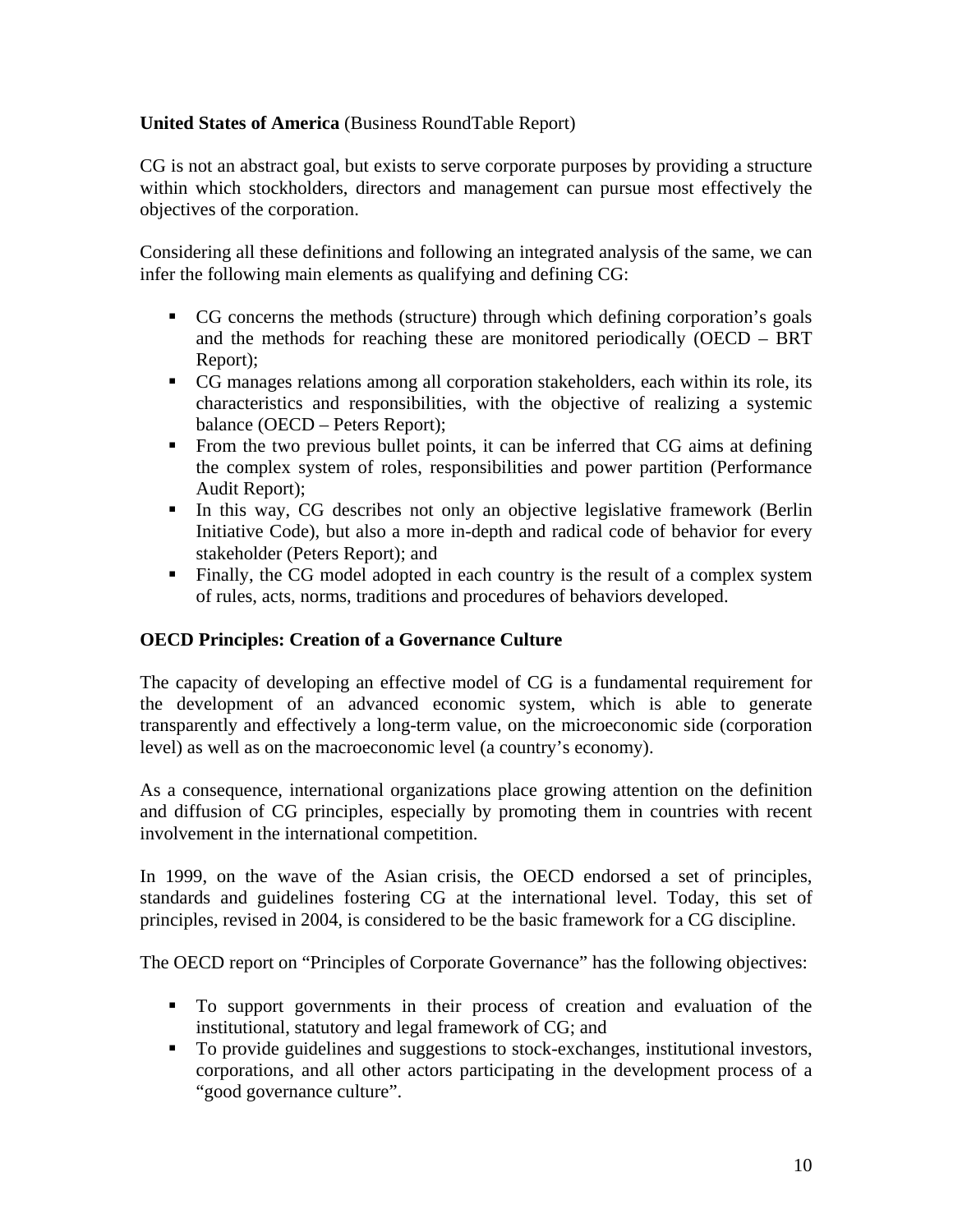The implementation of the OECD principles mainly refers to listed corporations, in order to ensure the necessary protection of stockholders' interests. Nevertheless, on specific OECD recommendation, the principles should represent a useful tool for ameliorating the governance of all types of corporations, private and public.

The OECD Principles:

- Reflect the broad consensus reached by the 29 OECD member nations with regard to fundamental issues of corporate governance.
- Represent the first inter-governmental accord on the common elements of effective corporate governance.
- Provide significant room to take into account national differences, including differing legal and market frameworks, traditions and cultures.

The OECD Principles build on the four core standards set out in the Millstein Report: fairness, transparency, accountability and responsibility.

**Fairness.** The OECD Principles expand on the concept of fairness with two separate principles:

- *The Corporate governance framework should protect shareholders' rights (OECD Principle I).*
- *The Corporate governance framework should ensure the equitable treatment of all shareholders, including minority and foreign shareholders. All shareholders should have the opportunity to obtain effective redress for violation of their rights (OECD Principle II).*

This Principle recognizes that shareholders are property owners, and as owners of a legally recognized and divisible share of a corporation, they have the right to hold or convey their interest in the corporation. Effective corporate governance depends on laws, procedures and common practices that protect this property right and ensure secure methods of ownership, registration and free transferability of shares.

The Principle also recognizes that shareholders have certain participatory rights on key corporate decisions, such as the election of directors and the approval of major mergers or acquisitions. Governance issues relevant to these participatory rights concern voting procedures in the selection of directors, use of proxies for voting, and shareholders' ability to make proposals at shareholders meeting and to call extraordinary shareholders meetings.

According to Principle II, the legal framework should include laws that protect the rights of minority shareholders against misappropriation of assets or self-dealing by controlling shareholders, managers or directors.

Examples include: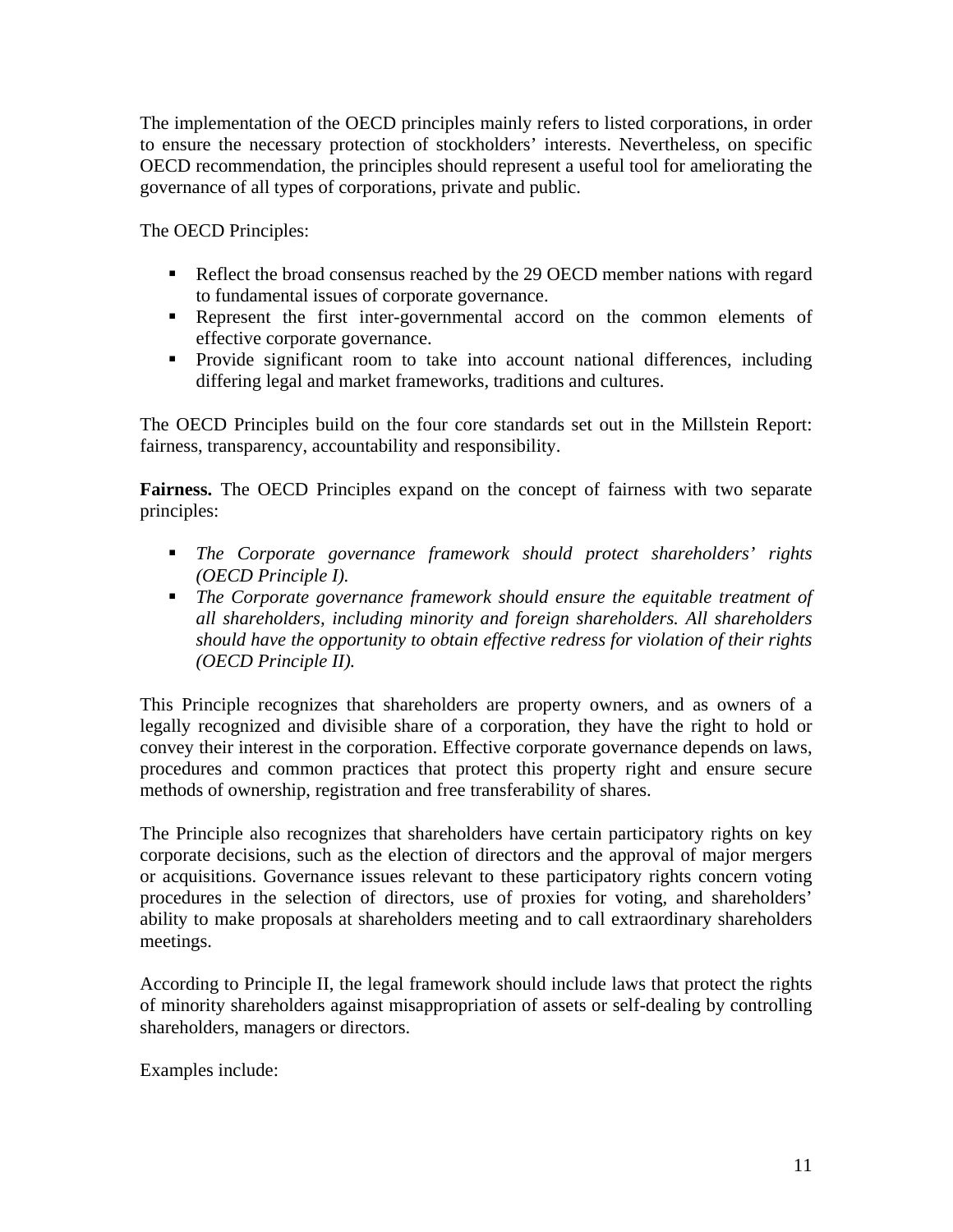- Rules that regulate transactions by corporate insiders and impose fiduciary obligations on directors, managers and controlling shareholders.
- Mechanisms to enforce those rules (for example, the ability of shareholders to bring a claim on behalf of the corporation in certain circumstances).

**Transparency.** *The corporate governance framework should ensure that timely and accurate disclosure is made on all material matters regarding the corporation, including the financial situation, performance, ownership and governance of the corporation (OECD Principle IV).*

This Principle recognizes that investors and shareholders need information about the performance of the corporation (its financial and operating results), as well as information about corporate objectives and material foreseeable risk factors to monitor their investment. Financial information prepared in accordance with high-quality standards of accounting and auditing should be subject to an annual audit by an independent auditor.

This provides an important check on the quality of accounting and reporting. In practice, accounting standards continue to vary widely around the world. Internationally prescribed accounting standards that promote uniform disclosure would enable comparability, and assist investors and analysts in comparing corporate performance and making decisions based on the relative merits.

Information about the corporation's governance, such as share ownership and voting rights, the identity of board members and key executives, and executive compensation, is also important to potential investors and shareholders and a critical component of transparency.

**Accountability.** *The corporate governance framework should ensure the strategic guidance of the corporation, the effective monitoring of management by the board, and the board's accountability to the corporation and the shareholders(OECD Principle V).* 

This Principle implies a legal duty on the part of directors to the corporation and its shareholders. As elected representatives of the shareholders, directors are generally held to be in a fiduciary relationship to shareholders and to the corporation, and have duties of loyalty and care that require that they avoid self-interest in their decisions and act diligently and on a fully-informed basis.

Generally, each director is a fiduciary for the entire body of shareholders and does not report to a particular constituency. As the board is charged with monitoring the professional managers to whom the discretionary operational role has been delegated, it must be sufficiently distinct from management to be capable of objectively evaluating them.

**Responsibility.** *The corporate governance framework should recognize the rights of stakeholders as established bylaw and encourage active co-operation between*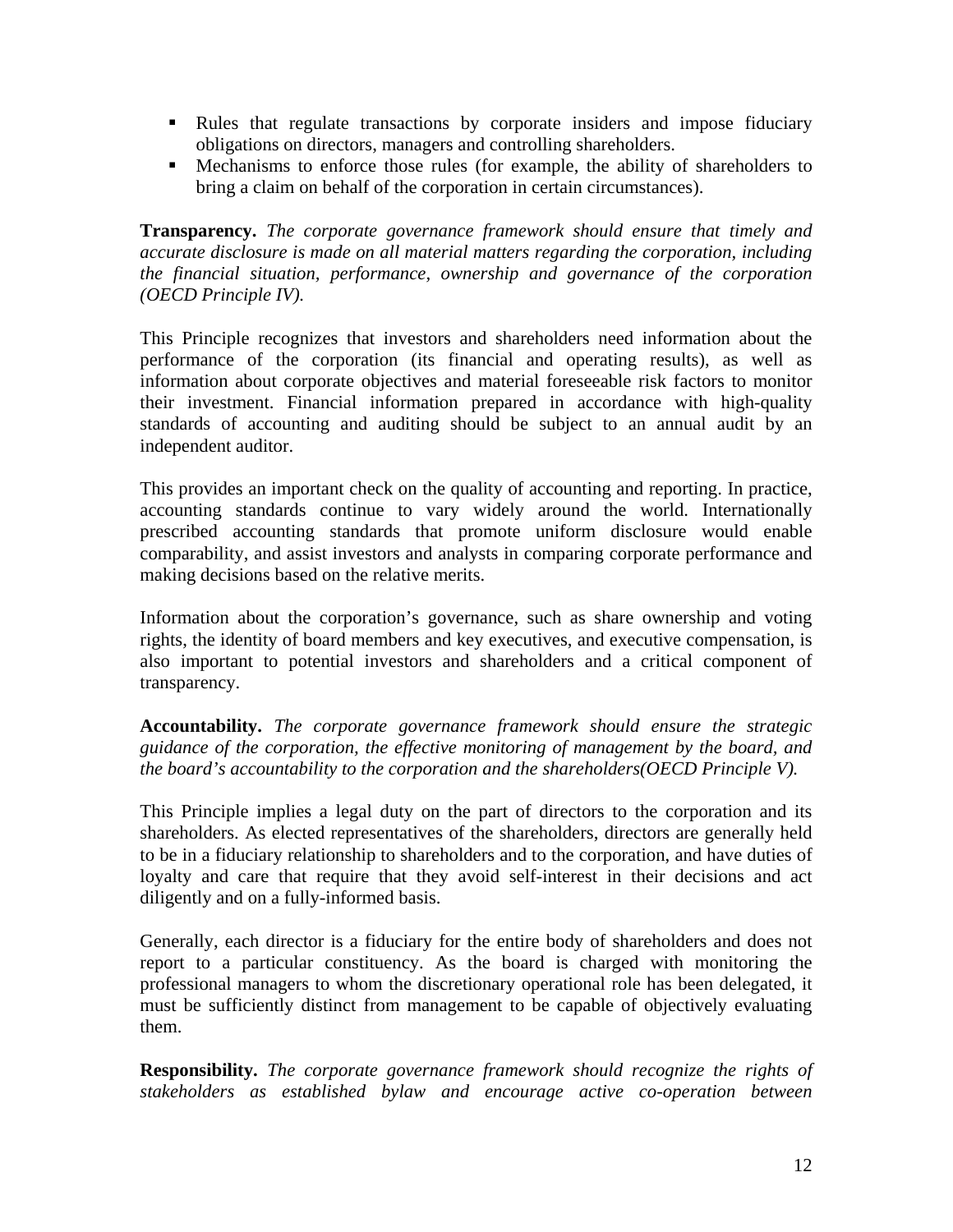*corporations and stakeholders in creating wealth, jobs, and the sustainability of financially sound enterprises(OECD Principle III).*

This Principle recognizes that corporations must abide by the laws and regulations of the countries in which they operate, but that every country must decide for itself the values it wishes to express in law and the corporate citizenship requirements it wishes to impose.

As with good citizenship generally, however, law and regulation impose only minimal expectations as to conduct. Outside of the law and regulations, corporations should be encouraged to act responsibly and ethically, with special consideration of the interests of stakeholders and, in particular, employees.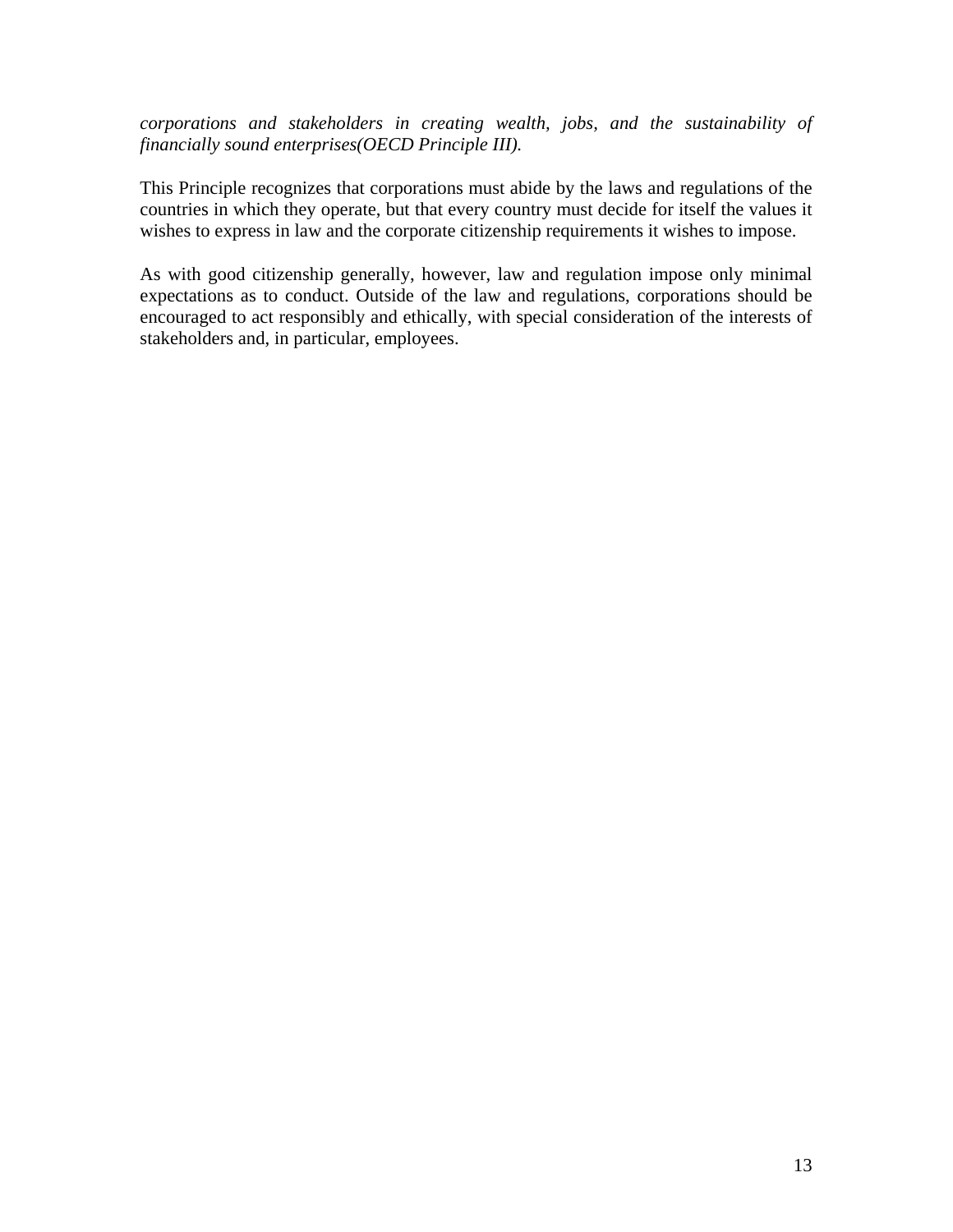## <span id="page-13-0"></span>*CG FRAMEWORK*

#### **Different needs – Different systems**

Different governance systems articulate the corporate objective in different ways, depending on which of two primary concerns is taken as the main focus:

- Societal expectations.
- Ownership rights.

Some nations focus on the need to satisfy societal expectations and, in particular, the interests of employees and other stakeholders (variously defined to include suppliers, creditors, tax authorities and the communities in which corporations operate).

This view predominates in continental Europe (particularly Germany, France and the Netherlands) and in certain countries in Asia.

Other countries emphasize the primacy of ownership and property rights, and focus the corporate objective on returning a profit to shareholders over the long term. Under this view, employees, suppliers and other creditors have contractual claims on the corporation. As owners with property rights, shareholders have a claim to whatever is left after all contractual claimants have been paid. This "residual" right is given weight by corporations focusing the corporate objective on shareholder value.

Most often associated with the US, Canada, the UK and Australia, this view of the corporate governance objective is generally justified on the following grounds:

- Accountability to shareholders provides a single measurable objective that avoids the risk of diffusing the accountability of managers and directors. If managers and directors are accountable to a whole range of stakeholders, almost any action can be justified as in the interest of some group of stakeholders, and this gives managers and directors unfettered discretion.
- Focusing on long-term shareholder value encourages investment capital to be put to the most efficient economic used from a market perspective and this should benefit society broadly. In advising clients on how to reconcile the two approaches, in-house counsel should bear in mind that, although much ideological debate has arisen about which of the two descriptions of the corporate objective should prevail, as a practical matter the two concepts do not present inherent conflicts (except when posed in the extreme).

Generally, viewed in the long term, stakeholder and shareholder interests are not mutually exclusive. Corporations do not succeed by consistently neglecting the expectations of employees, customers, suppliers, creditors, and local communities, but neither do corporations attract necessary capital from equity markets if they fail to meet shareholders' expectations of a competitive return. In the extreme situations in which the short-term interests of various stakeholders collide, a clear understanding of who legal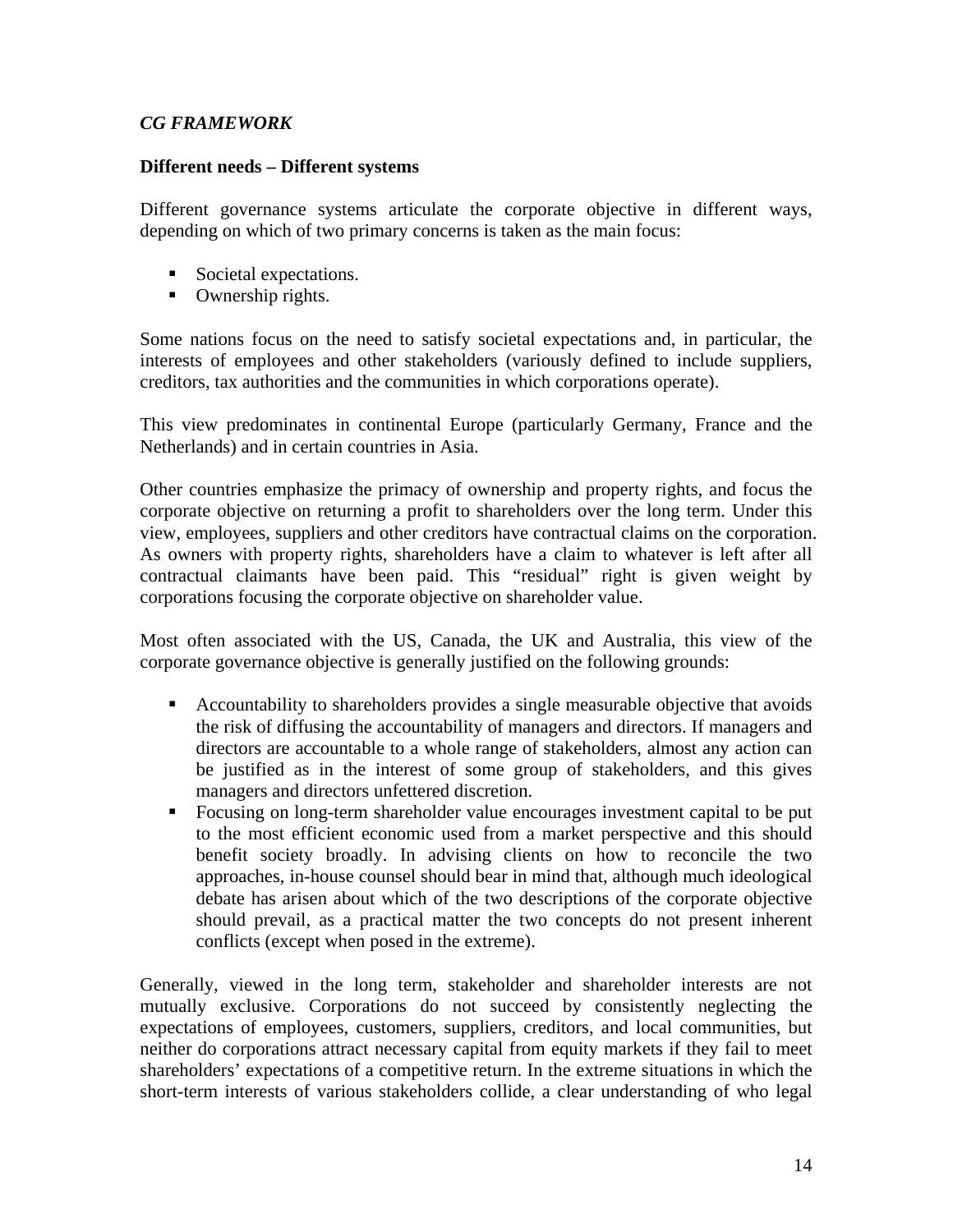<span id="page-14-0"></span>duties are owed to assists boards and managers to take necessary, timely, but difficult actions.

#### **Corporate Governance Models in Developed Countries**

There is no one-size-fits-all blueprint for CG. Several models of GC have evolved that highlight the relative weight given to shareholder value or protection of stakeholder rights.

Most notable are the *US, UK*, *German* and *Japanese* systems.

*The US and UK models* are often described as based on outside control and widespread ownership. Shareholder rights are relatively secure, and shareholders increasingly include institutional investors such as pension funds. There is one board per corporation, and directors are often drawn from outside of corporate management. Banks play no direct role on boards but are influential in their role as creditors. In the United States and in United Kingdom, the board members' legal duties to the corporation are delineated by law.

*The German* model relies on a two tier board of directors, one executive and one supervisory, which includes representatives from labor. This is an insider model in which shareholders, banks and representatives from labor appoint those who will monitor management.

*The Japanese model* of one board per corporation also emphasizes insiders. The board normally includes representative of management. Such insiders as suppliers, customers, and main banks exercise informal influence through extensive cross-holdings.

In *Italian model,* (after the reform of corporation law in 2001), three new governance structures are now available: one reflecting the structure presently in force, which consists of a board of directors and a board of statutory auditors (in addition to external auditors auditing the corporation's accounts); another reflecting the German two-tier structure, however adapted to the Italian context; and a third one inspired by the Anglo-Saxon unitary board, with a majority of independent directors and a mandatory audit committee. The possibility to choose between these three different systems is intended as a substitute to regulatory competition, as the choice, for example, of the unitary board might work functionally as a (partial) equivalent to the choice of U.K. Law.

Despite their differences these models operate in the same basic external environment, that of a well regulated system, and all have common internal elements.

Globalization has made it especially important to harmonize the main aspects of corporate governance to reduce the risks and transactional costs in international capital markets.

Thus, while there may be many models and no fixed blueprint, there are commonly agreed elements of framework for corporate governance.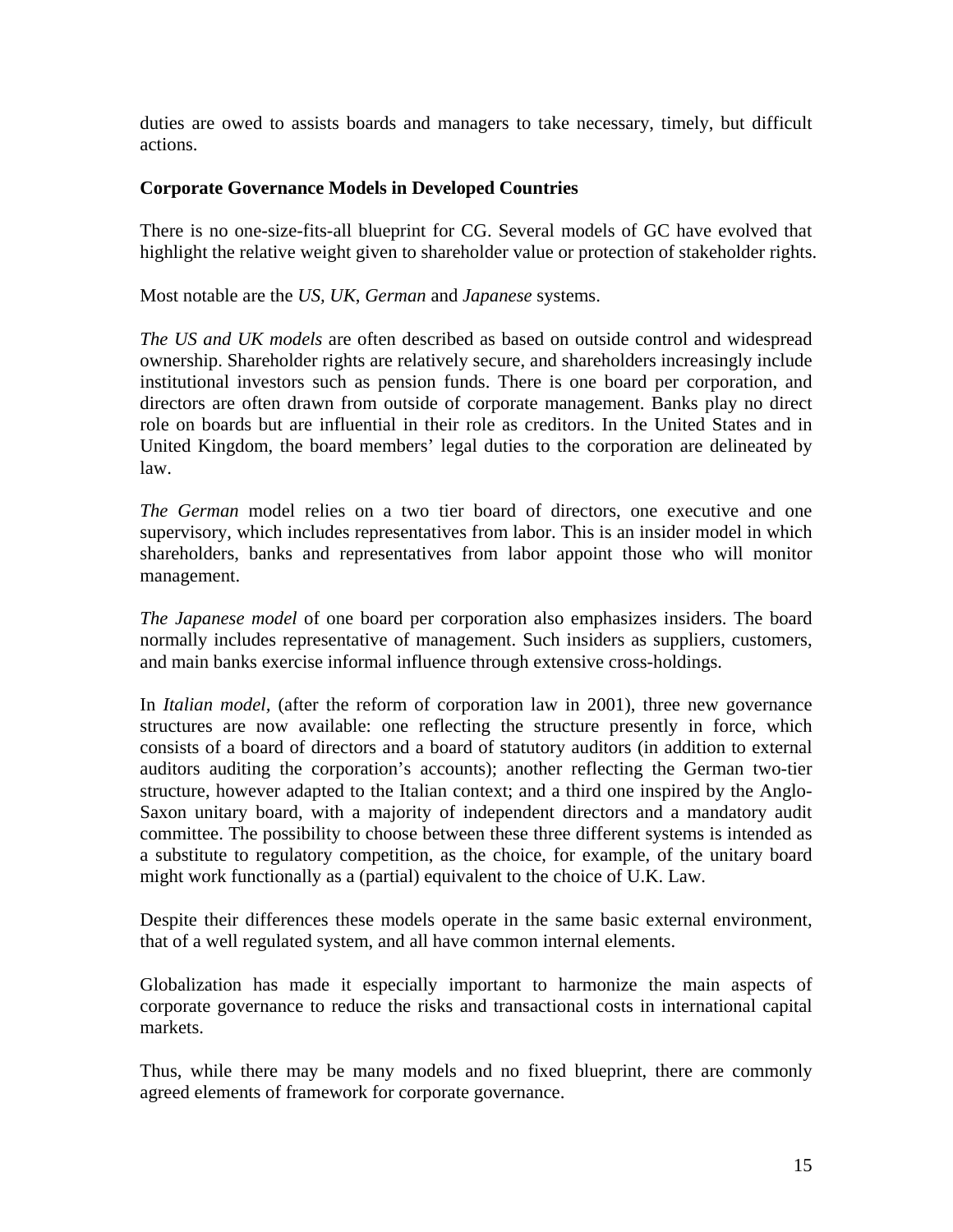## <span id="page-15-0"></span>**Corporate Governance and Developing Countries**

The market-based model, like the US model of corporate governance, is not feasible for developing countries.

First, developing countries lack most of the formal and informal institutions that make workable a market-based corporate governance system characterized by an enabling corporate law with few mandatory shareholder protections. Put simply, developing countries lack the advanced markets that are essential for a market-based governance system to work.

Indeed, the whole point of ongoing corporate governance reform efforts is to create securities markets. Developing economies also lack important second-order institutions (e.g., experienced investment bankers, lawyers, securities analysts, accountants, money managers) that enable markets to monitor.

In fact, there might be few experienced managers to run corporations, a fact that challenges a basic presupposition that it is efficient for ownership and control to separate with dispersed shareholders hiring expert managers.

Perhaps the single most important institution in the U.S. system is the Delaware judiciary. Developing countries often lack an effective judicial system, let alone a highly regarded expert judiciary like the Delaware courts. More fundamentally, judges in civil law countries may be reluctant to exercise the kind of discretion required to apply fiduciary duties. The law of fiduciary duties is ineffectual if judges are not willing to exercise their discretion or if judges are not respected enough for their decisions to have legitimacy.

Second, private ordering is not easy. One cannot simply turn an economy loose and instruct the parties to organize their affairs as they see fit, even if the formal corporate law provides a general governance framework. Rather, successful private ordering depends on a variety of important preconditions that, for the most part, do not exist in developing economies.

The parties need to know how to organize a corporation's internal affairs, how to implement a governance structure, and how to evaluate various governance practices. The parties need a textured understanding of the issues as well as insight into what a reasonable allocation of rights, duties, and risks might be for a particular corporation given its management team, financing needs, operating history, financial condition, future prospects, and capital structure.

Formal training is not enough. Bankers, lawyers, investors, and other market players need the kind of sophistication and experience that only come from on-the-job training. In a market-based system, it is important that market actors draw from a similar set of experiences and a shared mental model of business dealings and corporate governance because this reduces transaction costs by ensuring that everybody is "on the same page" with common understandings and similar expectations.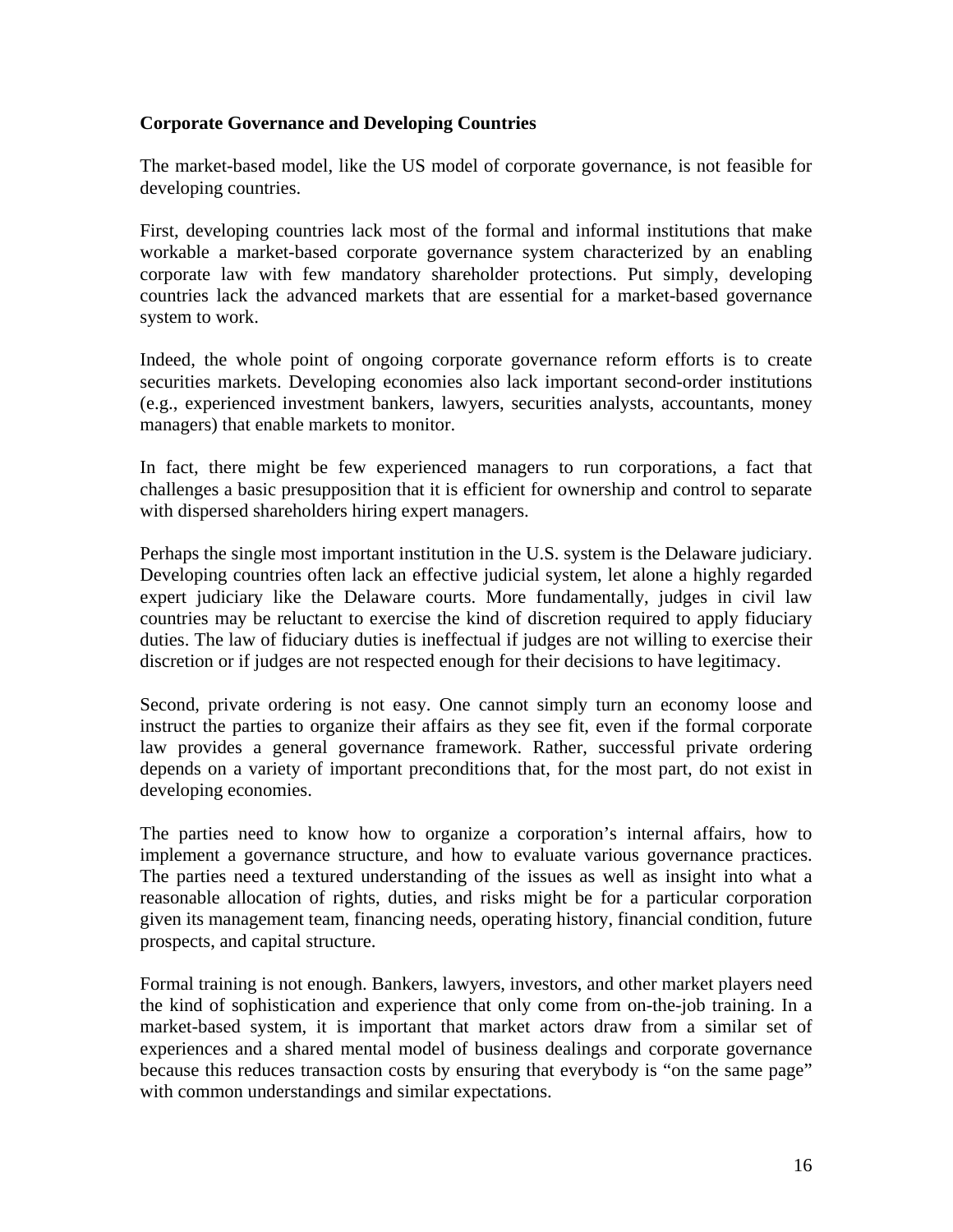<span id="page-16-0"></span>Third, for a model of corporate governance that depends on relatively few legal mandates to work well, the future has to matter. That is, the long-term payoff for insiders of cooperating and refraining from exploiting shareholders must exceed the short-term payoff insiders receive when they act opportunistically.

The future matters more when a person expects to engage in a series of repeated transactions for which his reputation for cooperation and honest dealing is essential. The social, political, and economic instability found in many developing countries means that future prospects are heavily discounted and are worth less than the immediate benefits of shirking, looting, self-dealing, and other disloyal behavior. Further, it is hard for those who are "cooperators" to commit credibly by contract or otherwise to cooperate if courts and other enforcement institutions are not well-established.

The challenge for these countries is to adapt systems of corporate governance to their own corporate structures and implementation capacities, public and private, to create a culture of enforcement and compliance. They need to do so in a manner that is credible and well understood both internationally and cross borders and they need to do it far more quickly than did developed countries before them.

# **Corporate Governance: Other Key Issues**

Identification of effective CG criteria means to focus the attention on the very essential needs of corporation, with the aim to improve his functions.

Every corporation is asked to manage several potential conflicts of interest, while keeping in mind that its mission is to create value, in full compliance with rules (laws and corporation values, where present).

Therefore, it is necessary to:

- Identify potential conflicts of interest;
- Identify those which are relevant; and
- Draw practical, applicable policies for each conflict of interest.

In short, a solid corporate charter is built on three pillars:

- **Legislative/rules;**
- **Ethical/behavior: and**
- Strategic/management.

An efficient CG system builds on these three corporate charter pillars and must assure optimal solutions to the following matters:

- **•** Ownership structure and shareholders agreements
- Corporate structure
- **Top management structure**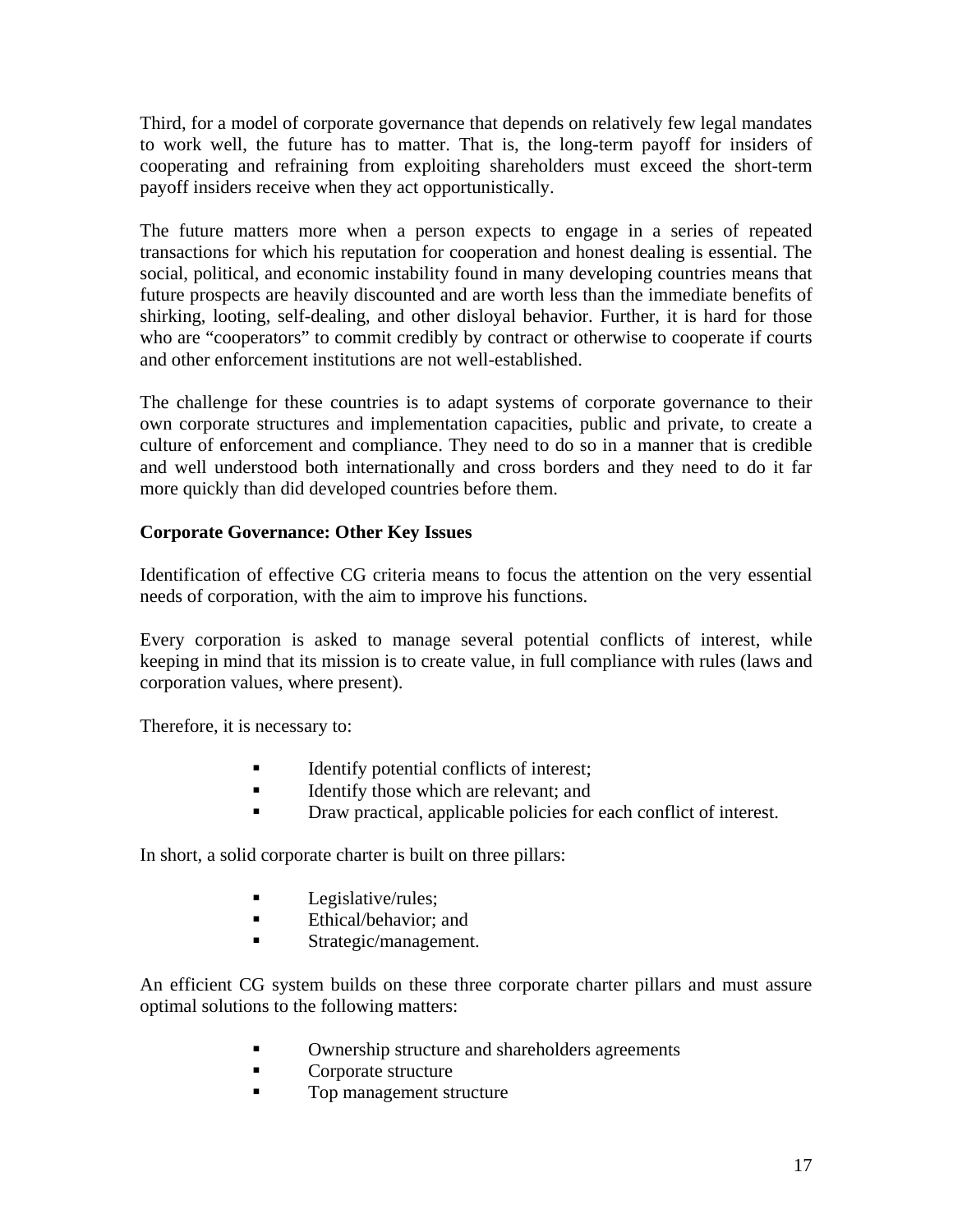- <span id="page-17-0"></span>**Nission.**
- values: definition and application.
- Business definition criteria and strategic structure.
- Vision of the future and related objectives.
- Criteria for the measurement of corporation value and its conversion into objectives and responsibilities.
- Strategic planning system (phases, timing, responsibilities and processes)
- Macrostructure (people key positions) at the group level and for each legal entity, providing appropriate allocation responsibilities.
- Criteria for defining roles and responsibilities/target parameters, compensation and rewarding system.
- Strategic control, managerial control and operating control (it also includes information/reporting system).
- Mechanisms for integration, coordination and optimization; committees, regular meetings (e.g. management committees), and critical processes.
- Policies concerning key resources:
- Policies concerning key operating functions:.
- Policies concerning cross factors:
- Policies concerning relevant conflicts of interest

## **Effective Corporate Governance results**

No matter what view of the corporate objective is taken, effective governance ensures that boards and managers are accountable for pursuing it.

The role of corporate governance in making sure that board and management are accountable is of broad importance to society for a number of reasons.

In fact, effective corporate governance:

- Promotes the efficient use of resources both within the corporation and the larger economy. Debt and equity capital should flow to those corporations capable of investing it in the most efficient manner for the production of goods and services most in demand, and with the highest rate of return. In this regard, effective governance should help protect and grow scarce resources, therefore helping to ensure that societal needs are met. In addition, effective governance should make it more likely those managers who do not put scarce resources to efficient use, or who are incompetent (or, at the extreme, corrupt), are replaced.
- Assists corporations (and economies) in attracting lower-cost investment capital by improving both domestic and international investor confidence that assets will be used as agreed (whether that investment is in the form of debt or equity). Although managers need to have latitude for discretionary action if they are to innovate and drive the corporation to compete successfully, rules and procedures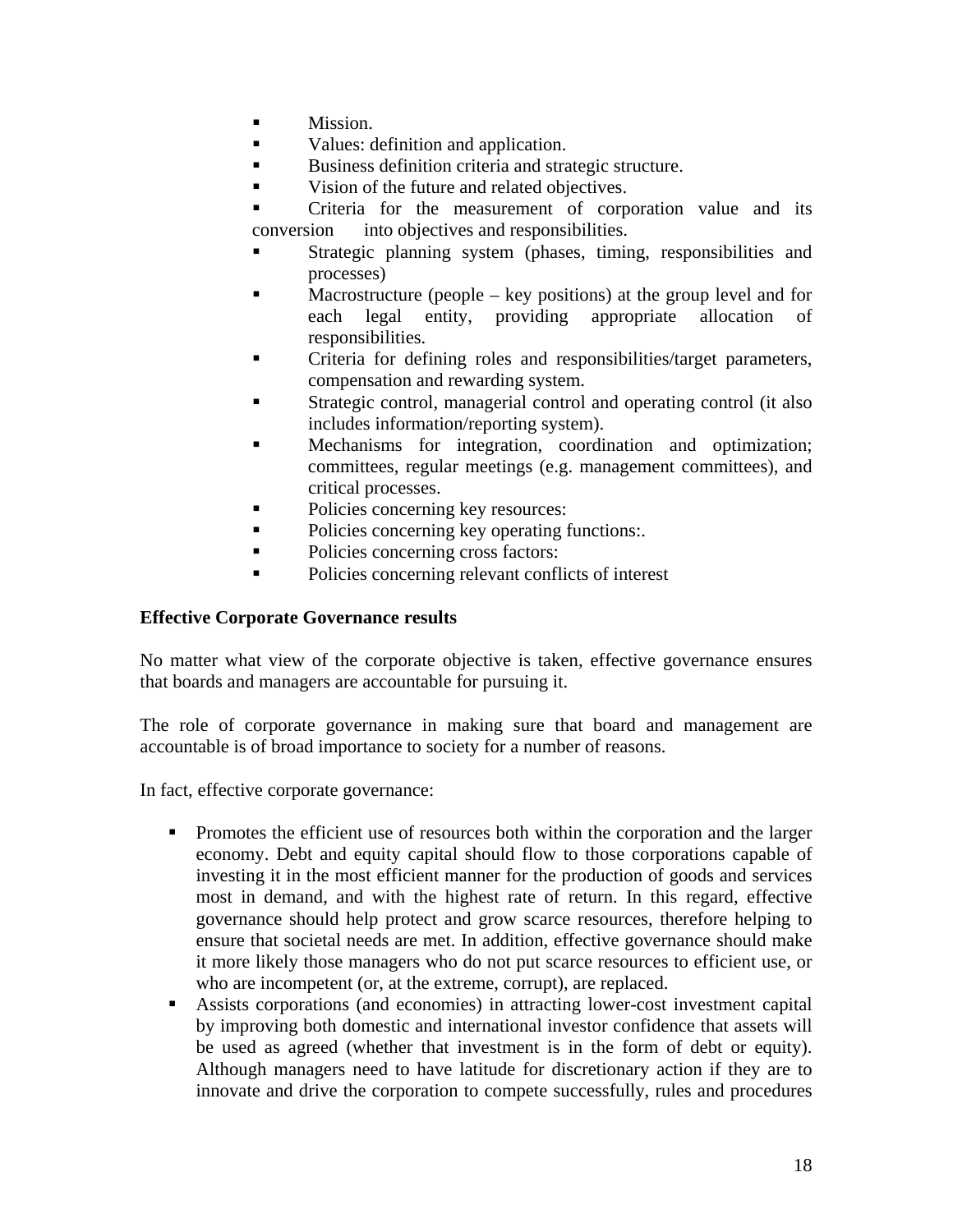are needed to protect capital providers, including: independent monitoring of management; transparency as to corporate performance, ownership and control, participation in certain fundamental decisions by shareholders

- Assists in making sure that the corporation is in compliance with the laws, regulations and expectations of society. Effective governance involves the board of directors ensuring legal compliance and making judgments about activities that, while technically lawful in the countries in which the corporation operates, may raise political, social or public relations concerns
- Provides managers with oversight of their use of corporate assets. Corporate governance may not guarantee improved corporate performance at the individual corporation level, as there are too many other factors that impact on performance. But it should make it more likely for the corporation to respond rapidly to changes in business environment, crisis and the inevitable periods of decline. It should help guard against managerial complacency and keep managers focused on improving firm performance, making sure that they are replaced when they fail to-do so.
- Is closely related to efforts to reduce corruption in business dealings. Although it may not prevent corruption, effective governance should make it more difficult for corrupt practices to develop and take root, and more likely that corrupt practices are discovered early corporations to have wholly independent audit committees with at least three members, each of whom are financially literate. At least one member must have accounting or related financial sophistication or expertise.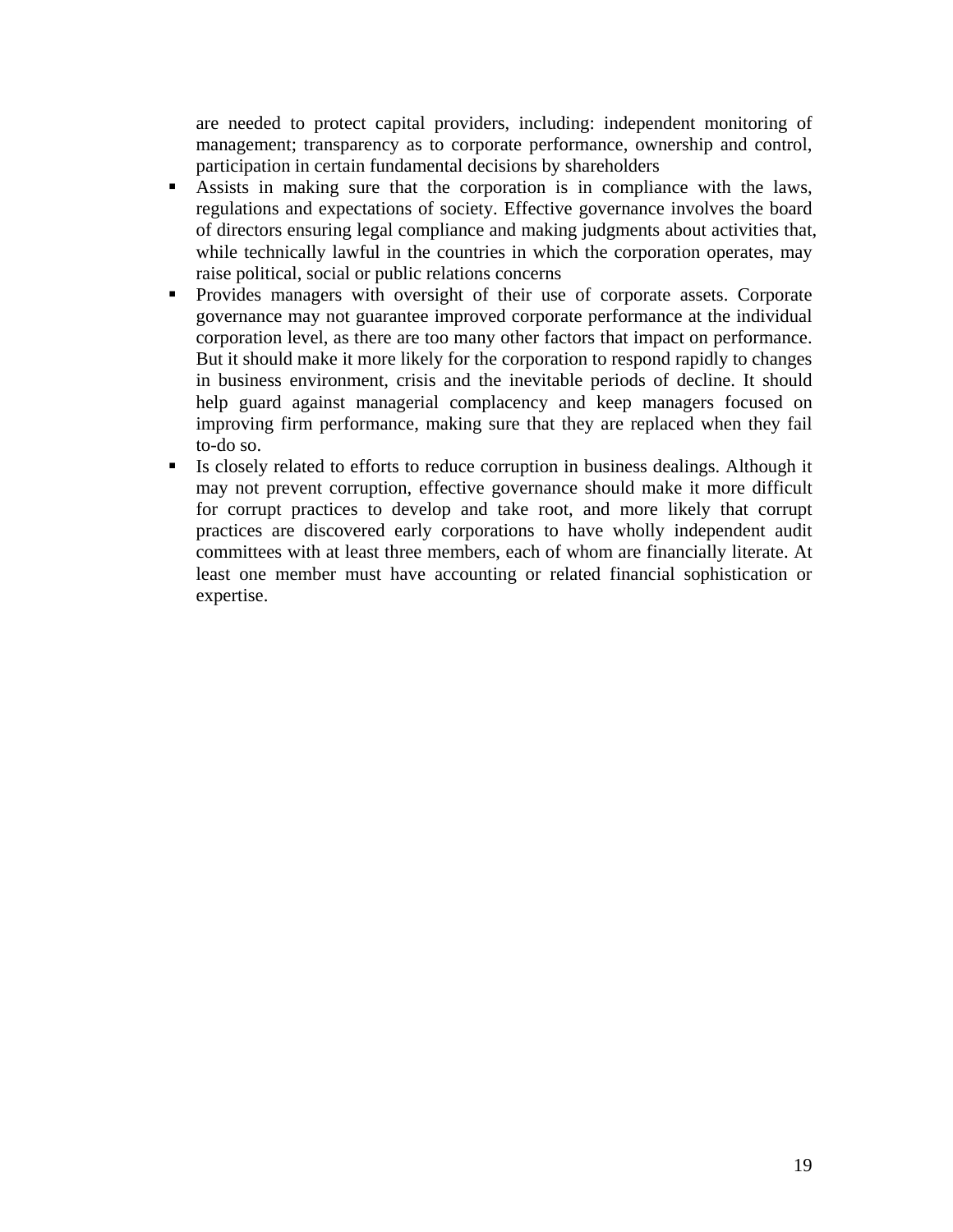# <span id="page-19-0"></span>*TRANSPARENCY IN DOING BUSINESS*

#### **Transparency in Corporate Governance**

Transparency, it seems, has taken on a life of its own. It has moved over the last several hundred years from an intellectual ideal to center stage in the drama being played out across the globe in many forms and functions.

An older, passive view of transparency has given way to a new vision of transparency; transformed from a mere intellectual curiosity to a real-life, real-time requirement that engenders a range of emotional responses.

It has touched off an international debate on morals, ethics, privacy, politics and personal responsibility.

The new view of transparency implies several important characteristics:

- An inevitable trend toward more transparency rather than less
- More intense scrutiny from more groups or individuals around the world
- **More comprehensive demands for new kinds of information**
- More complex requirements in gathering, analyzing, and reporting information
- More proactive attention by both the observer and observed
- More debates about what information should be public

*Today, after many scandals and financial crises, the transparency in corporate governance is the debate du jour*.

Transparency lies at the intersection between the public's right to know and corporation's right to privacy.

The public's right to know, means the stakeholders interest in obtaining corporation information about management and strategy

Stakeholders includes employees, unions, and governments at various levels, media, customers, suppliers, financial institutions, various nongovernmental corporations with broad or narrow agendas, and the even the public at large.

The stakeholders have a legitimate claim to know vast quantities of information about corporation's actions and intents.

The corporation's right to privacy means the corporation's right to control the collection, use and disclosure of all information and management strategies related of the corporation.

#### **Defining a New Concept of Transparency**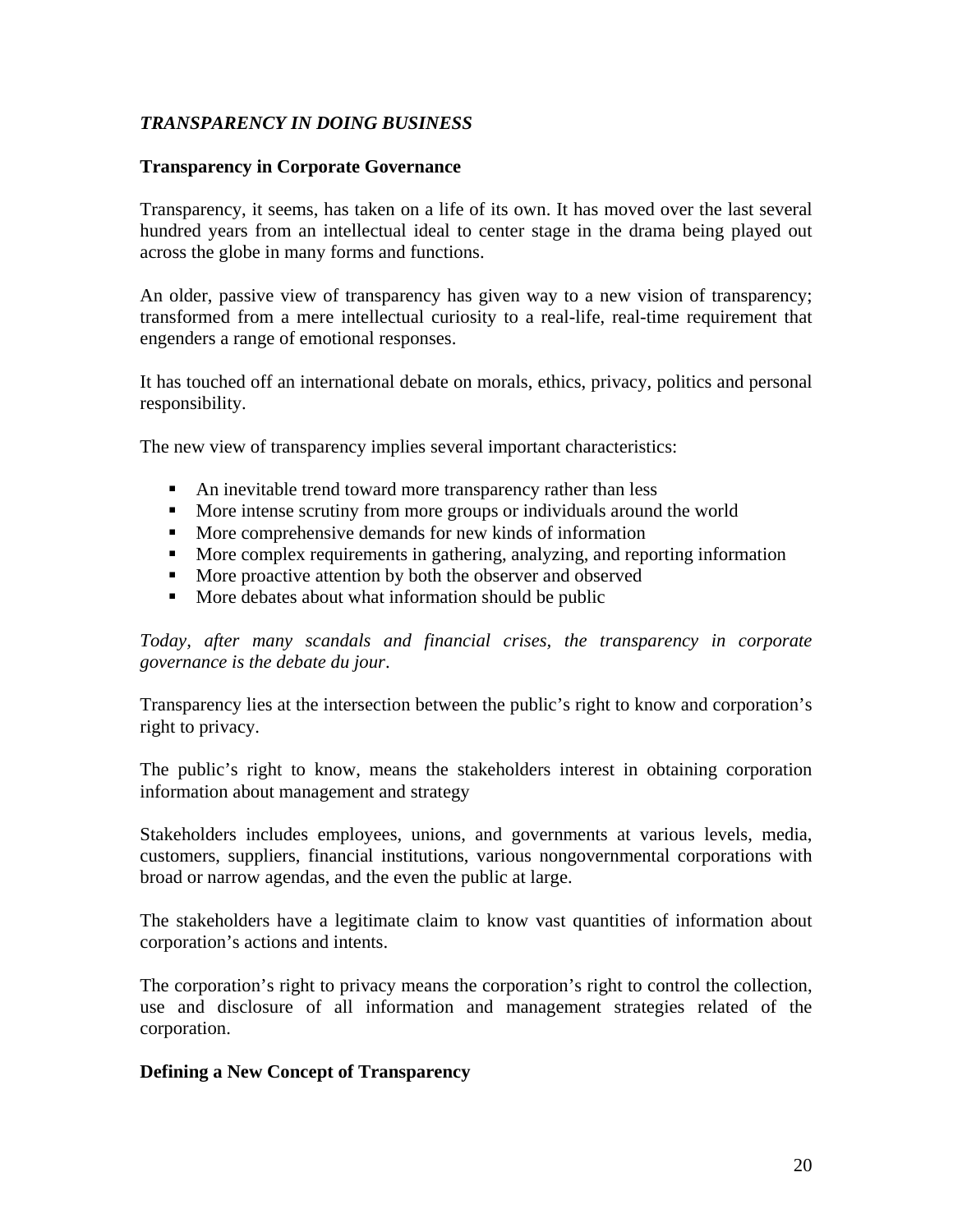<span id="page-20-0"></span>Transparency, as currently defined, is letting the truth be available for others to see if they so choose, or perhaps think to look, or have the time, means and skill to look. This implies a passive position on the part of the corporation under consideration. In today's broader public context, however, transparency is taking on a whole new meaning: active disclosure. The old transparency (being open and forthright, should anyone happen to ask) has given way to a new transparency, more active in calling attention to deeds, both intentional and unintentional. In other words the new concept of transparency includes action or motion, putting new responsibilities on the corporation.

Even though the discovery of corporate misconduct has grabbed most of the headlines in the past few years, transparency is not a new issue for corporate governance. It is, and was, high on the agenda of every corporation and organization.

The difference is the attention that it has received from the public and the evolution of this concept.

Most media articles about business, in fact, concern transparency: more specifically the conduct of public traded corporations. They explore how the corporations conduct their businesses: their accounting methods, earnings, insider trading, conflict of interest, executive compensation and the independence of their boards of directors.

In the simplest term, all stakeholders in the corporation want to know all the facts about a corporation's financial health and structure, including whether each officer and board member is acting in the interest of the shareholders, employees, customers and the public.

Transparency extends to every face of business and can both affect, and be affected by, the conduct of employees at all levels. For most businesses, success results from the ideas and actions of employees. A transparent corporation will attract the best and retain the best. An opaque corporation will continually deal with turnover or a disgruntled workforce. Transparency has also impact outside the corporation, on customers, suppliers, international trade, and adherence to government regulations.

#### **Lack of transparency and Opacity Spiral**

There is no magic formula that makes some corporations thrive while other fades away. History proves, however, that those corporations that continually hide the truth merely postpone the inevitable. Transparency may not lead to immediate success, but lack of transparency can surely lead to a swift failure.

In a capitalist market system or a democratic government, transparency is not a luxury, but it is now a fundamental requirement of the system of governance.

An opaque event can damage a corporation or even destroy it. We talk about a downward spiral; one event leads to another until the public exposure or castigation.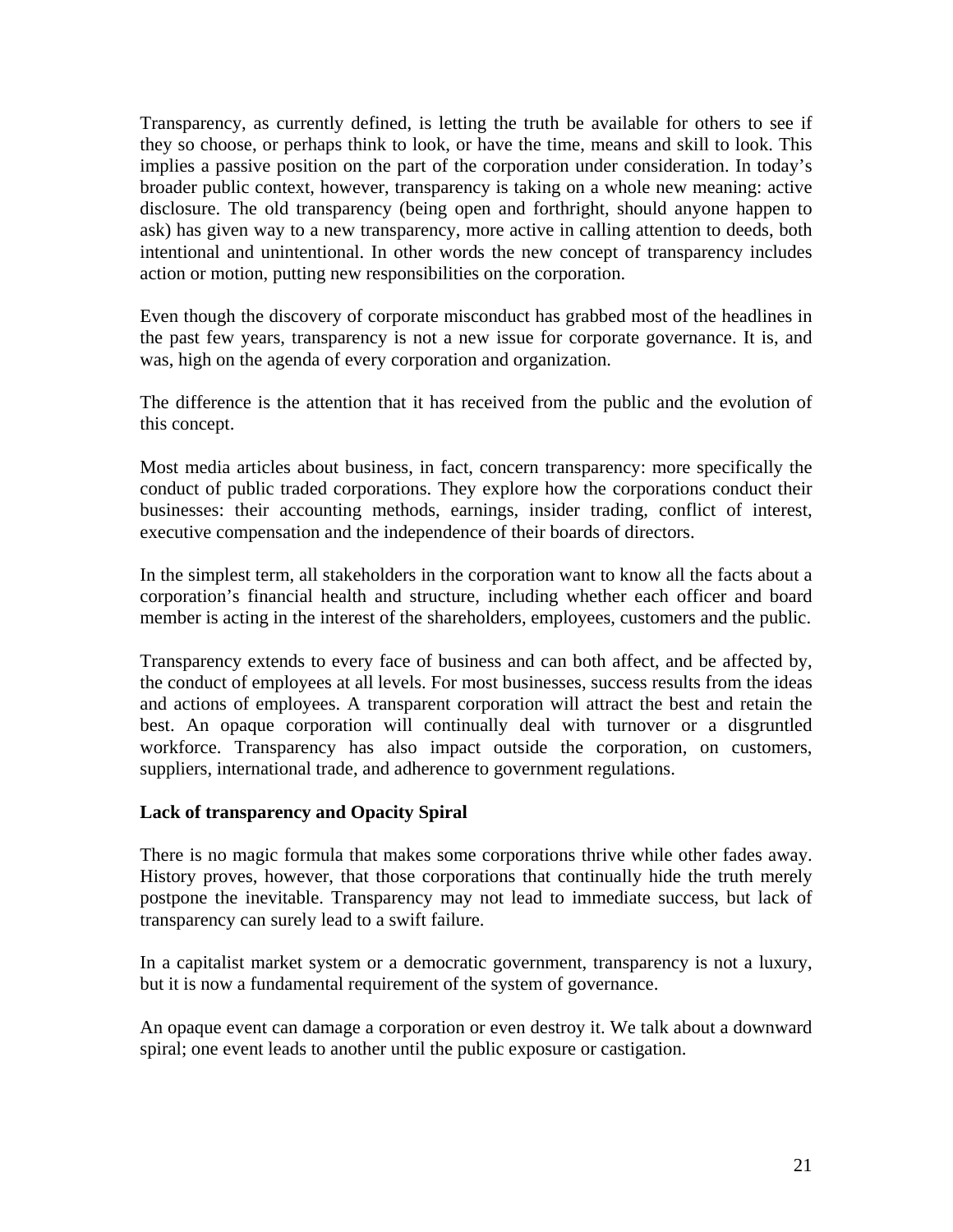<span id="page-21-0"></span>Opacity, the opposite of transparency, is defined as the state of being hard to understand. Not clear or lucid. When information is not clear, it's not trusted. When information is hidden, it's natural to believe there's truly something to hide.

Over and over corporations get trapped in opacity predictable pattern. In the figure above, a corporation commits a dangerous act in secret. Word leaks out. Denials follow. More information leaks out. Denials continue. Irrefutable evidence comes out. Eventually, the corporation is damaged or destroyed by the unrelenting spiral of media exposure, public pressure and many times, litigation. Most transparency scandals, both historic and recent financial markets (i.e. Enron or Parmalat), follow these patterns.

As graphically demonstrates, no important event, big or small, can forever avoid being sucked into its gravitational pull. Opacity is inevitably eliminated by the vicious cycle of public exposure. Transparency has become own self-fulfilling prophecy.

## **The Information-Transparency Cycle**

The Information-Transparency Cycle can be used to describe the situation caused from true and efficient disclosure of information. In fact the need of information multiplies itself when it is started.

The information transparency cycle is simultaneously an industry, an economy and a way of life. The I-T Cycle, in its endless gathering, manipulating, storing, disseminating, archiving, retrieving of information has created the new transparency imperative. The public's right to know is steadily and inexorably eroding the secret, opaque lives of corporations.

The transparency imperative unleashes a perverse mechanism: the more we know, the more we demand to know, the more there seems to be disclose. The cycle seems endless.

While increasing transparency means that market mechanisms operate closer and closer to true efficiency, shareholders and stakeholders have more power, the privacy right of corporations slips slowly away.

## **A Good Background for a Better Transparency**

Media stories on transparency often focus on what's wrong at the top: chief executive officers (CEOs) who report misleading, or fraudulent financials, secret pacts between high-ranking military officers, or backroom deals among politicians.

While some leaders are culpable, creating a transparent corporation is the responsibility of the entire corporation. To be a truly transparent corporation, four key elements are required:

 A culture dedicated to openness and a commitment to transparency from a corporation's most senior leadership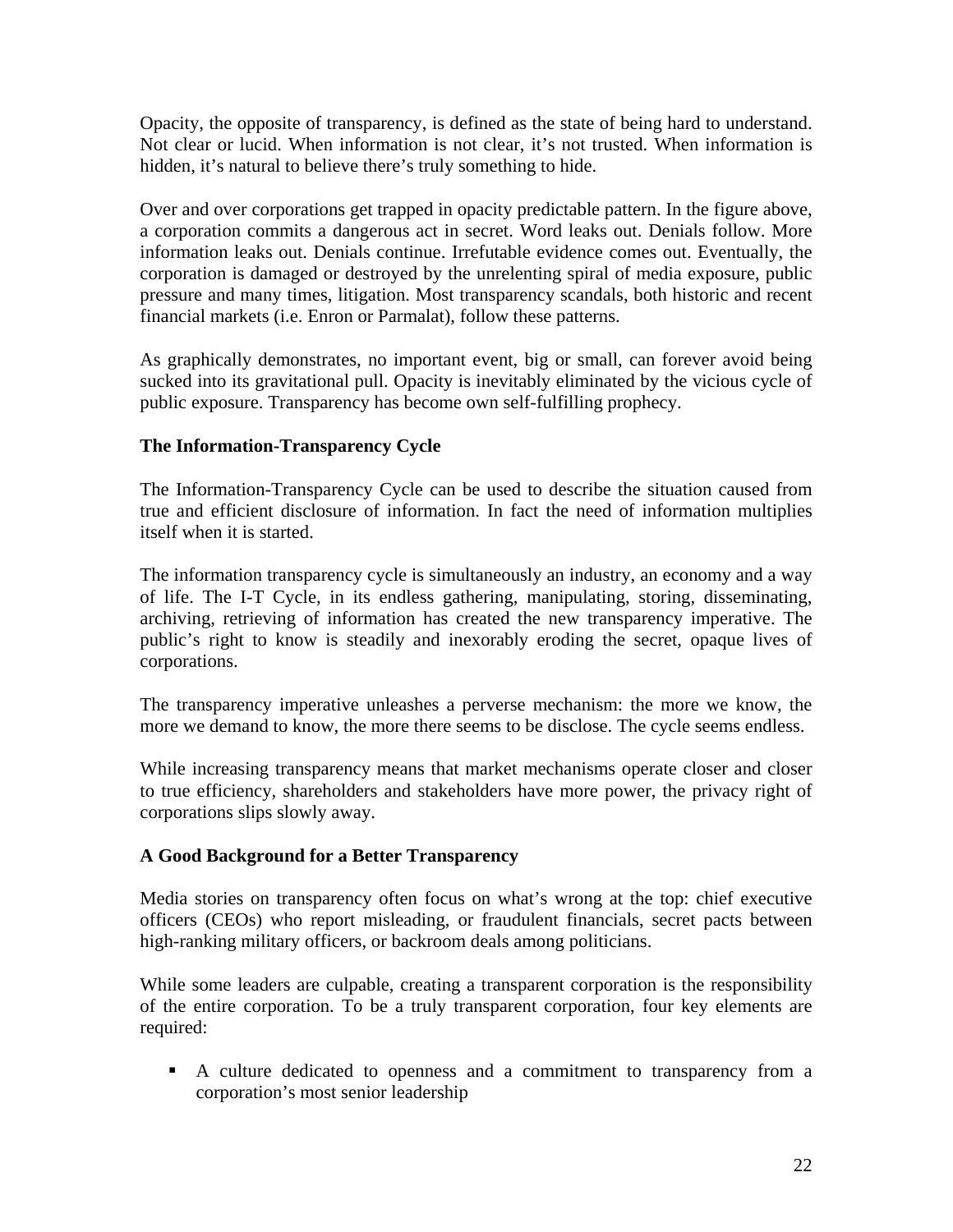- <span id="page-22-0"></span> Programs and processes that encourage and ensure openness at every level, that reward transparency and meter out quick and decisive punishment for opacity, obfuscation and fraud
- Well-trained workers, managers, and administrators at all levels of the corporation with the wisdom, integrity, confidence, and security to do and say what is right and to recognize and act when the corporation or individuals are not doing things that should be done and
- Established means of proactive communication to the corporation's important stakeholders

# **A Culture of Transparency**

A corporation's board of directors bears direct responsibility for creating a culture of transparency. Truly independent boards establish policies that ensure and reward transparency. They diligently monitor implementation, decisively intervene to ensure completeness, ensure that facts are not obscured and that conflicts of interest are eliminated.

Senior management's responsibility is to create the programs and processes to see that these policies are properly executed. In best practice corporations, top leaders are diligently committed to a culture of transparency. Not given to edicts from the top or just mechanical processes of auditing, accountability permeates the corporation and real commitments are made for collaboration and sharing information.

Leaders create programs and processes that institutionalize transparency and make it an essential function and trait of the corporation.

When top management has done its part, individual actions of employees make a transparent culture real. Those in the trenches are often most aware of how the corporation is really functioning at the operational level, and as such, they bear equal responsibility for organizational transparency.

No corporation in the world can claim victory when it comes to transparency. Like safety and quality programs, transparency is a journey, not a destination. Transparency requires constant refinements in response to new market requirements and increasing organizational competencies.

#### **Guidelines for corporation's transparency:**

**Leadership commitment.** A corporation's leaders are committed to the principles and spirit of transparency. They embed this commitment into the corporation's communications with stakeholders, its information-gathering processes, and its systems of metrics. Commitment is demonstrated by the standards to which senior leadership holds itself, the documentation and communication of governance processes and metrics, and walking the talk with swift and steady enforcement of transparency and ethics guidelines.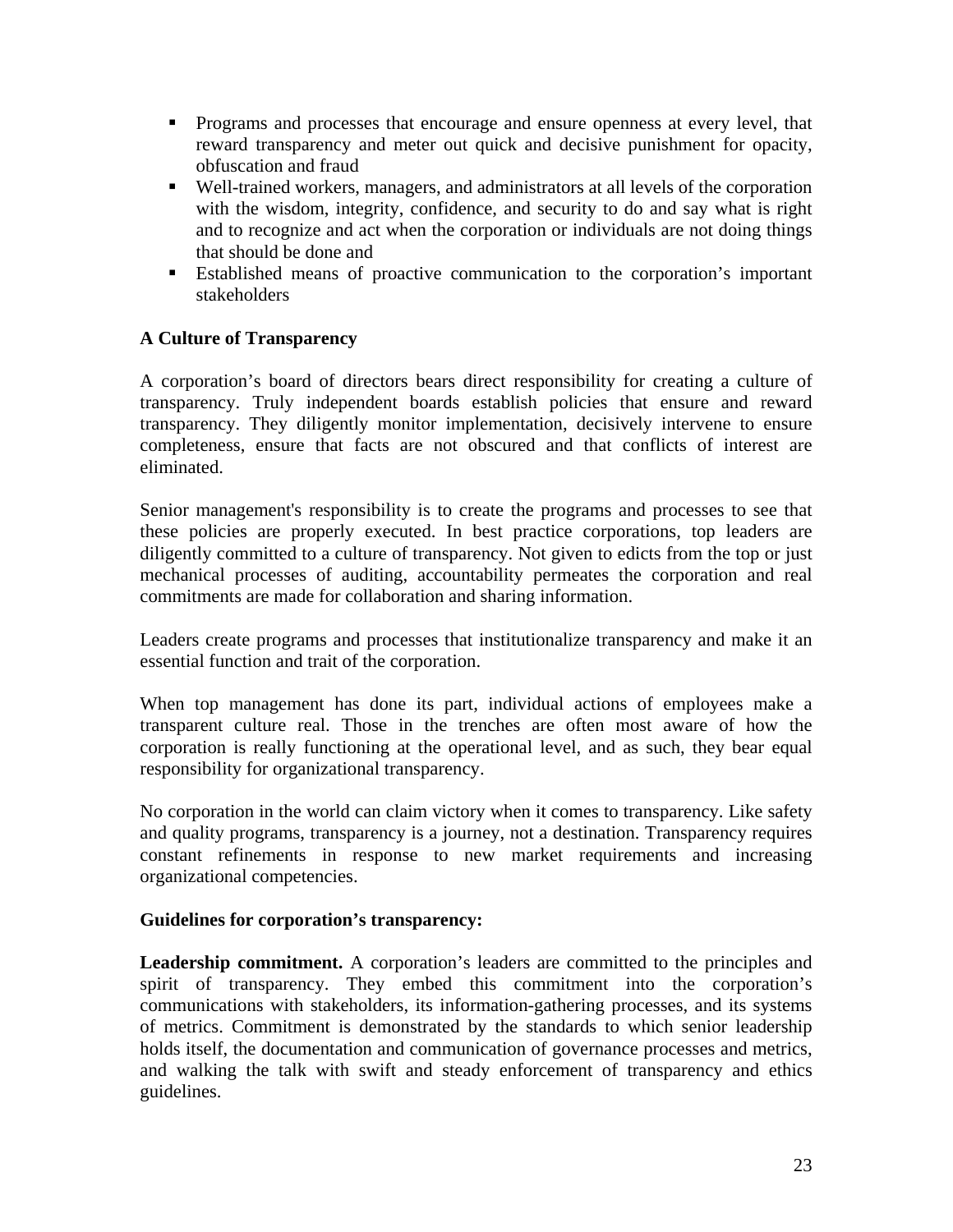<span id="page-23-0"></span>**Formalized processes.** Transparency requires frequent, abundant, and accurate information. Clear responsibilities for compiling and reporting of information metrics is assigned and automated where possible. Each relevant metric carries a reporting mechanism or process.

**Training programs**. Top management's commitment to transparency is enhanced by comprehensive training programs that communicate this commitment and demonstrate avenues available to pursue it, including independent channels to report fraud. Managers are taught to collect, analyze, and report information that is decoded, that is, stripped of the jargon of the particular industry, corporation, or profession, in an accurate but understandable way for no technical audiences. Employees are shown how to look beyond today's transparency requirements and attune themselves to the evolving demands of the marketplace. Training goes beyond the teaching documentation and reporting competencies, to the development of critical thinking and decision-making skills, and the encouragement of true understanding and commitment to transparency and ethical behavior.

**Communication with stakeholders.** Today, transparency goes beyond just allowing interested stakeholders a look inside the corporation. Transparency demands active disclosure, including communicating essential information in a timely and convenient fashion and providing fast, easy, and inexpensive means of getting feedback. Transparent communication with stakeholders involves focusing on more than just the traditional numbers, such as financial data, customer statistics, and operational metrics. It requires venturing into accurate and understandable discussions of the stakeholder value drivers, the things that mean the difference between success and failure for the corporation. Frequent communication to stakeholders is essential. Feedback from stakeholders (employees, customers, constituents, shareholders, and community leaders) tells the corporation what it is doing well and what it needs to work on.

#### **Transparency's Impact on the bottom line**

No matter what an organization's purpose, function, or structure, the finance department's role is to accurately and completely portray its financial affairs. Financial reports include filings and documents required by law, as well as those expected by lenders, investors, employees, donors, or board members.

Unfortunately, the insatiable demand for financial information, the speed at which it's required, and the increasing sophistication of financial tools, often sidetracked the finance department from its core responsibility: clear and accurate reporting and analysis for shareholders.

Nowhere, therefore, does transparency get more problematic than in financial reporting for public corporations.

Going back as far as the 1600s, financial reporting scandals have been the most visible and far-reaching examples of hidden information and outright fraud.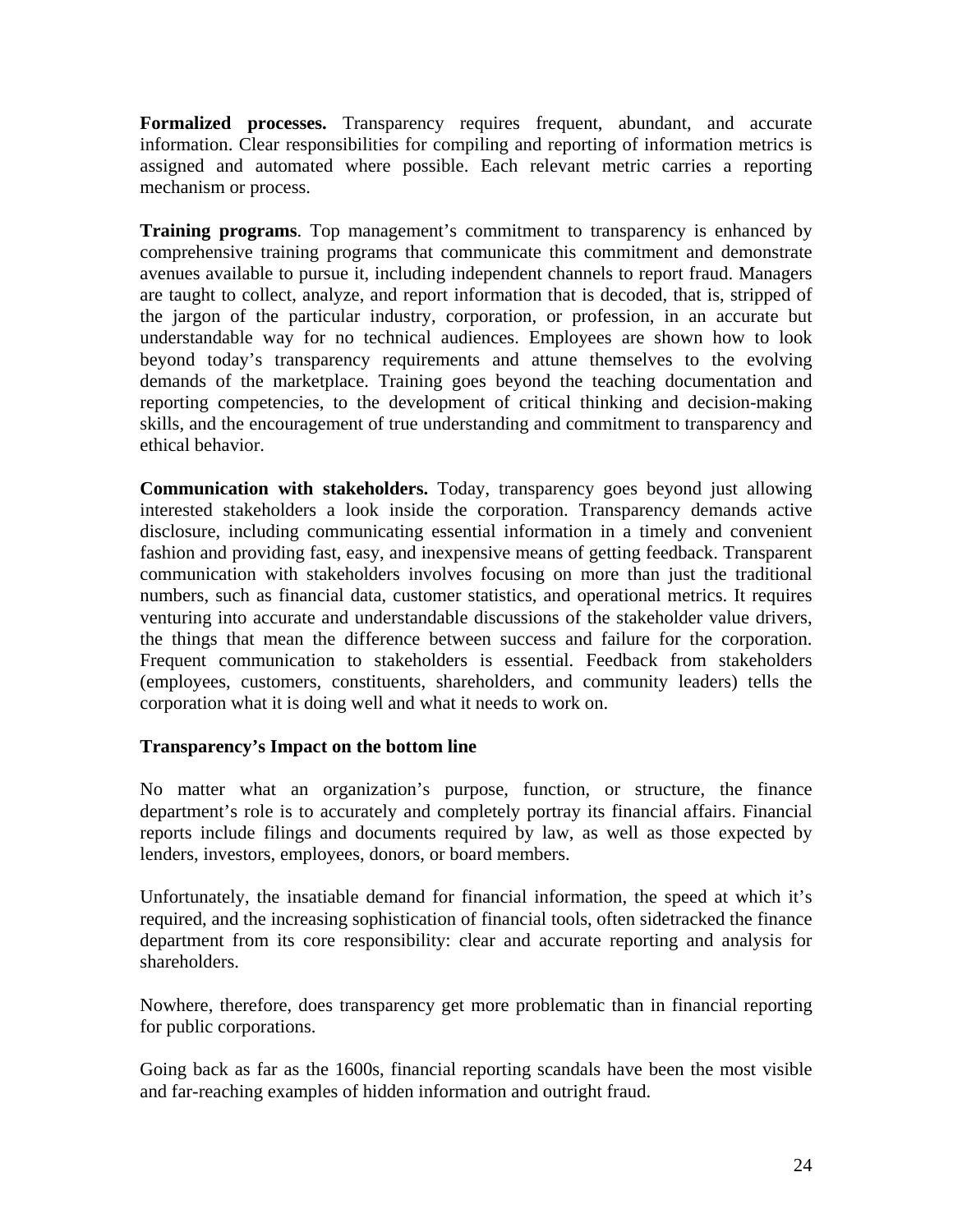<span id="page-24-0"></span>In the twentieth century financial reporting scandals were a key component of financial collapses ranging from the Great Depression, to the Asian currency crisis, to the stock market meltdown at the turn of the millennium. Along the way, plenty of executives made the journey from business media star to inmate, and thousands of employees lost their jobs due to greed and fraud at the top.

The recent cases of opaque and fraudulent reporting are far too numerous to mention here.

In the United States, new regulations have made CEOs and board members bear more responsibility, with signatures required on financial statements and a legal assumption that the CEO and chief financial officer (CFO) can attest to the accuracy of financial reports.

# **Intervention of SEC in US CG**

The public's growing, and in some quarters, seemingly insatiable demand for information requires that boards and senior administrators embrace the spirit as well as the law of transparency.

The Securities and Exchange Commission (SEC) argued as much itself:

"The SEC strongly encourages corporations to adopt codes [of business conduct] that are broader and more comprehensive than necessary to meet the new disclosure requirements." Understanding the law is decidedly easier, although far from perfect, however, than coping with the moving target of the spirit of the law.

But even within the law, uncertainty rules. Corporate reporting of financials frequently defaulted to volumes of information in an attempt, depending on the politics of the observer, to either comply or confuse. Regardless of intent, the result has been a growing mass of almost indecipherable data.

In fact, the same SEC argued that the route to more and better corporate disclosure lay in simplified, shortened reporting that clarified and communicated public corporation accounts in a few pages.

So, it is also possible to have too much transparency. Too much disclosure produces a white noise effect, making it difficult to know what is significant or even to have the time to sort through all the data.

Indeed, in a cynical view, if you really want to hide information, the best thing to do is to bury it in a flood of data. Moreover, disclosing information requires time and effort, and it can be hard to keep up with all the demands.

For example, firms are increasingly being bombarded with calls for transparency on their environmental and labor practices, often paired with demands to permit third party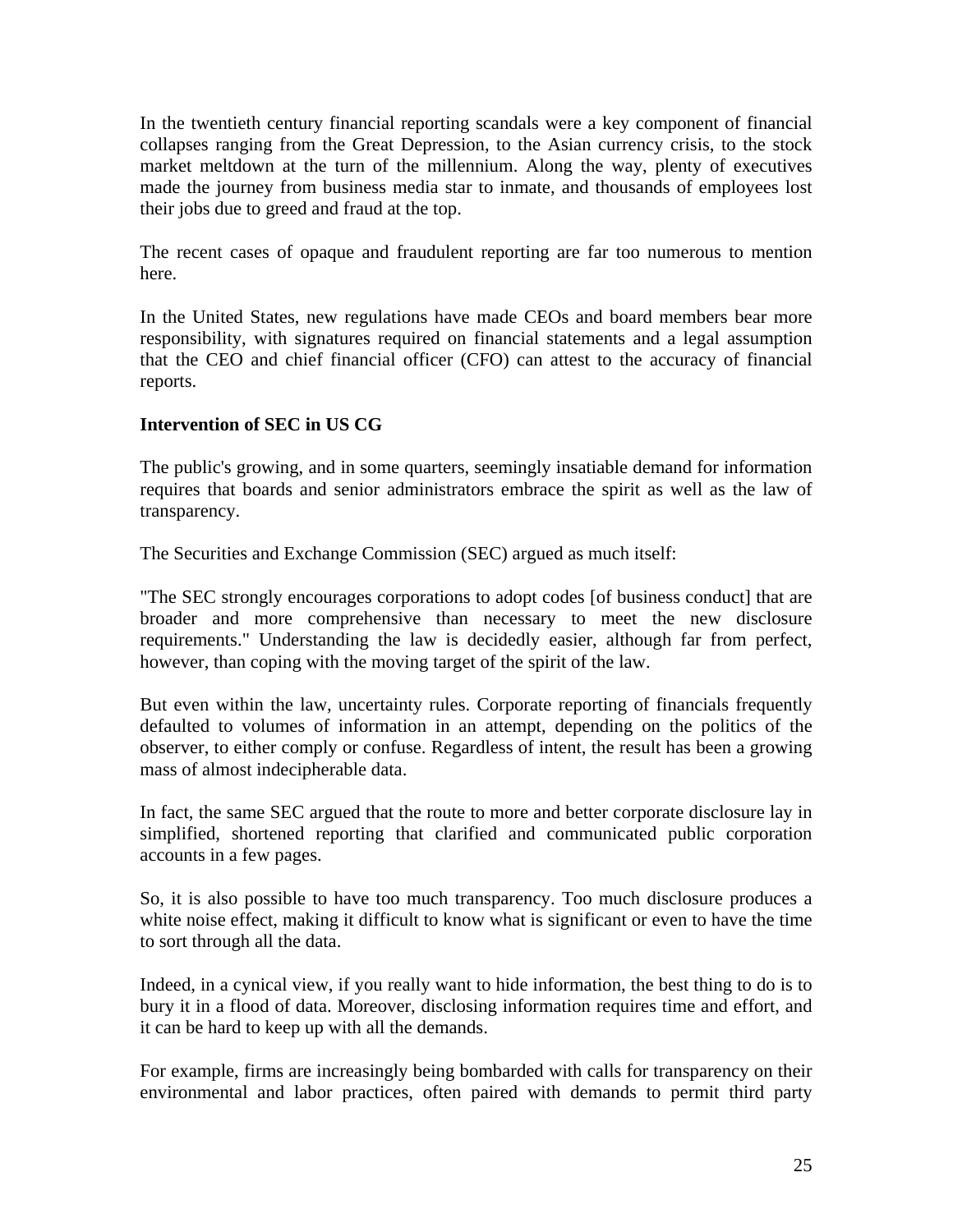certification of their compliance with "voluntary" corporate social responsibility standards.

We can identify there the reverse of the Opacity Cycle. Every attempt by regulators to clarify information has had the opposite effect, touching off a high-stakes game of increased obfuscation.

If transparency is to be used successfully, it will also have to be used judiciously, with careful attention to minimizing the burden created by the demand for information and to formatting information in user-friendly ways that minimize the white noise effect.

The history of regulatory reporting throughout the twentieth century is a "less than virtuous cycle" of accountants and lawyers finding loopholes or devising a creative path around virtually every new law, regulation, or accounting standard, often as quickly as they were put in place. But if corporate leaders embrace the spirit of transparency as a matter of principle and routine action, they'll give stakeholders the information they really want.

For business, the Sarbanes-Oxley Act of 2002 removed much of the choice and some of the confusion of corporate reporting (although it created much more confusion in some areas). New regulations eliminated many conflicts of interest: off-balance sheet financial trickery, personal loans for executives, and the slow reporting of insider stock trades. It also established jail time for those destroying evidence of wrongdoing.

Federal and individual state governments are using both civil and criminal courts to go after violators, most often those at the top, for example, board directors and senior management.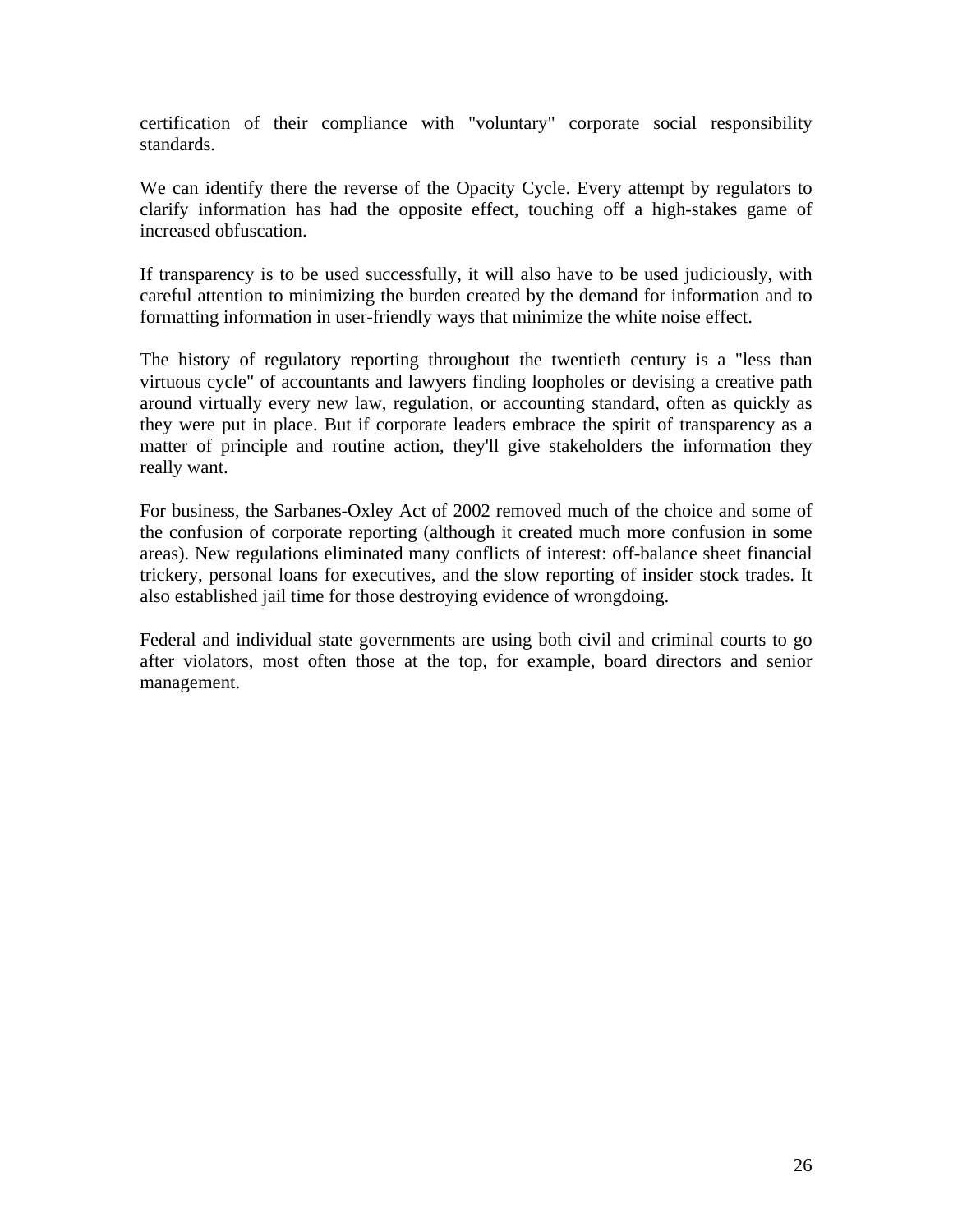## <span id="page-26-0"></span>*DISCLOSURE IN CG*

#### **Role of Disclosure in facilitating and enhancing CG**

Disclosure to the shareholders and to the market has long been a key mechanism in corporation and capital market law. Milestones, in corporation law were the Gladstonian reforms of 1844 and 1845. One hundred years later the U.S. American securities regulation of 1933 and 1934 gave to the world the blueprint for using disclosure in securities regulation.

Brandeis' dictum of the sun as the best of disinfectant already had an early precedent in 1837 from the famous Prussian reformer Hansemann, who said: "Among the means by which the management of a large corporation limited by shares can be kept law-abiding and efficient, is to be counted that it must be exposed to a certain degree to the public. This is the most effective control."

Disclosure is an issue that is highly regulated under the securities laws of many countries. However, in many instances, corporations may voluntarily disclose beyond what is mandated by law.

Most countries generally agree on the need for directors to disclose to shareholders (whether in an annual report or in another document) their own interests, as well as the financial performance of the corporation. Generally, this is required by law, regulation, or listing requirements, but some guidelines and best practice documents also address the issue.

Similarly, even though directors are usually subject to legal requirements concerning the accuracy of disclosed information, a number of codes from both developed and developing nations describe the board's responsibility to disclose, before the annual general meeting of shareholders accurate information about the financial performance of the corporation and agenda items.

Many codes also itemize the issues reserved for shareholder decision at the annual meeting of shareholders.Generally, guidelines and codes of best practice place heavy emphasis on the financial reporting obligations of the board, as well as board oversight of the audit function.

Again, this is because these are key to investor confidence and the integrity of markets. While some guidelines and codes specify the key points that the directors must comment on, others do not go into this level of detail. However, because securities laws often heavily regulate disclosure, the distinction is not necessarily substantive.

Disclosure is also a powerful tool for improving corporate governance in Europe and in US. First and foremost, this type of regulation is most compatible with a market economy because it interferes least with freedom and competition of enterprises in the market. This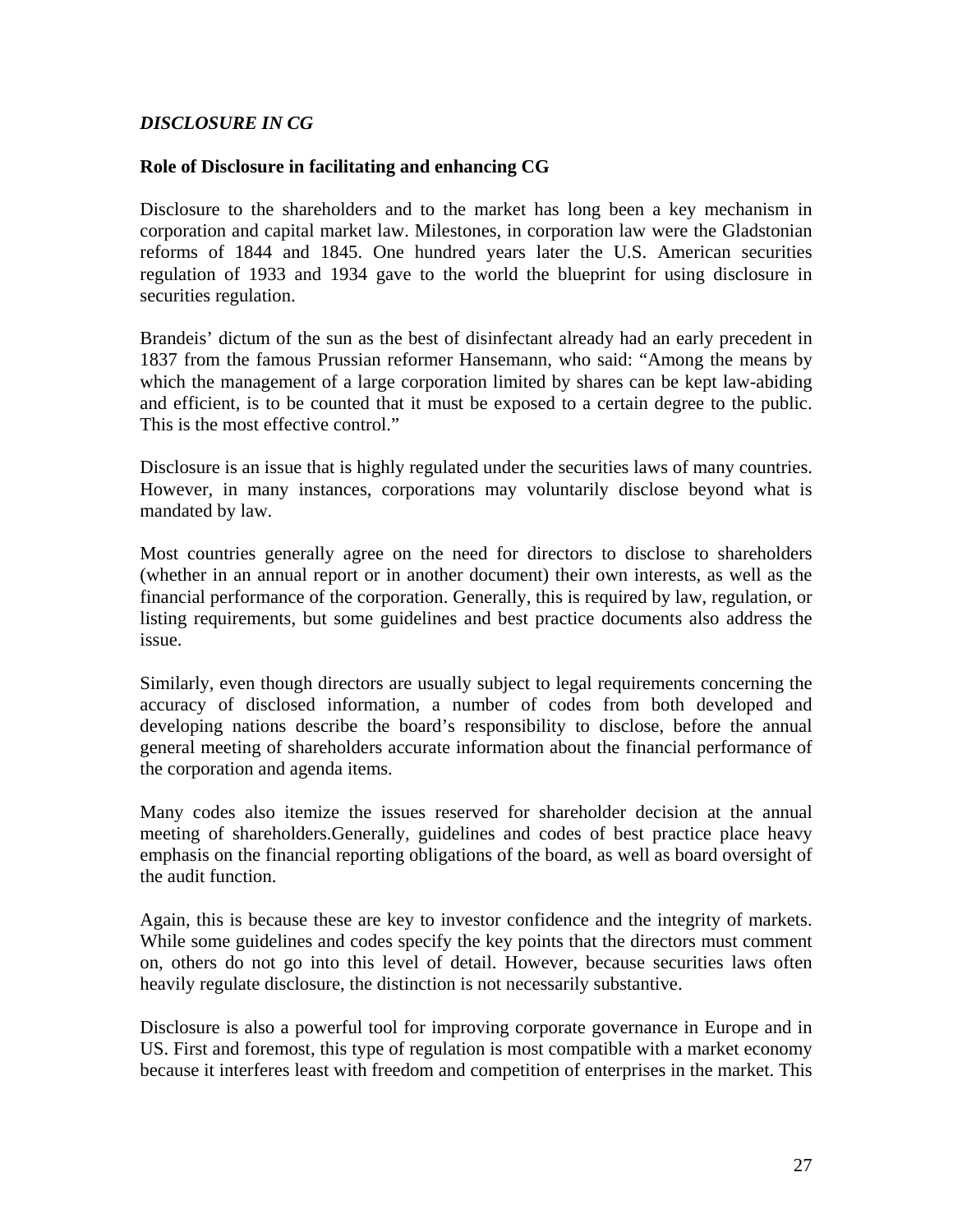<span id="page-27-0"></span>is particularly relevant when there is considerable uncertainty and difference of opinion on what the right rules for efficient corporate governance are.

It is true that there is considerable theoretical controversy as to the effectiveness of disclosure in efficient capital markets. Yet in reality, capital markets may not be that efficient; otherwise, Enron could hardly have happened the way it did.

There is no need to go into the various forms of the efficient capital market theories here and to argue why the strong form may be less convincing. It suffices to record that a modern theory justifies mandatory disclosure by its function of facilitating and enhancing corporate governance.

According to this theory, corporate governance provides the most persuasive justification for imposing on issuers the obligation to provide ongoing disclosure (via shareholder voting, shareholders enforcing management's fiduciary duties, and capital allocation).

#### **General Principles of Disclosure**

There have been repeated attempts in economics literature to establish a body of "principles of orderly capital market information".

This attempt is also occasionally referred to in texts on the regulatory aspects of information to be disclosed on the capital markets.

#### *Materiality*

Information has a facilitating function. Information facilitates investment decisions, i.e., the decision to buy, hold or sell listed securities. Information is "material" if it is capable of causing a reasonable investor to take a different decision than he would have made in the absence of the information.

Both demonstrable facts and statements that are not capable of demonstration ("soft information"), such as management projections regarding business plans, can be material.

At least three policy considerations arise in connection with material information:

- all material information, as defined above, should be disclosed in its entirety to the capital markets;
- exceptions to this rule of disclosure should be strictly limited, such as for the protection of trade secrets;
- **Information** should not be disclosed to the capital markets. Optimum disclosure, not maximum disclosure, is the goal. Publication of immaterial information is not only expensive and unnecessary, but can even be counterproductive if it works to distract interested persons from material information.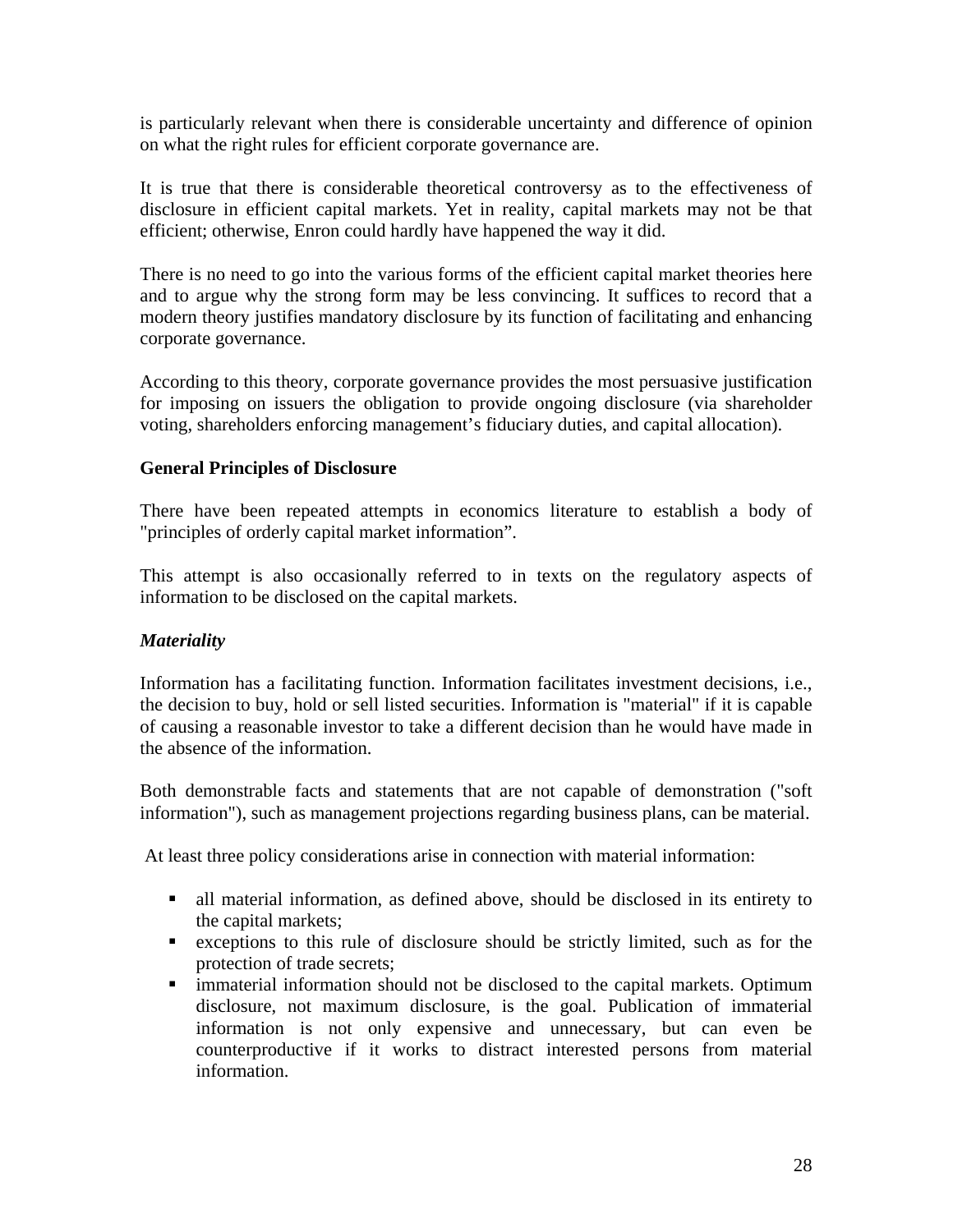#### *Clear Disclosure*

Article 22(1) of the EC Listing and Reporting Directive (2001/34/EC) requires that listing particulars present information in as easily analyzable and comprehensible a form as possible, and Article 5(2) of the proposed EC Prospectus Directive (COM (2001) 280 final) would reinforce this requirement ("The information...shall be presented in an easy analyzable and comprehensible form").

A similar position has been promoted by the U.S. Securities and Exchange Commission ("SEC") through its "plain English rule" (see Rule 421(d) under the Securities Act of 1933, as amended), which presents six, basic principles regarding the language used in prospectuses.

## *Current Information*

In the SEC. 409, the Sarbanes Oxley Act provides "Each issuer reporting under section 13(a) or 15(d) shall disclose to the public on a rapid and current basis such additional information concerning material changes in the financial condition or operations of the issuer". Disclosure shall be easily transferred from year to year, or from corporation to corporation.

A similar position has been promoted by EU by the EU Parliament and Council with the Directive of December 2004 **(**2004/109/EC), where it is provided that current reports and reports regarding changes in shareholdings must be made "promptly

## *Standardization*

One requirement of standardization is that all issuers must present the required information in the same format. Like the prospectus, the balance sheet and income statement must follow a standard format, which reduces the costs incurred by interested persons in obtaining corporation data. Standardization also presents another characteristic. Because investors are interested in making comparisons between various corporations, it could be advisable under certain circumstances to disclose a negative piece of information that would not reach the threshold of materiality if the corporation were viewed in isolation.

## *Forward Looking Information and Cautionary Statements*

As a general matter, information in the capital market is forward looking. It is necessary to put potential investors in a position to assess the results of the corporation's operations, including the corporation-specific risks involved, on the basis of the disclosed data.

If the occurrence of specific events is expected, but they have not yet occurred, this must be clearly stated. Investors are also particularly interested in knowing how the management assesses the future earnings and risks of the corporation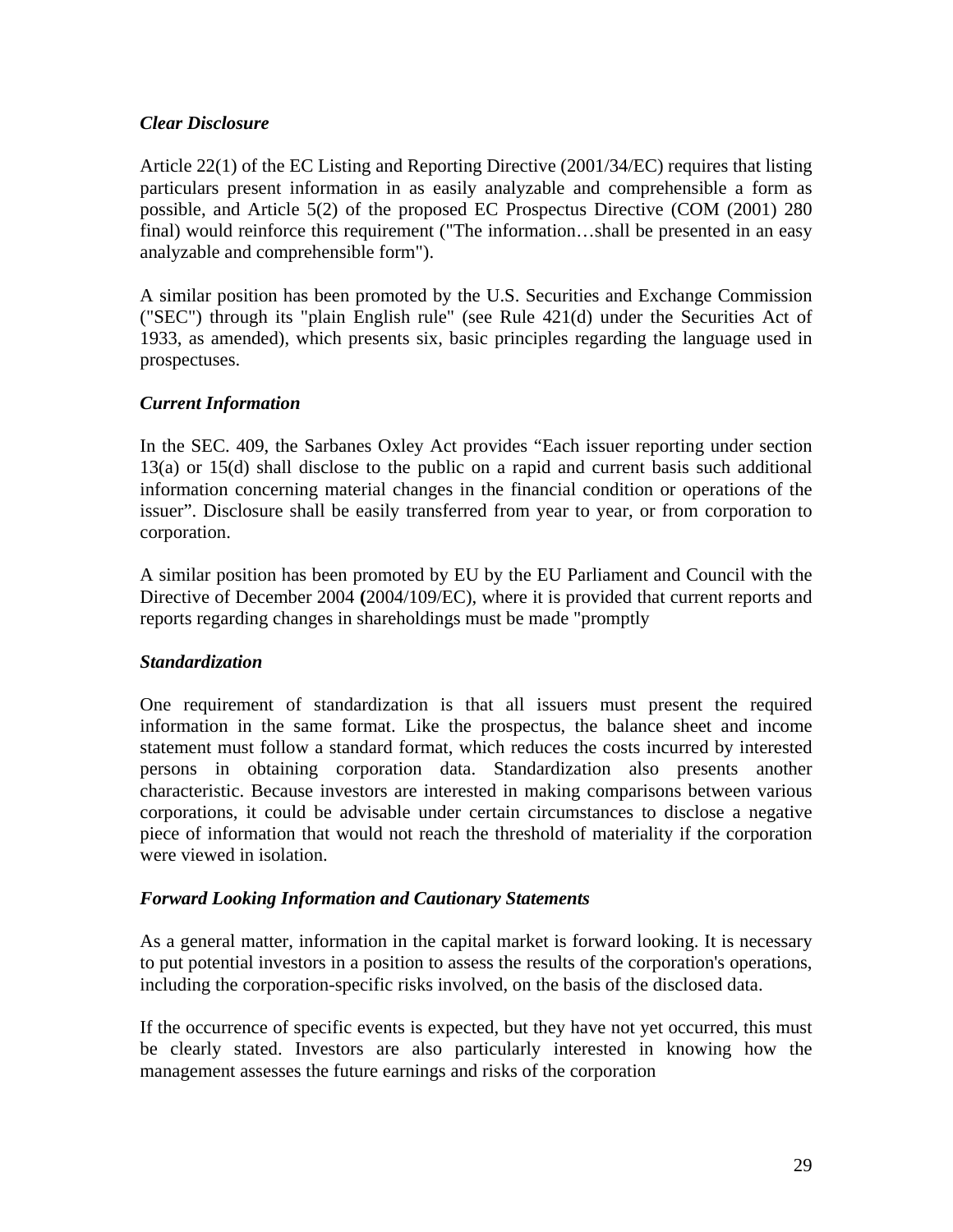#### <span id="page-29-0"></span>*Equal Treatment of Investors*

Legally required corporate disclosure creates equal treatment of investors with regard to the information disseminated pursuant to law, provided that appropriate media of dissemination are used.

If certain groups of persons are privileged in the disclosure of information, other groups will be prejudiced, and these latter groups will either withdraw from the market or demand a compensating risk premium on those markets where such activity is allowed.

Provisions on insider trading make it a criminal offense for members of the management board to communicate inside information to persons who enter into related securities transactions on the basis of such information.

#### **EU vis-à-vis US: an overview**

In EU, the Expert Commission has recommended that listed corporations be required to fully disclose their capital and control structures, in particular possible defensive structures established in the corporation, in order to enable the market to react by discounts and a higher cost of capital.

The Expert Commission has gone further and recommended that listed corporations should be required to briefly describe the key elements of their governance structure and practices, whether they arise from mandatory law, default provisions, articles of association, or whether they are based on particular codes.

In the answers to this need, there was overwhelming consent on using disclosure for improving corporate governance.

Examples for what could be disclosed in this context include the following: major shareholders of the corporation; shareholders rights, especially minority rights; appropriate information on the board and the auditors, in particular as to their independence and remuneration; risk management system within the corporation, etc. Disclosure should not be restricted to financial information, but should be extended to qualitative disclosure.

A checklist of what to disclose should be developed, and presentation in one comprehensive statement could be required in order to help shareholders compare and evaluate corporations all over the internal market based on their corporate governance system.

Of course, non-disclosure and, even more, false disclosure must have consequences for the directors.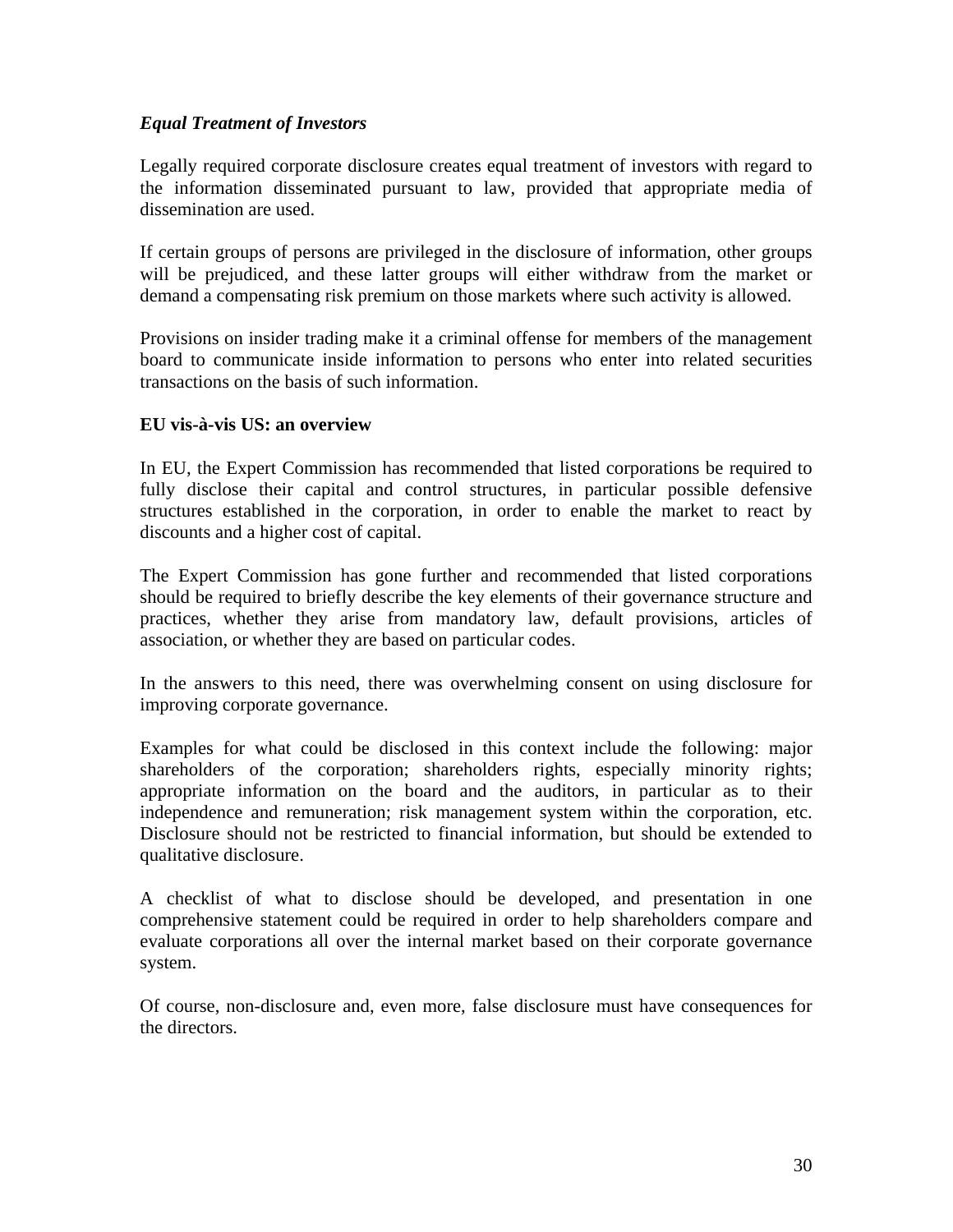<span id="page-30-0"></span>In US, the Sarbanes-Oxley Act provides for drastic sanctions, both criminal and civil. As mentioned before, there are considerable doubts about the sections on criminal accountability.

#### **The Facilitating Function of Disclosure**

<u>.</u>

Corporate disclosure aims not only at investors, but also at creditors, employees, regulatory agencies, and the public at large. As a rule, disclosure performs a facilitating function: it is designed to facilitate, assist or enable the decision-making of the persons to whom it is addressed.

This applies, in particular, to disclosure directed to persons making decisions whether to contribute capital, general investors, and existing shareholders, who are the primary addressees of the disclosure.

An initial, important distinction is that between disclosure requirements designed to provide information to persons who purchase to shares in an initial or secondary public offering (*ex ante disclosure*; primary market information) and the continuing disclosure requirement of listed corporations (*secondary market disclosure*).

As a general matter, *ex ante disclosure* seeks to give the investing public all material information regarding the financial condition and results of operations of the corporation, including the risks regarding such operations, that they require to make a reasoned investment decision.

The primary tool for disclosure in this regard is the *securities prospectus*<sup>[7](#page-30-1)</sup> which is used in various forms both in connection with listing securities on an exchange and for other public offerings of securities.

The *ex ante disclosure* of corporate information is, of course, not only important for initial public offerings and secondary offerings.

Ex ante disclosure may also play a role in the much larger secondary market for securities, where a potential investor would not purchase shares from the corporation, but from a shareholder who desires to sell. The information for the primary market thus mixes with the information that is continuously disclosed to the secondary market.

An investor who has already subscribed shares in the context of an initial public offerings or a secondary offering, or purchased them in the secondary market (shareholder) will be

<span id="page-30-1"></span> $<sup>7</sup>$  There is a well-known controversy in Europe about this document. Here it appears enough here to say that</sup> these controversies concern, among others, the issuers concerned (exceptions for small and medium enterprises), the form and content of the prospectus (choice between one or two prospectus documents, information to be disclosed, continuous disclosure, etc.), and the prospectus regime of the supervisory authority of the state of origin or of the place where the securities are issued and a possible choice of the issuer as to this supervision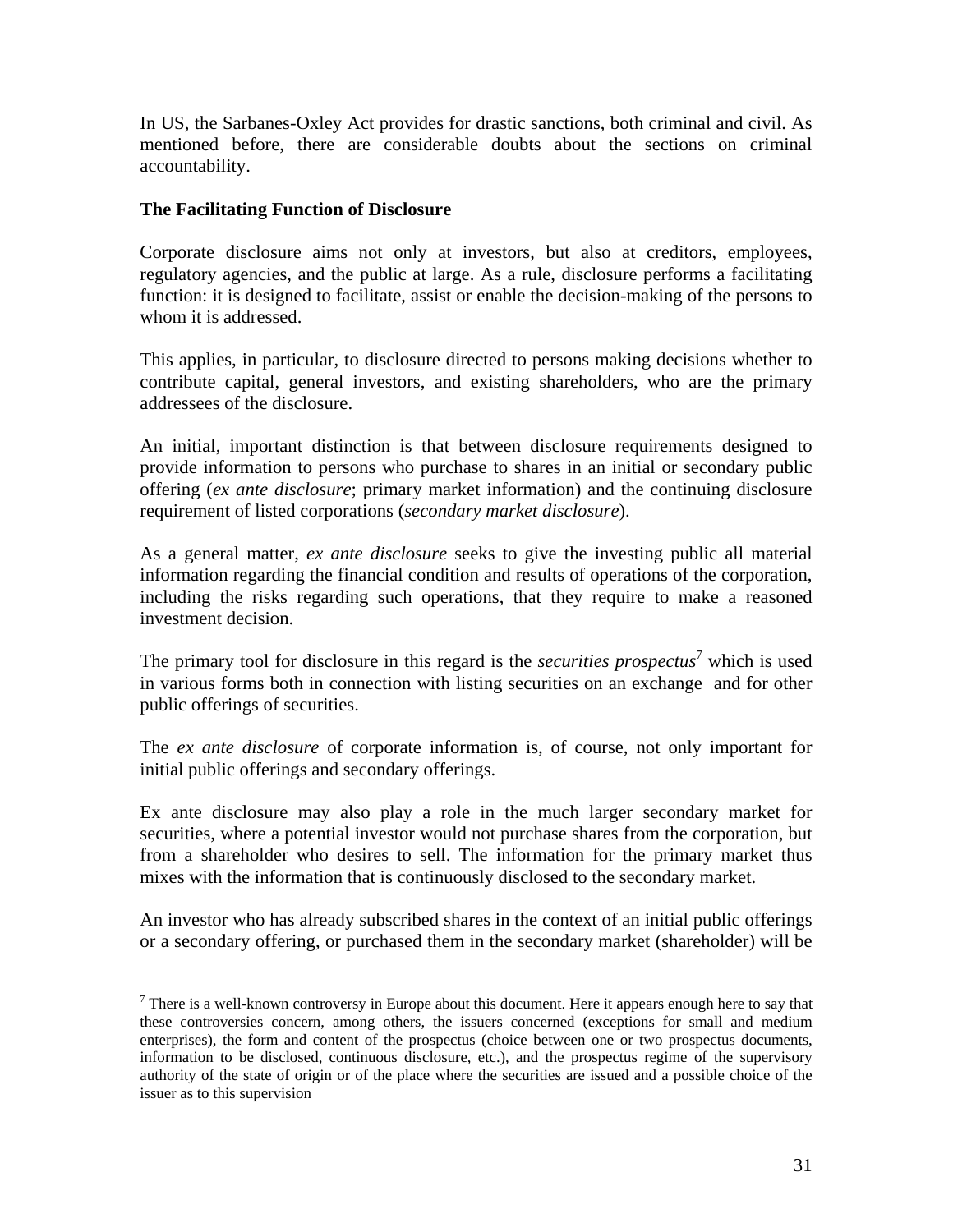interested in information ex post in order to make a decision whether to hold or sell the securities.

This information is referred to "ex post" or "hold/sell" information. Similarly, the potential buyers in the secondary market will require similar information in order to make their decision on whether to buy. This information, taken together with ex post or hold/sell information, is referred "secondary market information." Secondary market information consists of a number of elements and follows general principles that are similar to those underlying ex ante information.

Traditionally, a shareholder of a stock corporation obtains the bulk of his information regarding the corporation's financial condition and results of operation from the annual shareholders' meeting.

Because of the defects in the shareholders' meeting as a source of information, regulatory requirements and developments in information and communication technology have led to an increased flow of information apart from the shareholders' meeting.

Such information consists of number of elements and serves two functions: first, to enable shareholders to make a decision regarding their investment on a continuing basis, including when a material change occurs in the corporation's situation, and second, to promote the development of an efficient secondary market, i.e., to facilitate the decisions of investors interested in acquiring shares that are publicly traded on the secondary market.

Thus, at least in the case of a publicly listed stock corporation, the shareholders' meeting has failed to perform one of its traditional tasks: to provide market-relevant corporation information to the capital markets.

Secondary market disclosure consists of a number of types of information, and has developed to meet market needs over the years.

The aforementioned examples are only those types of information that are required to be disclosed by law, but it should be noted that information that is freely disclosed to the capital market is taking on increasing importance.

Such information has come to be disclosed in the context of investor relations and the pursuit of shareholder value, and includes voluntary interim reports, shareholder (news)letters, meetings with analysts and institutional investors, and postings on the corporation's website.

Financial asset pricing in fact requires not only disclosure of accurate financial statements but also disclosure of the main corporate objectives, standards and practices. Conveying this information to the market is an essential aspect of transparency.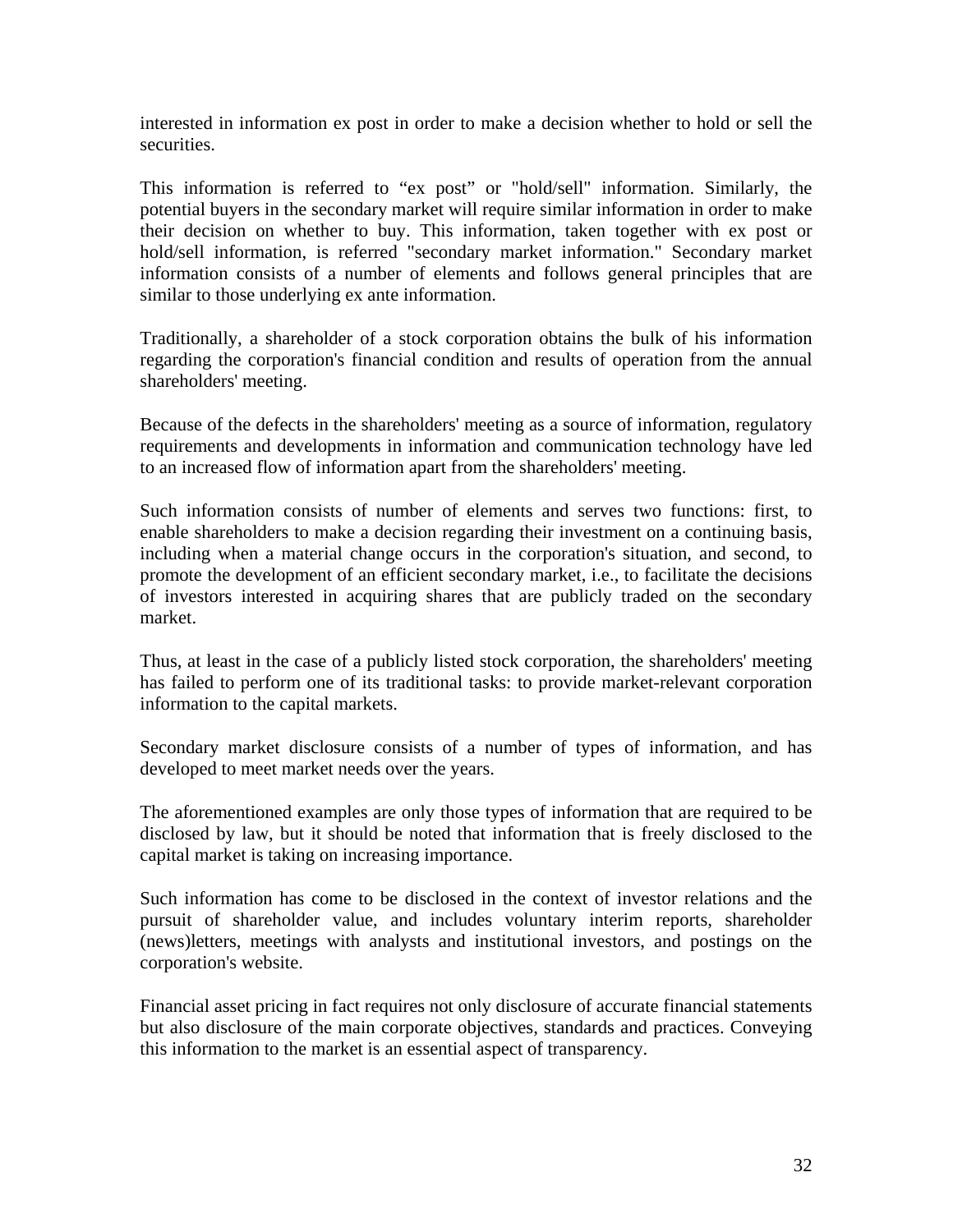<span id="page-32-0"></span>Thus we need here to remark the OECD Principles of Corporate Governance that call for regular, timely and accurate disclosure not only operating and financial results but also of information on commercial objectives, ownership structures, boards of directors and key executives and their remuneration, related party transactions, governance structures and internal controls. Additionally, information about policies towards stakeholders and corporate social objectives is also a desirable element of transparency.

Transparencyrelates to the critical issue of trust. Alan Greenspan<sup>8</sup> said "It is hard to overstate the importance of reputation in a market economy….Rules cannot substitute for character."

When markets lose confidence in the integrity of information provided by a firm, the negative effects are likely to be dramatic.

## **OECD: Empirical evidence**

 $\overline{a}$ 

Empirical work has produced strong evidence that transparency and corporate governance do indeed matter for both OECD and non-OECD regions and at both the country and individual corporation levels.

High levels of transparency, as measured by indices of opacity, are found to be associated with lower country risk premium and costs of capital and higher trading volumes or liquidity<sup>[9](#page-32-2)</sup>. Similarly, corporations with less demanding corporate governance standards have been shown to experience higher capital costs and also to pay greater risk premium on their bonds $10$ .

Governance deficiencies have been shown to be associated with an increased probability that takeovers will not be successful and with a greater fall in the share price of the acquiring firm $11$ .

Moreover, the quality of corporate governance appears to have an effect on the ability of corporations to manage risk and react to macroeconomic shocks.

<span id="page-32-1"></span><sup>&</sup>lt;sup>8</sup> Alan Greenspan, *Corporate Governance*, at the 2003 Conference on Bank Structure and Competition, Chicago, Ill, May 8, 2003

<span id="page-32-2"></span>PriceWaterhouseCoopers, Investigating the costs of opacity: Deterred foreign direct investment, April 2001;and.Bhattacharya, et al, The world price of earnings opacity, forthcoming, Journal of Financial Economics, 2003<br><sup>10</sup> For example, one study focuses on the effect of takeover barriers which vary between US states. P.

<span id="page-32-3"></span>Gompers, J Ishii and A Metrisk, "Corporate governance and equity orices", NBER Working Paper, 8449, 2001; and a study for Germany looked at overall indices of corporate governance finding that it indeed did influence the cost of capital in the expected direction. W. Drobetz et al, Corporate finance and expected stock returns: evidence from Germany, ECGI Woking paper in Finance, 11/2003<br><sup>11</sup> B. Hermalin and M. Wesibach, "Boards of directors as an endogenously determined institution: A survey

<span id="page-32-4"></span>of the economic literature", NBER Working Paper, 8161, 2001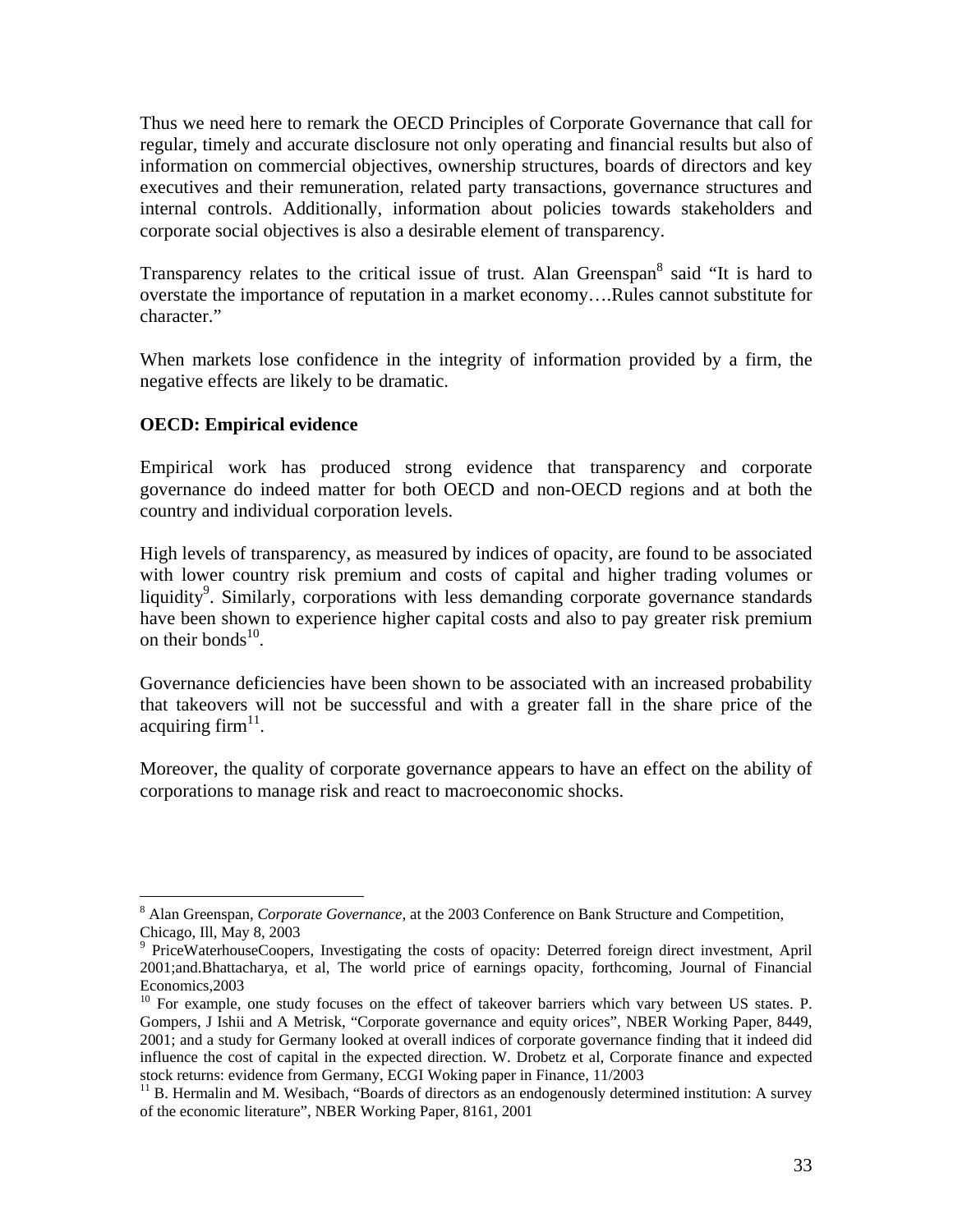Corporations with good corporate governance arrangements in Asia, especially Korea<sup>12</sup>, for example, weathered the financial crisis better than those with less developed governance structures in place.

In conclusion, transparency is a key factor contributing to financial market efficiency and for providing the information necessary for market discipline to be effective.

Market discipline and transparency, in turn, are of central importance to the provision of the robust corporate governance necessary for stable markets and investor confidence.

The challenge for policy makers is to establish a framework within which transparency, market discipline and corporate governance can interact in a positive, coherent way that strengthens market integrity and economic performance.

1

<span id="page-33-0"></span> $12$  S. Johnson et al, "Corporate Governance in the Asian financial crisis", Journal of Financial Economics, 58, 2000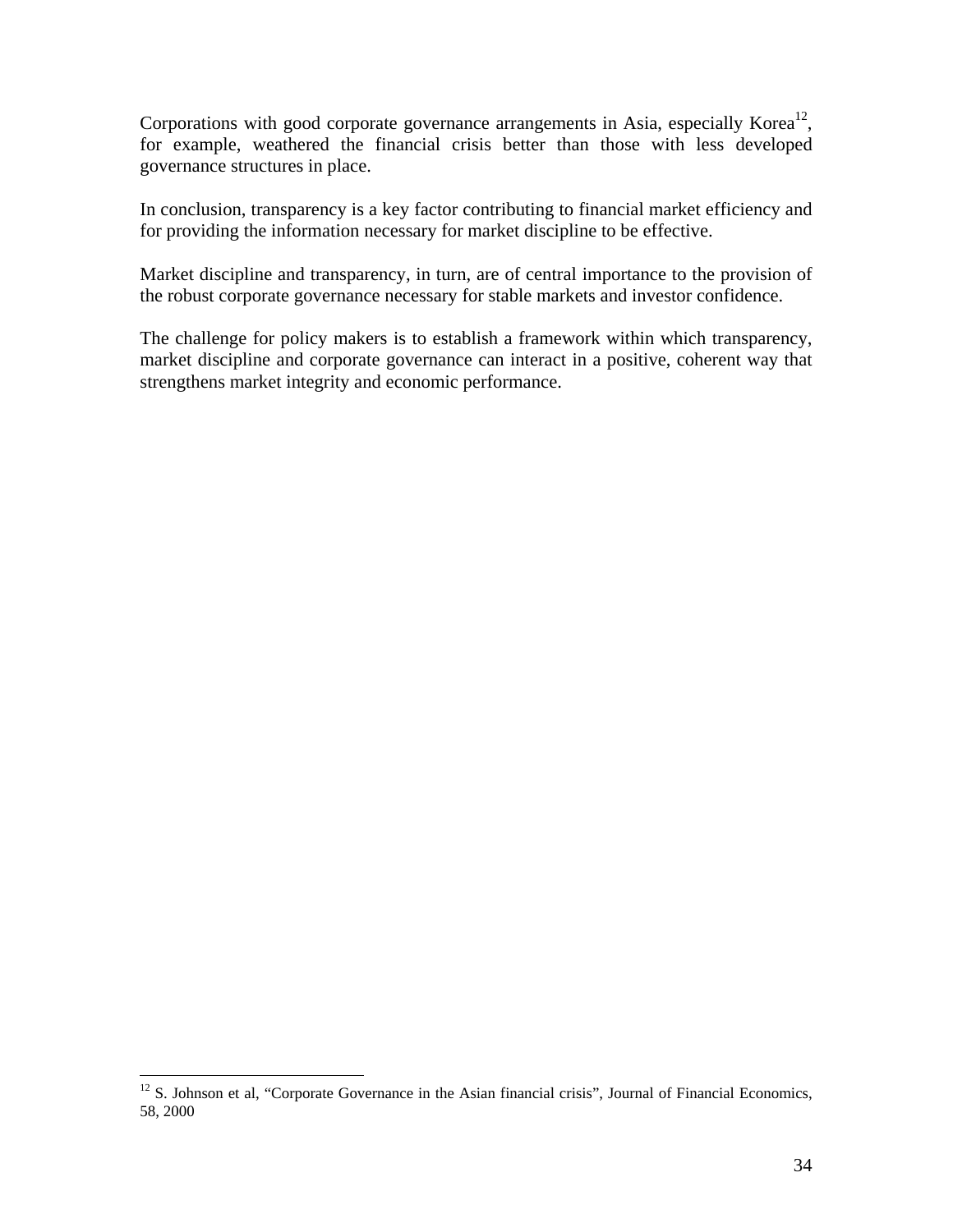# <span id="page-34-0"></span>*RECENT REGULATORY CHANGES IN THE US AND THE EU*

#### **Sarbanes-Oxley Act**

 $\overline{a}$ 

The 2002 enactment of the Sarbanes-Oxley Act (SOX) marked a significant milestone for corporate governance in the U.S. The Act, which was the legislative response to a series of high-profile financial scandals, was intended to rebuild investors' confidence in the capital markets.

At its core, the historic Sarbanes-Oxley legislation is about promoting corporate transparency by ensuring full, fair, timely, and accurate disclosures. Sarbanes-Oxley, for example, mandates a host of new disclosures relating to, among other things, off-balance sheet transactions, insider stock transactions, internal control systems, and pro-forma financials; enacts tough new penalties for securities fraud; requires CEOs and CFOs to certify the financial statements of their corporations; requires the SEC or, at its direction, the National Association of Securities Dealers or the stock exchanges to adopt rules to remedy conflicts of interest among securities analysts; regulates auditor conflicts of interest; and grants the SEC additional authority to regulate the professional conduct of attorneys practicing before the Commission.

The approach of Sarbanes-Oxley is to reduce, if not eliminate, much of the board's discretion to permit the firm to operate with a financial structure that is opaque to securities markets.

## **Title IV (SOX): Enhanced Financial Disclosures**

*1. Corrective disclosure*. Title IV of Sarbanes Oxley, section 401(a) requires the SEC to issue rules calling for the disclosure in quarterly and annual reports of

"all material off-balance sheet transactions, arrangements, obligations (including contingent obligations), and other relationships of the issuer with unconsolidated entities or other persons, that may have a material current or future effect on financial condition, changes in financial condition, results of operations, liquidity, capital expenditures, capital resources, or significant components of revenues or expenses."

This has been put into action by the SEC through recently publicized rules that require extensive deliberation in the "Management Discussion and Analysis" section of quarterly and annual reports of the various off-balance sheet arrangements, targeting especially "the means through which corporations typically structure off-balance sheet transactions or otherwise incur risk of loss that are not fully transparent to investors."<sup>[13](#page-34-1)</sup>

<span id="page-34-1"></span><sup>&</sup>lt;sup>13</sup> SEC. Rel. Nos. 33-8182; 34-47264 (Jan. 27, 2003), available on the SEC website, www.sec.gov. (Section 401 Implementing Release). The rules will be reflected in amendments to Regulation S-K, Item 303. See also the proposing release, which gives an account of the SEC's general regulatory objectives with respect to off-balance sheet arrangements. SEC Rel. Nos. 33-8144; 34-46767 (Nov. 4, 2002) (Sec 401 Proposing Release).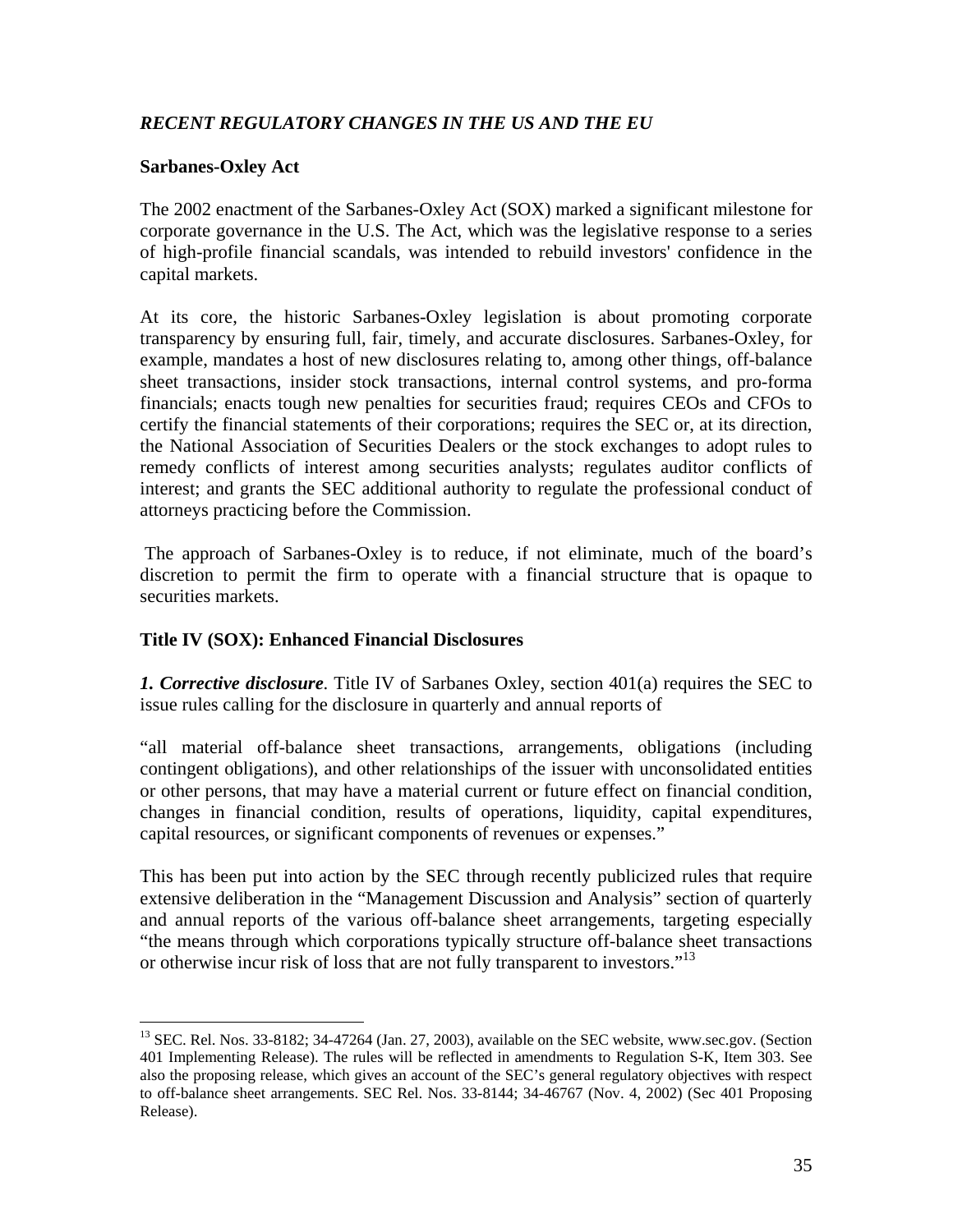The objects of disclosure, include, in addition to standard off-balance entities, (i) certain guarantee contracts, (ii) retained interests or contingent interests in assets transferred to an unconsolidated entity, (iii) derivative instruments that are classified as equity, and (iv) material variable interests in unconsolidated entities that facilitate financing. The disclosure threshold is whether the off-balance sheet arrangement has or is "reasonably likely" to have a current or future material effect.

These Section 401 rules (which will be reflected in amendments of Regulation S-K, Item 303), require extensive disclosure for these off-balance sheet arrangements.

In particular the Management Discussion and Analysis must address the business purpose of the off-balance sheet arrangements, their importance to the financing of the firm and otherwise, the revenues and cash flow that arise from the arrangements, and the events that would trigger the loss in their availability.

These new disclosure requirements desirable because they correct some of the probable monitoring shortfalls of the board of a public corporation.

*2. Price perfecting disclosure*. The SEC has also gone beyond the off-balance sheet financing problem to require disclosure of the financial obligations associated with firm's various other contractual obligations. The SEC is also contemplating further "real time" disclosure of material business developments that go well beyond financing-related disclosure.

The SEC's stated objective is "to improve the delivery of timely, high-quality information to the securities markets to ensure that securities are traded on the basis of current information," what might be called "price-perfecting" disclosure $^{14}$ .

Quite remarkably the Section 401 rules require corporations to make extensive disclosure about the amount and timing of various contractual obligations. The MD&A must include in tabular form a summary of contractual obligations maturing over various time periods: less than a year, one to three years, three to five years, and more than five years.

The covered contractual obligations include long term debt, capital leases, operating leases, purchase obligations, and other identified long-term liabilities.

The hook to Sarbanes-Oxley's principal concerns is that such disclosure "would improve transparency of a registrant's short- and long-term liquidity and capital resource needs and demands. It also would provide appropriate context for investors to assess the relative role of off-balance sheet arrangements with respect to liquidity and capital resources."<sup>[15](#page-35-1)</sup> It would give investors "pertinent data to the extent necessary for an understanding of the

1

<span id="page-35-0"></span><sup>&</sup>lt;sup>14</sup> SEC Rel. Nos. 33-8106; 34-46084 (June 17, 2002). (8-K Release). <sup>15</sup> Proposing Release.

<span id="page-35-1"></span>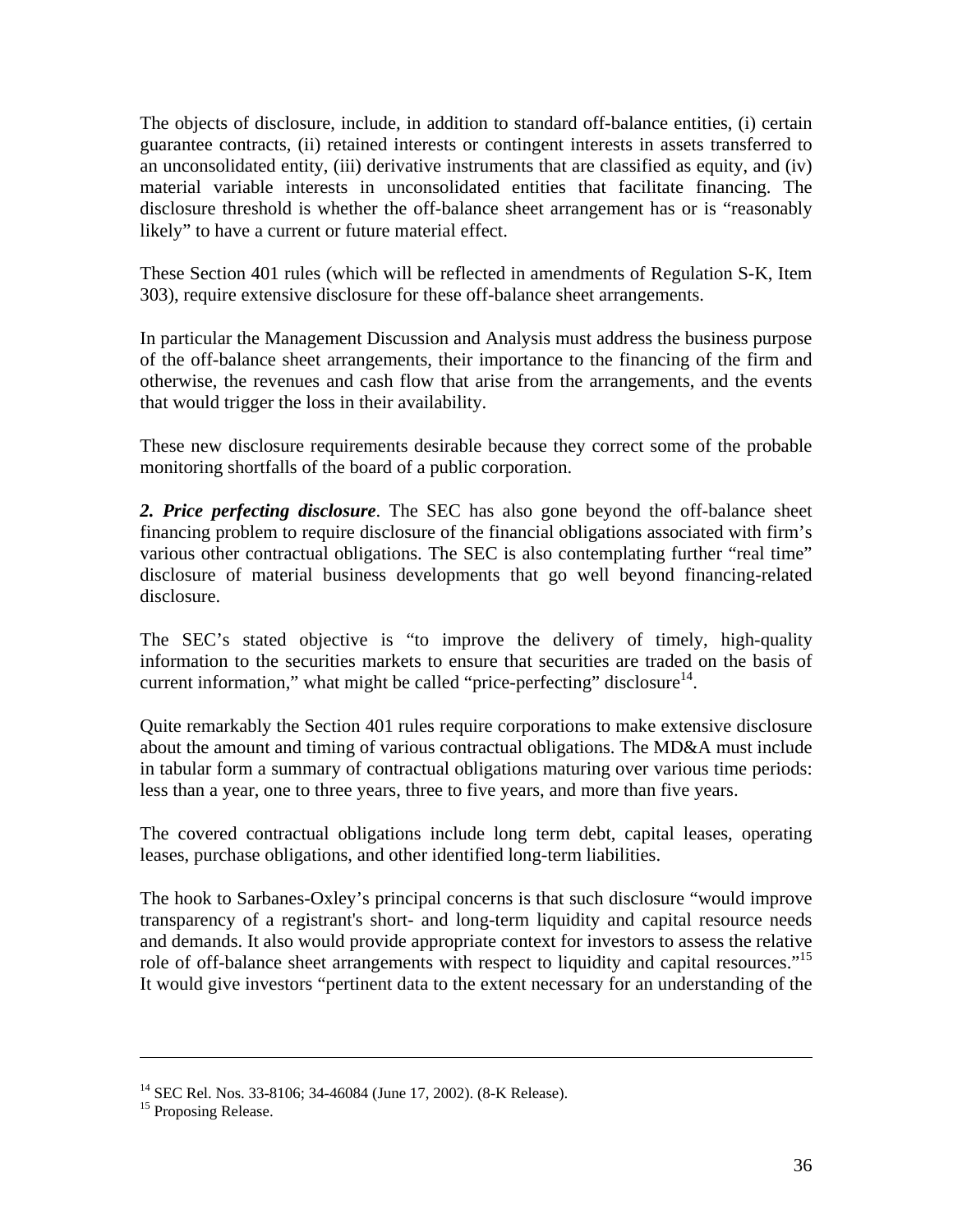timing and amount of the corporation's specified contractual obligations."<sup>16</sup> There is no doubt that this amounts to significant disclosure of firm specific information.

Although bits and pieces of this information are disclosed elsewhere in an issuer's public filings, this comprehensive summary is ordinarily the kind of information provided to a bank lender or indenture trustee under loan covenants or perhaps to a credit rating agency. Not only does it forewarn investors about potential cash flow crunches or vulnerabilities, but also capital suppliers and merchandise suppliers, who will now have earlier warning of potential financial distress, and competitors, who will be able to infer the terms of various business relationships and also to determine the firm's ability to respond to particular competitive moves. It could well change how firms are financed and managed.

Another disclosure provision, section 409 of Sarbanes-Oxley, captioned "Real Time Issuer Disclosures," obliges issuers "to disclose to the public on a rapid and current basis such additional information concerning material changes in the financial condition or operations of the issuer, in plain English, which may include trend and qualitative information and graphic presentations, as the Commission determines, by rule, is necessary or useful for the protection of investors and in the public interest."

This section is not self-effectuating and has not yet been implemented by SEC rulemaking, since rule issuance is not under the six-month time limit as for Section 401 and other key provisions. Nevertheless the section seems very much in the spirit of the SEC's proposed expanded disclosure under Form 8-K, put forth in June 2002.

The SEC's theory is that the speed-up in communications generally means that investors and securities markets "demand and expect more 'real-time' access to a greater range of reliable information concerning important corporate events that affect publicly traded securities."<sup>17</sup> As mentioned previously, this disclosure is said to be in service of "ensuring that securities are traded on the basis of current information." The SEC added 11 items that would trigger a Form 8-K filing and shortened the filing deadline from five business days (or 15 calendar days in some instances) to 2 business days. Some of these items are hardly controversial, such as a "conclusion or notice that securities holders should no longer rely on the corporation's previously issued financial statements or a related audit report." But the projected new triggers include:

- Entry into a material agreement not made in the ordinary course of business (and any subsequent termination)
- Termination or reduction of a business relationship with a customer that constitutes 10 percent of the corporation's revenues
- Creation of a direct or contingent financial obligation that is material to the corporation

1

<span id="page-36-0"></span><sup>&</sup>lt;sup>16</sup> SEC Rel. Nos. 33-8106; 34-46084 (June 17, 2002). (8-K Release). <sup>17</sup> 8-K Release.

<span id="page-36-1"></span>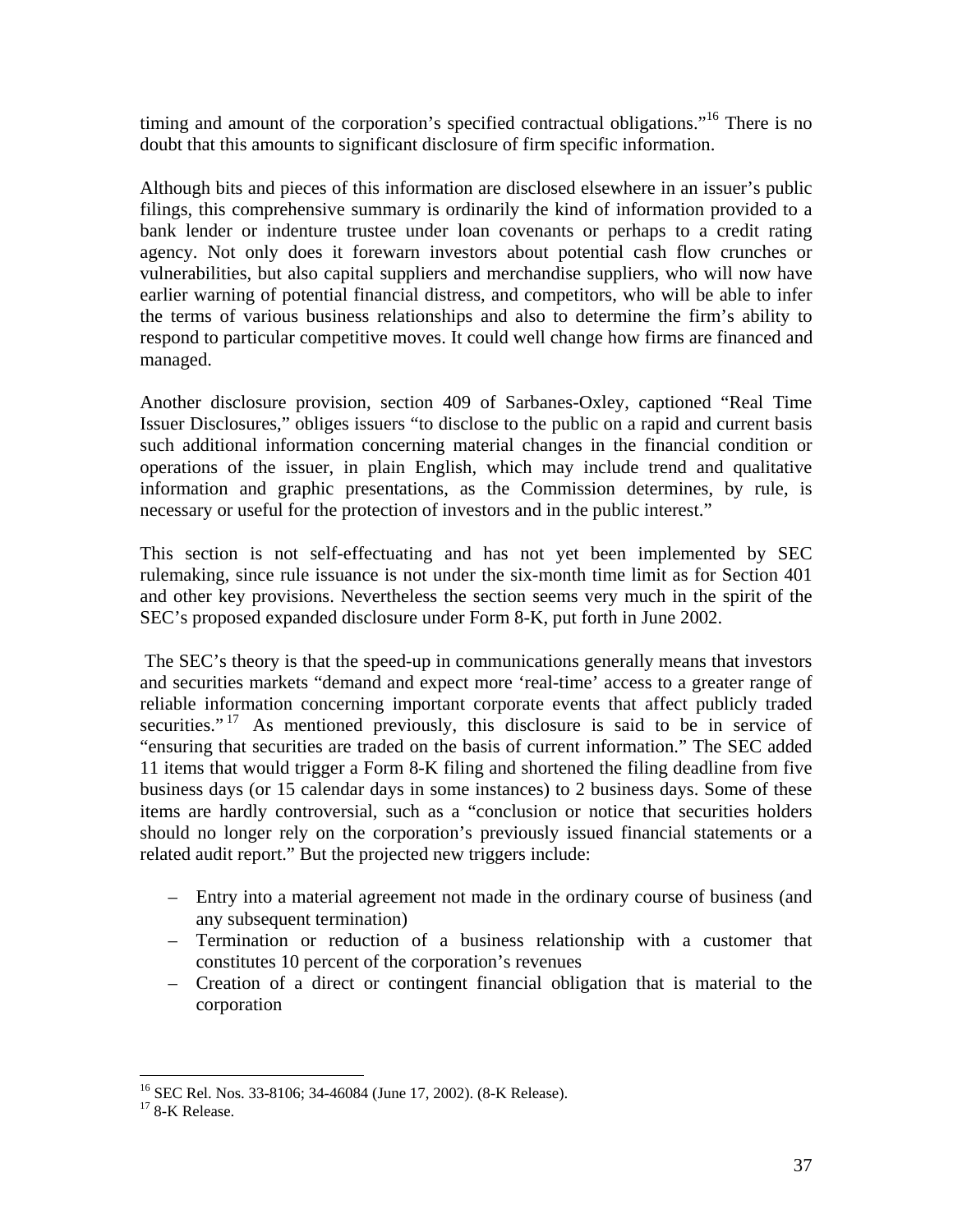These disclosures related to sensitive business issues where in the past managements have had significant caution with timing. For example, in the acquisition context, firms apparently would be required to disclose letters of intent and other non-binding agreements, and the required disclosure would include description of the agreement, the parties, and material conditions to execution. Yet in the past, the recognition of the desirability from the shareholder point of view of giving management flexibility in deciding when to release information about an impending transaction has made courts and the SEC reluctant to impose an affirmative disclosure obligation. For example, the U.S. Supreme Court recognized in *Basic, Inc. v. Levinson*<sup>18</sup> the difference between a false denial or other misrepresentation and a "no comment."[19](#page-37-1) On this understanding firms have developed a catechism of "we do not comment on rumors about such matters." Such an approach will often protect shareholder interests.

Compelled disclosure of a non-binding agreement can disturb negotiations in at least two ways: first, by injecting publicity, including responses by competitors, into negotiations that have not gelled, and second, in anticipation of this effect, by changing the course of negotiations, for example, by avoidance of useful progress-markers such as non-binding letters of intent. Moreover, the increase in the expected failure rate of sensitive negotiations will reduce the likelihood that certain transactions will be undertaken.

"Real time" disclosure of a negative change in an important customer relationship also brings decidedly mixed blessings. Immediate disclosure of a cancelled contract usefully signals to prospective shareholders that a firm has new business problem, to be sure, but also to customers, suppliers, and rivals.

This disclosure could not bring advantages to existing shareholders, who might prefer that management be given some time to try to arrange existing capacity free of the exposed vulnerability, which could unfavorably affect the very terms on which substitute arrangements are negotiated.

Moreover, this negative disclosure impact will give the counterparty additional leverage during the course of performance, especially in circumstances where the contract is material to the firm but not to the counterparty. In other words, the requirement of immediate disclosure in this domain is likely to reduce the value of the firm.

Why would the diversified shareholder want that? The driver of this expanded, quicker disclosure is a disclosure philosophy that seems to be a version of "the board reports; you, the investors, decide." The goal is more accurate prices and less space for insider trading. The Commission's focus is not simply more accurate and reliable information (i.e., less prone to fraud), but *more* information.

<u>.</u>

<span id="page-37-0"></span><sup>&</sup>lt;sup>18</sup> 485 U.S. 224 (1988).

<span id="page-37-1"></span><sup>&</sup>lt;sup>19</sup> The SEC's prior guidance on premature disclosure of merger negotiations is consistent with *Basic*, as reflected in Section 501.06.d of the Commission's Codification of Financial Reporting Policies, 7 Fed. Sec. L. Rep. (CCH) 73,197.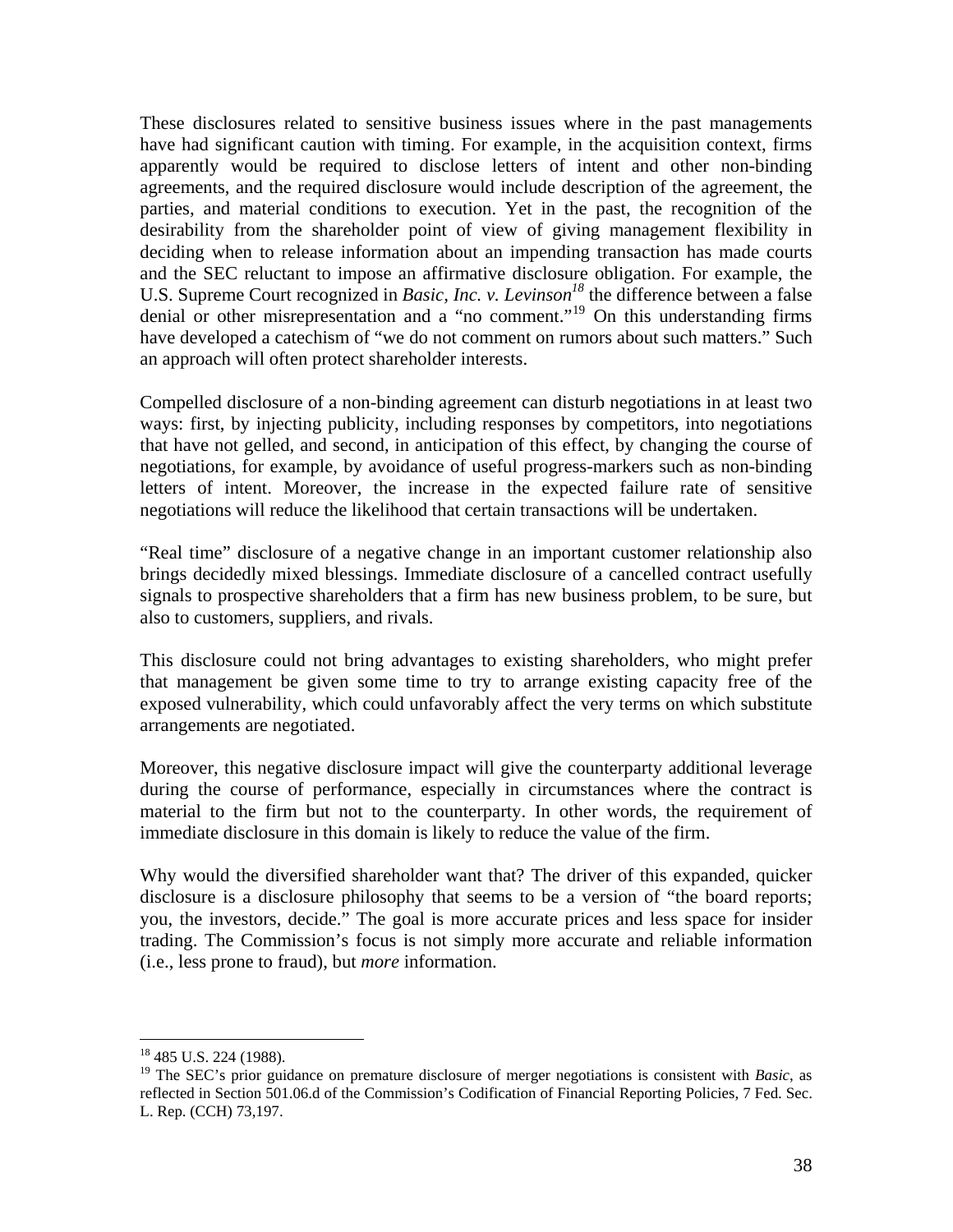What's missing in the analysis, however, is the articulation of a basis for such a potentially far-reaching disclosure vision. Reducing the risk of insider trading is a fine objective but there is no evidence of a current insider trading problem so pervasive that it should shape the content of the disclosure system in this way. Undoubtedly more accurate prices improve allocative efficiency, meaning the better deployment of scarce economic resources, but the real Enron-era problems in this regard were fraud, not the absence of speedy disclosure.

The disclosure question might profitability be cast in terms of board capacity. The case for "corrective disclosure" is strong because market monitoring over financial strategy seems a necessary adjunct to the board's monitoring effort, especially given present executive incentive compensation packages and the reasonable limits on board activity.

The case for "price perfecting disclosure" seems less powerful because it trenches on areas where board discretion over the information timing release question has been thought to serve shareholder interests and where board competence has not been called into serious question. Indeed, as classically recognized in *SEC v. Texas Gulf Sulphur [20,](#page-38-0)*  there is a legitimate space for timing disclosure in light of the board's business judgment. The prospective mining strike in that case exemplifies a series of instances in which the exercise of the discretion not to disclose a material development is desirable from the shareholder perspective. Public market monitoring may be an element of corporate governance but not its entirety.

*3. Potential governance changes*. There are many ways in which Sarbanes-Oxley straightforwardly works significant changes in corporate governance of public corporations. Section 301 requires firms to have an audit committee and charges this committee with responsibility for the "appointment, compensation, and oversight" of the firm's auditors.

Sections 303 and 204 emphasize the direct reporting relationship between the auditors and the board committee and take managements out of the loop. Section 407 requires disclosure about whether at least one member on the audit committee is a "financial expert." Section 305 expands the SEC's power to bar individuals from service as officers or directors of a public corporation.

Section 402 bars personal loans to officers and directors, despite explicit permission for such loans in the corporate laws of many states.

The Commission's implementation of the disclosure provisions of Sarbanes-Oxley would, in more subtle but perhaps more important ways, also change corporate governance by significantly affecting management's relationship to the market. This is because the new rules reduce the information disparities between managements and shareholders which have been the basis for management prerogative in many important settings. As management's decisions and strategy become more transparent it becomes

1

<span id="page-38-0"></span><sup>&</sup>lt;sup>20</sup> 401 F.2d 883 (en banc), cert. denied, 394 U.S. 976, n.12 (1969)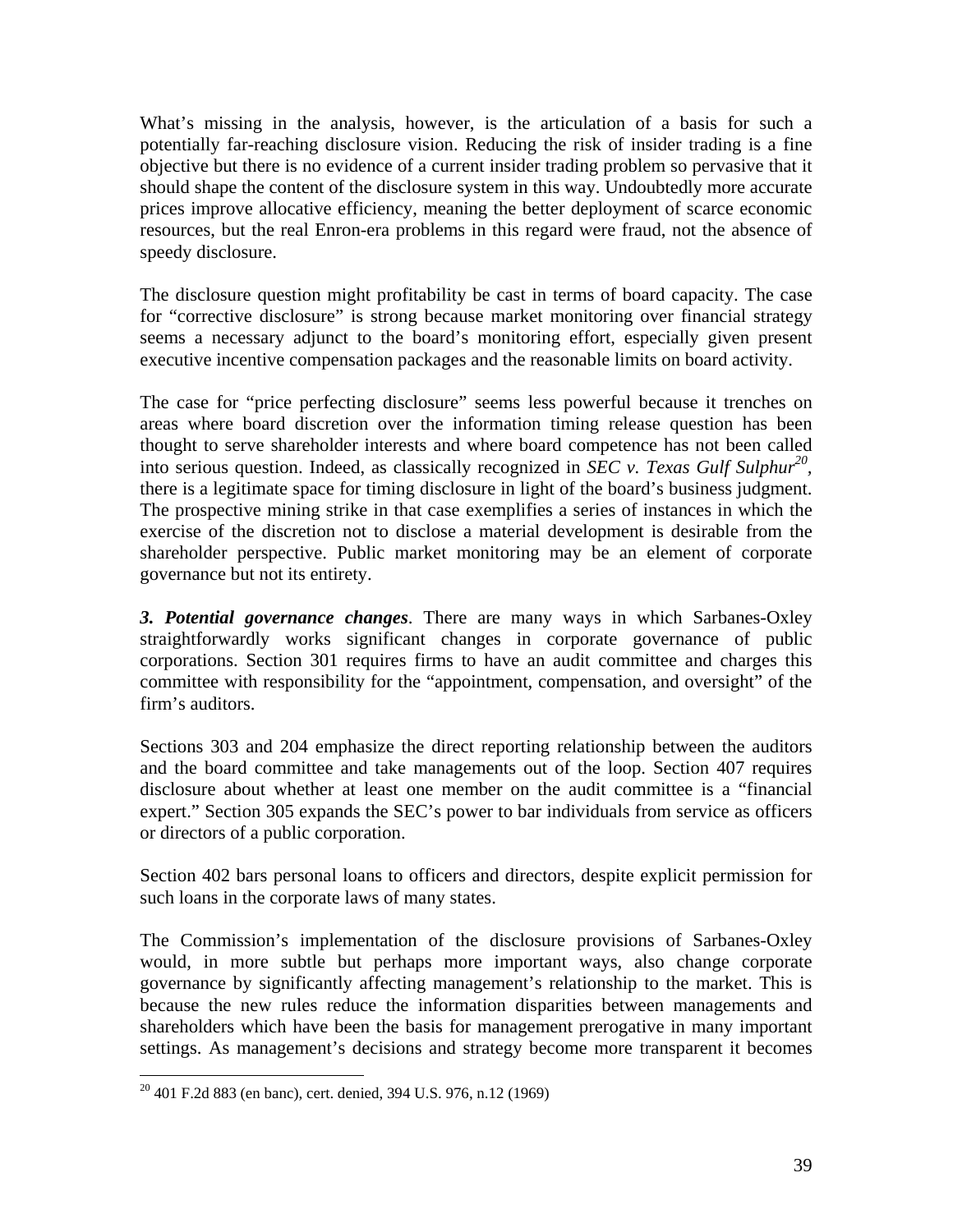<span id="page-39-0"></span>harder for management to resist shareholder pressure on alternative strategies. In particular, institutional investors might well insist on more influence and a greater role.

As prices become more accurate – as they more precisely reflect the firm's actual business prospects – it becomes harder for managements to claim that shareholders receiving a takeover bid suffer from "substantive coercion." That is, insofar as the new disclosures required by or stimulated by Sarbanes-Oxley reduce management's informational advantages, then it becomes harder for state courts to employ the traditional grounds to sustain target management defense tactics. The crystal ball is inevitably cloudy about long run effects of some of these regulatory interventions, but vigorous SEC "price perfecting" pursuit of the invitation in Section 409 for "real time issuer disclosure" would have far-reaching implications well beyond the Enron-related problems that set the legislative process in motion.

<span id="page-39-3"></span>In conclusion, Sarbanes-Oxley intervened in many important areas of capital markets accountability and reliability. It's most famous provisions pertain to accountants, to lawyers, and to its determination to use criminal sanctions to deter securities fraud. But the information disclosure provisions are important. They change the received model of corporate governance in protective or corrective ways, but also in ways that may be overly intrusive. These provisions also will become part of the minuet between federal and state law that has been a distinctive feature of the governance of the large public firm in the United States.

#### **Directive 2004/109/EC**

<u>.</u>

The European Union's main goal is to provide a genuine Single Market. "Efficient, transparent and integrated securities markets contribute to" that goal. Hence, the European Union has focused on improving the Community's securities markets during the last few years. Working on the transparency issue EU-wide is one way of providing such enhanced securities markets. Providing more and improved transparency leads to a cutback of information asymmetry among market participants and hence reduces surprises which are harmful for an integrated market, which is mainly based on investors' confidence. Additionally, due to mergers between European stock exchanges further evidence for the need of EU-wide, almost real-time information is provided<sup>21</sup>.

The existing legislation was about twenty years  $\delta d^{22}$ . In order to respond to the evolution of the markets an update was urgently required. By enacting the Transparency Directive<sup>23</sup> the action plan, including 43 measures, was finalized 17.

<span id="page-39-1"></span><sup>21</sup> See the First Consultation Document of the Services of the Internal Market Directorate General on transparency obligations of issuers whose securities are admitted to trading on a regulated market from July 11, 2001, at 3., available at

http://europa.eu.int/comm/internal\_market/securities/docs/transparency/consultation1/euregime\_en.pdf.

<span id="page-39-2"></span><sup>22</sup> In particular these are the Directives 79/279/EEC (supra note 77), 82/121/EEC (supra note 77) and 88/627/EEC (supra note 77). With the Directive 2001/34/EC (supra note 77) each of those three Directives were repealed, involving no substantive changes (see the press release IP/01/1861, *available at*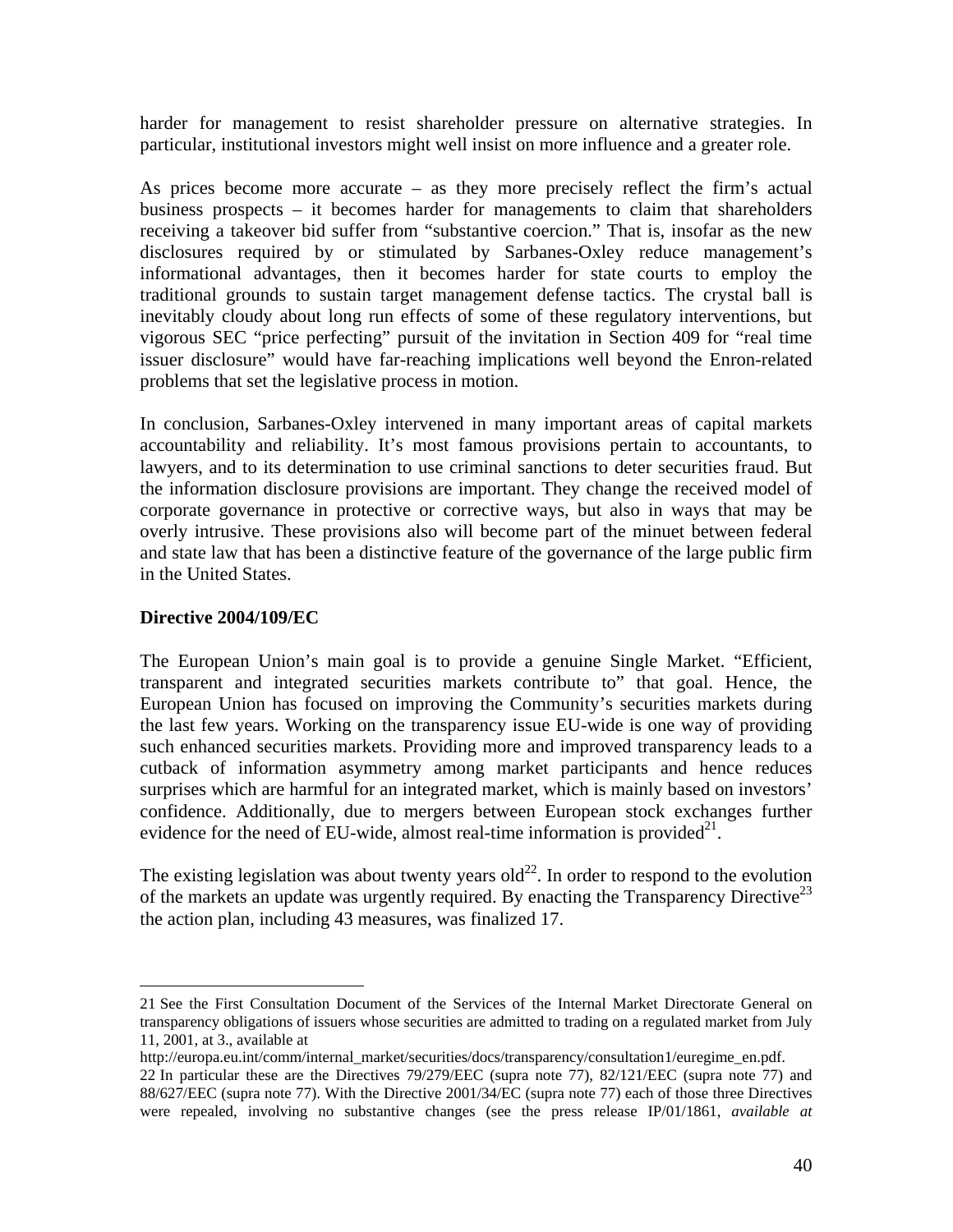The main focus of this Directive is the provision of amplified and harmonized disclosure requirements for publicly traded corporations. Therewith the information standards should be tightened and thus a genuine Single Market for financial services finally enabled.

The necessity of highly qualitative and comparable financial statements was also pointed out by the European Council in Lisbon in March 2000 and by the European Council in Barcelona<sup>24</sup> two years later<sup>25</sup>.

The Transparency Directive entered into force after two consultations<sup>26</sup> on January 20,  $2005^{27}$ . It must be implemented by the Member States within two years.

<span id="page-40-1"></span>

http://europa.eu.int/rapid/pressReleasesAction.do?

ttp://europa.eu.int/rapid/pressReleasesAction.do?reference=IP/01/1861&format=PDF&aged=1&language= EN&guiLanguage=en

<sup>23</sup> Directive 2004/109/EC of the European Parliament and of the Council of 15 December 2004 on the harmonization of transparency requirements in relation to information about issuers whose securities are admitted to trading on a regulated market and amending Directive 2001/34/EC (OJ L 390, 12/31/2004, p. 38).

<span id="page-40-0"></span><sup>24</sup>See the presidency conclusion of the Barcelona European Council 15 and 16 March 2002, available at http://www.europarl.eu.int/bulletins/pdf/01s2002\_en.pdf (last visited May 6, 2005).<br><sup>25</sup> See also Recital 3 of the Transparency Directive

<span id="page-40-2"></span> $26$  The first consultation was launched by the Commission in July 2001 (see supra note 168) and the press release IP/01/999, available at

reference=IP/01/999&format=HTML&aged=1&language=EN&guiLanguage=en. Thereby the Commission made for the first time ever use of an open consultation process on the Internet upon the recommendation of the Lamfalussy Committee (see the final report of the Committee of Wise Men on the Regulation of European Securities Markets, chaired by Alexandre Lamfalussy. Therewith it was ensured, that contributions could be made by a huge amount of interested parties, covering a broad variety of interests. Consequently, this open consultation process lead to 90 responses from the entire European Community (see the Summary of the replies received to the Consultation Document of 11 July 2001 for details, available at

http://europa.eu.int/comm/internal\_market/securities/docs/ transparency/consultation1/trans\_en.pdf, , as well as the press release IP/01/1861 Nearly one year later, in May 2002, the second and final consultation, focusing on several aspects rather than on general statements, was launched (see the Second Consultation Document by the Services of the Internal Market Directorate General of the European Commission, available at

http://europa.eu.int/comm/internal\_market/securities/docs/transparency/consultation2/2ndconsultcover\_

en.pdf, with a detailed outline in Annex 1, available at http://europa.eu.int/comm/ internal\_market/securities/docs/transparency/consultation2/2ndconsult-details\_en.pdf. Again the European Commission received various inputs, which all together resulted in the proposal for the Transparency Directive, COM(2003) 138 final.The proposal was then approved by the European Parliament in March 2004 (see press release IP/04/0398, available at

<span id="page-40-3"></span>http://europa.eu.int/rapid/pressReleasesAction.do?reference=P/04/398&format=PDF&aged=1&language= EN&guiLanguage=en. In May 2004 a "fast-track" agreement was reached between the Council and the European Parliament.

Therefore, without a second reading the Transparency Directive could have been signed in December 2004 (see press release IP/04/1508, available at http://europa.eu.int/rapid/pressReleasesAction.do? reference=IP/04/1508&format=PDF&aged=1&language=EN&guiLanguage=en,).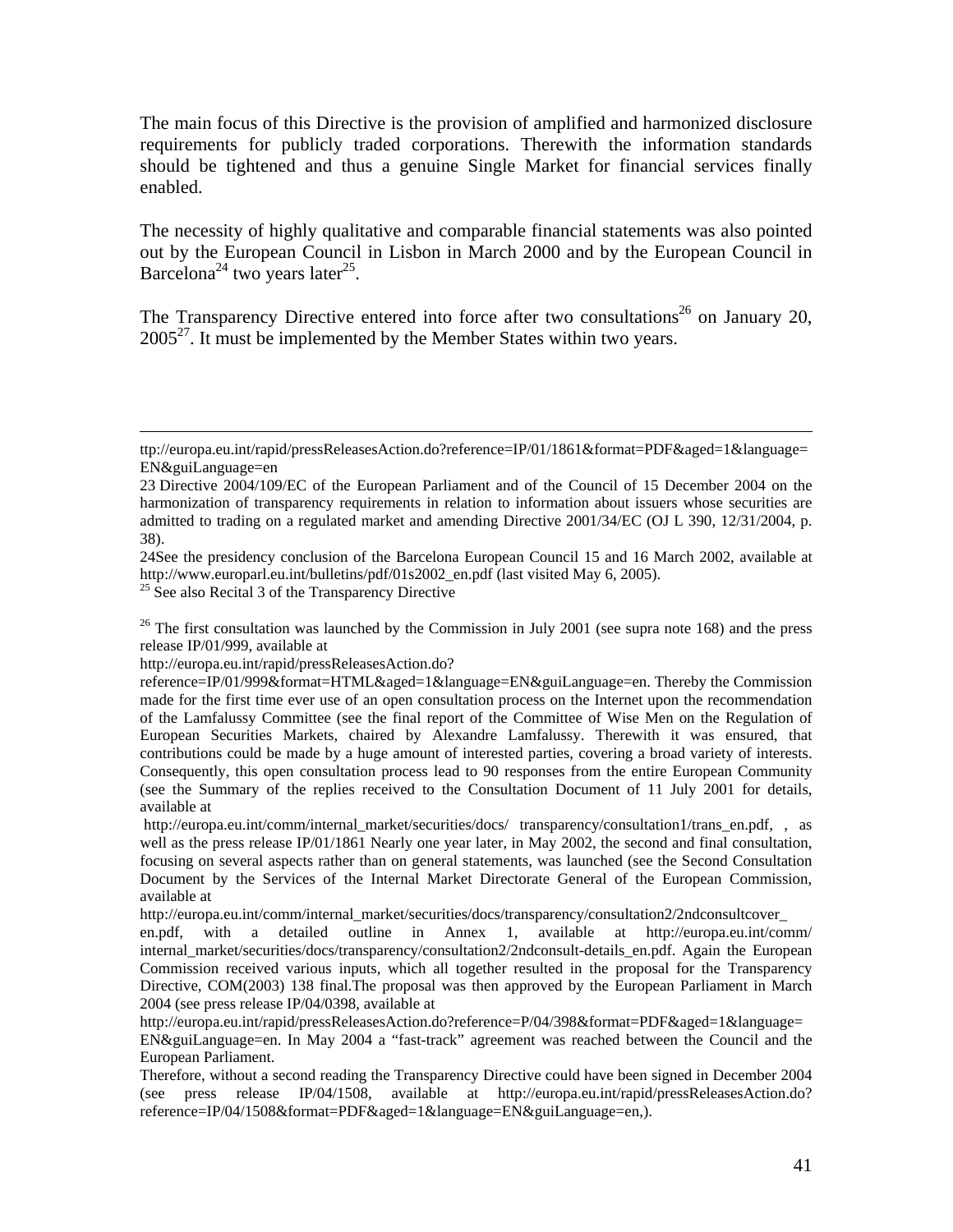<span id="page-41-0"></span>Until the transposition of the Directive into national law the Directive does not have any direct impact on the Member States, its issuers and investors. The impact is only indirect as in the future these upgraded disclosure rules will have to be observed by the issuers. Hence, they have to make themselves familiar with these rules soon and instruct their accounting departments and employees accordingly. In some cases, an adoption of the operational procedure might be necessary.

#### **Spirit and Purpose of the Directive**

The main focus of the Transparency Directive is the improvement of securities markets through increased transparency. This goal is sought to be achieved by increasing the information flow between issuers and investors. Investors should be kept informed periodically, even in regard to major shareholdings of corporations to facilitate a reasonable evaluation of the issuer's situation, including the voting structure. Hence, the Transparency Directive provides a minimum standard of disclosure requirements.

With the directive investors should be provided sufficient and appropriate information in order to protect them highly. The better investors are protected the more they trust the issuers of the securities and the better their capital will be allocated by reducing capital costs. This again has a positive impact on the effectiveness of the market, economic growth, and job creation. However, in order to achieve these positive effects it has to be assured that all investors are in possession of all the required information within a reasonable time. Therefore, any kind of media, which can be reasonably relied on being capable of reaching the entire Community, has to be used for notification. Only thereby can financial reports be compared and the best possible protection provided.

#### **Scope of application**

The Transparency Directive appeals to "issuers whose securities are already admitted to trading on a regulated market situated or operating a Member State." The term securities is determined in Article 2 of the Transparency Directive and shall include all classes of securities which are negotiable on the capital market such as "(a) shares in corporations and other securities equivalent to shares in corporations, partnerships or other entities, and depositary receipts in respect of shares; (b) bonds or other forms of securitized debt, including depositary receipts in respect of such securities; (c) any other securities giving the right to acquire or sell any such transferable securities or giving rise to a cash settlement determined by reference to transferable securities, currencies, interest rates or yields, commodities or other indices or measures", excluding money-market instruments<sup>28</sup>, with a maturity of less than 12 months and national legislation applicable.

<sup>&</sup>lt;sup>27</sup> According to Article 34 of the Transparency Directive the Directive shall enter into force on the twentieth day following that of its publication in the Official Journal of the European Union. The Directive was published in this Journal on December 31, 2004

<span id="page-41-1"></span><sup>&</sup>lt;sup>28</sup> Defined in Article 4 (1) point 19 of Directive 2004/39/EC (see supra note 86) : "Classes of instruments which are normally dealt in on the money market, such as treasury bills, certificates of deposit and commercial papers and excluding instruments of payments."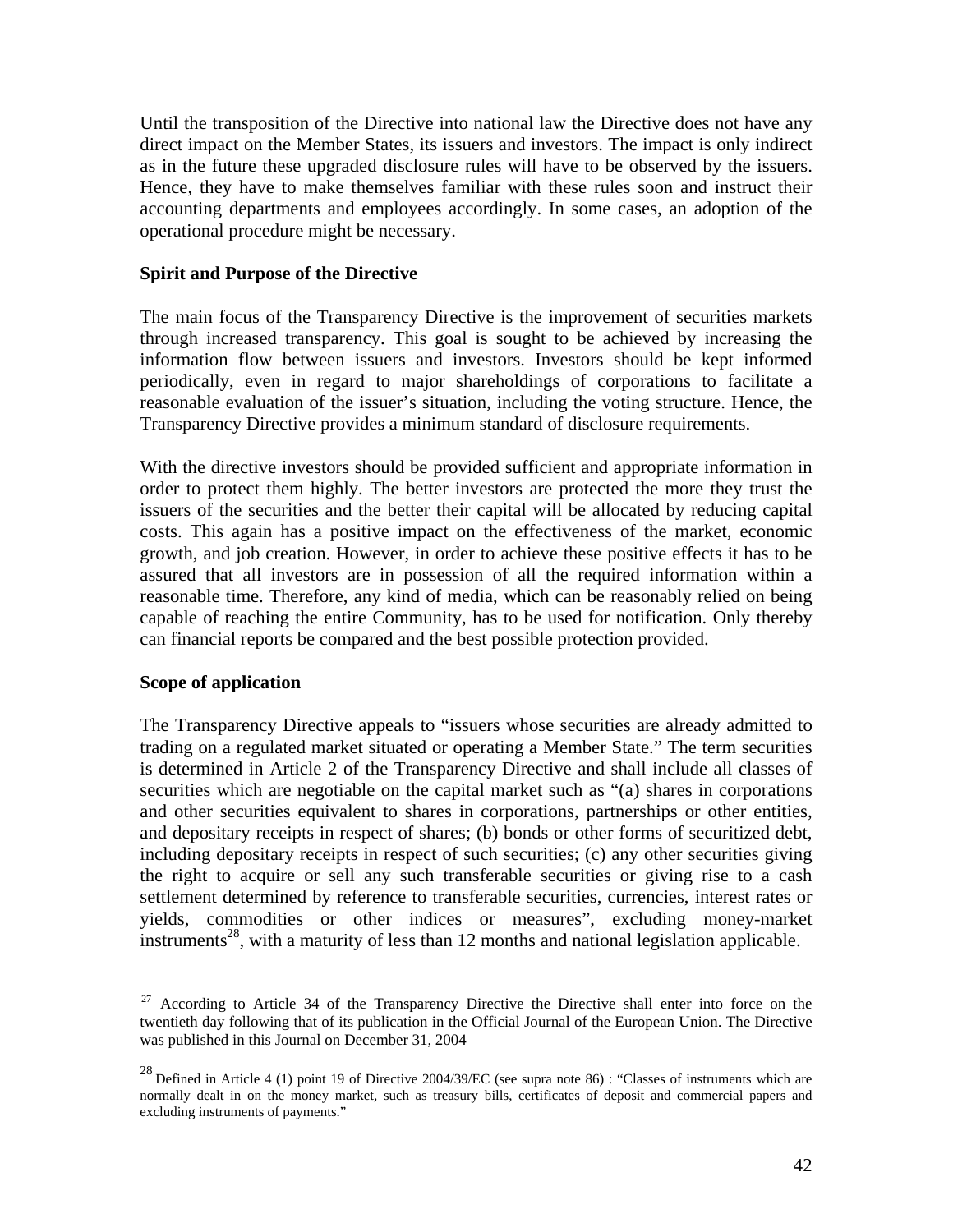<span id="page-42-0"></span>According to that very broad definition the European Union opted for a "one size fits all approach" to create a common level playing field for equity and debt issuers. As issuers of equity and debt securities are put under a uniform disclosure regime, their equal treatment not only leads to more consistency but also ensures that "certain issuers, such as start ups and high tech corporations, mainly traded outside the official listing segment", are now on file too.

For issuers who are not yet admitted to trading on a regulated market or operating, investors are protected by the Prospectus Directive. They have to meet the requirements set up in the Prospectus Directive in order to be admitted. After the admission of their securities to trading on a regulated market they are subject to the Transparency Directive.

#### **Periodic information**

In its Chapter II the Transparency Directive specifies several periodic disclosure requirements that have to be fulfilled in the first instance by the issuer as the main addressee in order to provide investors with the proper and current information they need for the issuers' rating. Exemptions to these obligations are only available very rarely<sup>29</sup>.

#### *Annual financial reports***.**

 $\overline{a}$ 

The first periodic report mentioned in the Transparency Directive is the "annual financial report". It has to be disclosed within four month after the end of the financial yea[r30.](#page-42-2) Moreover the report should be made publicly available for five years194. This assures that information can also be tracked back. Therewith it should be ensured that the investors receive all the information they need to make appropriate appraisals about the financial situation of the issuer and its offered securities, which also requires taking the corporation's past activities and their future development into account.

The elements of the annual financial report are listed in Article 4 Z 2 of the Transparency Directive: It consists of 3 sections: (i) the audited financial statements, (ii) the management report and (iii) a statement by the responsible person.

Accordingly the annual financial report should include a financial statement. It has to be audited in accordance with the Fourth Council Directive  $78/660/EEC^{31}$  and the Seventh

<span id="page-42-1"></span> $29$  See Article 8 of the Transparency Directive (supra note 170). Accordingly only States, its local authorities, certain public international bodies, national central banks and the ECB are excluded form the obligation to provide all this contemporary information. The same applies to certain issuers with a denomination per unit of at least EUR 50.000. In Article 8 Z 2 and 3 the Transparency Directive grants the possibility for home Member States to set aside further exemptions for the provision of half-yearly financial reports for credit institutions (under certain circumstances) and issuers of debt securities, who have already existed prior to December 31, 2003.

<span id="page-42-2"></span><sup>&</sup>lt;sup>30</sup> Article 4 (1) of the Transparency Directive (*supra* note 170). Until then the deadline for the publication of the annual financial report has not been harmonized. As a result it varied among the Community's Member States as the Directive 2001/34/EC (*supra* note 77) only stated in its Article 67 (1) that the publication has to take place "as soon as possible", without further defining that deadline

<span id="page-42-3"></span> $31$  Fourth Council Directive 78/660/EEC of 25 July 1978 based on Article 54 (3) (g) of the Treaty on the annual accounts of certain types of corporations (OJ L 222, 08/14/1978, p. 11). Directive last amended by Directive 2003/51/EC of the European Parliament and of the Council of 18 June 2003 amending Directives 78/660/EEC,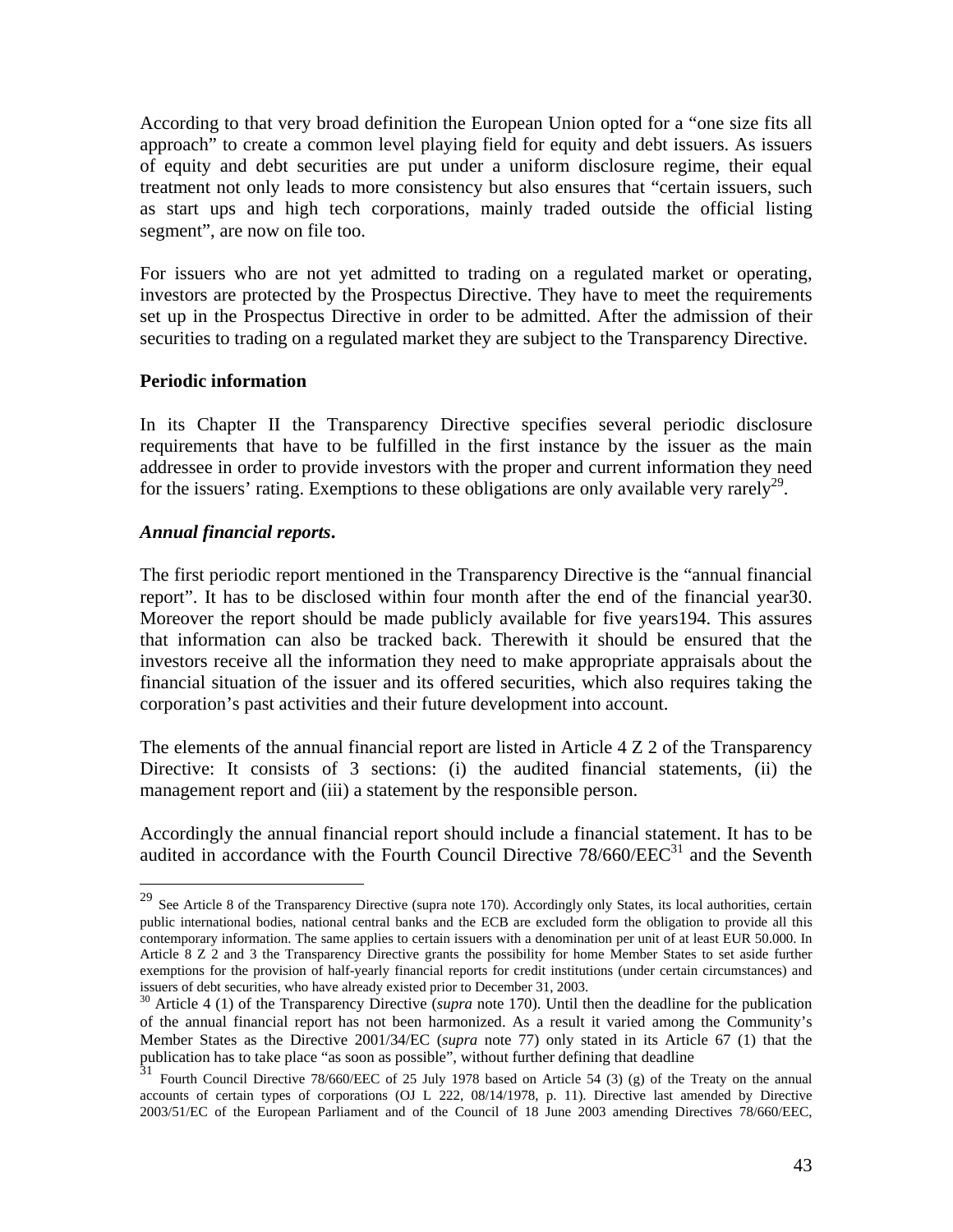Council Directive 83/349/EC; the latter just in the case the issuer is subject to the Seventh Council Directive and therefore has to provide annual consolidated accounts. Therefore, the authorized auditor, whose name has to be publicly disclosed too, has to confirm, that the financial statement is conforming to the annual or consolidated accounts for the same financial year.

The annual financial report must also include a management report. This report – again – has to be prepared in accordance with the Fourth and Seventh Council Directive. Therefore, the management report should give fairly detailed information about the corporation's past development and its future prospects. Moreover the management report should inter alia provide data on the corporation's research and development activities.

In the end, the person responsible has to affirm that the financial statements have been prepared in all good conscience and according to the accounting rules, giving a true and fair view of the issuer's present situation and future development, including the existing risks and uncertainties2.

# *Half-yearly financial reports***.**

Besides preparing an annual financial report the issuer is also required – according to Article 5 – to draw up a half-yearly financial report. It has to be published as soon as possible, but in any case no later than within 2 months after the mid-year ending. It too has to be kept public for five years too.

Again, the reports consist of three parts, very similar to the ones required for the annual financial report: (i) the condensed set of financial statements, (ii) an interim management report and (iii) a statement by a responsible person. The summary of the financial statements' set should draw up the financial situation of the issuer by providing a balance sheet and a profit and loss account including some notes.

The interim management report should provide information on relevant events having taken place in the first half of the financial year, including their impact on the financial statements. Furthermore, future risks and uncertainties relevant for the second half of the financial year should also be reported as well as – if shares are issued – major related parties' transactions.

Again, the statement by a responsible person should affirm that the documents have been set up with best knowledge, according to the rules, providing a true and fair view, especially with regard to the interim management report.

## *Interim management standards*.

 <sup>83/349/</sup>EEC, 86/635/EEC and 91/674/EEC on the annual and consolidated accounts of certain types of corporations, banks and other financial institutions and insurance and undertakings (OJ L 178, 7/17/2003, p. 16).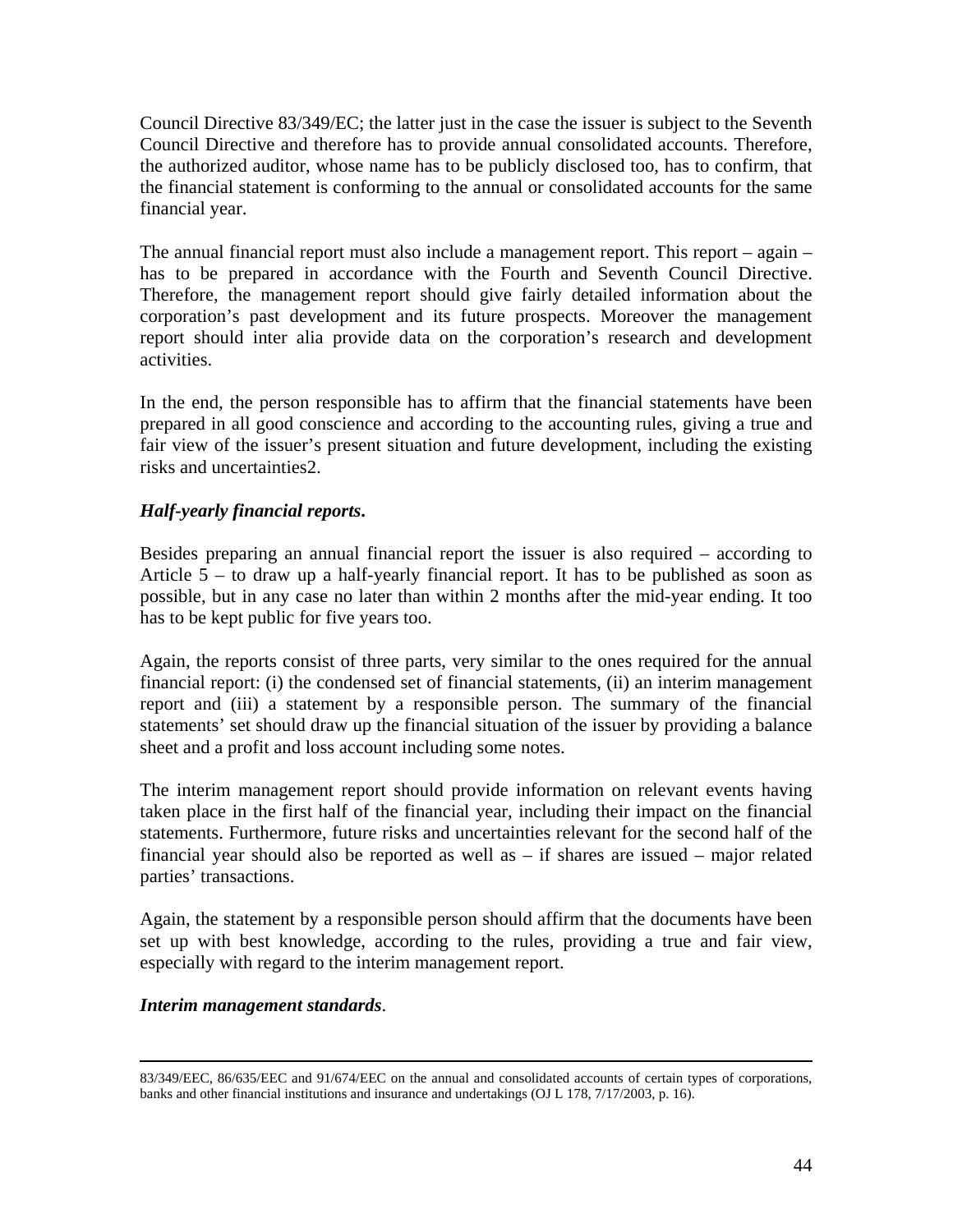<span id="page-44-0"></span>Besides these two statements, the Transparency Directive sets up a third mandatory statement, which can only be waived by providing quarterly financial reports in accordance with the respective national law. If this is not the case, the management has – according to Article  $6 \times 1$  – to draw up an interim management statement twice a year if the issuer's shares are admitted to trading on a regulated market. The statement has to focus on the period, starting 10 weeks after the beginning and closing 6 weeks before the ending of each of the 6 month periods. All relevant events and transaction during this period, including their influence on the issuer's financial situation, have to be reported among with information on the issuer's financial situation itself.

This increased frequency of regular reporting is – according to the European Commission – essential in order to stay competitive. Without a harmonization in this field some issuers within the European Community would face an enormous competitive disadvantage as some investment firms do not consider purchasing securities, whose issuers are not preparing quarterly financial reports, and some EU stock exchanges already require this kind of reporting frequency. On the other hand, one also has to take into account that an advanced frequency of reporting statements is not only very costly and time-consuming (even for the investors to process the data) but might also lead to a focus on a short instead of a long term view of the corporation's performance.

# *Responsibility and liability*.

Concerning responsibility and liability issues the Directive does not include any detailed rules. It only clearly points out in its Article 7 that it's the Member States duty to provide legal rules, which assures that the issuer or it's administrative, the management or the supervisory bodies are going to be held liable for their mandatory provided periodic information. Without these liability provisions the quality of the information provided cannot be guaranteed and hence investors' confidence could not be restored.

## **Ongoing information**

According to the Transparency Directive issuers are not obligated to just provide periodic and hence contemporary information. Rather, Chapter III of the Transparency Directive includes provisions stating which information is material and as such have an enormous impact on the investors' estimation of the issuers' securities and its value. That asymmetry has to be cut back by disclosing too, even beyond the periodic statements, on an ad-hoc basis.

## *Information about major holdings*.

One issue the European Union was especially concerned about is related to major holdings. Major holdings have an impact on voting structures.

The existence of major holdings might lead to a blockage of the minorities, which reduces the value of minority shares. Besides, even a change in the identity of the controlling shareholder might have an effect (positive or negative) on the shares' value.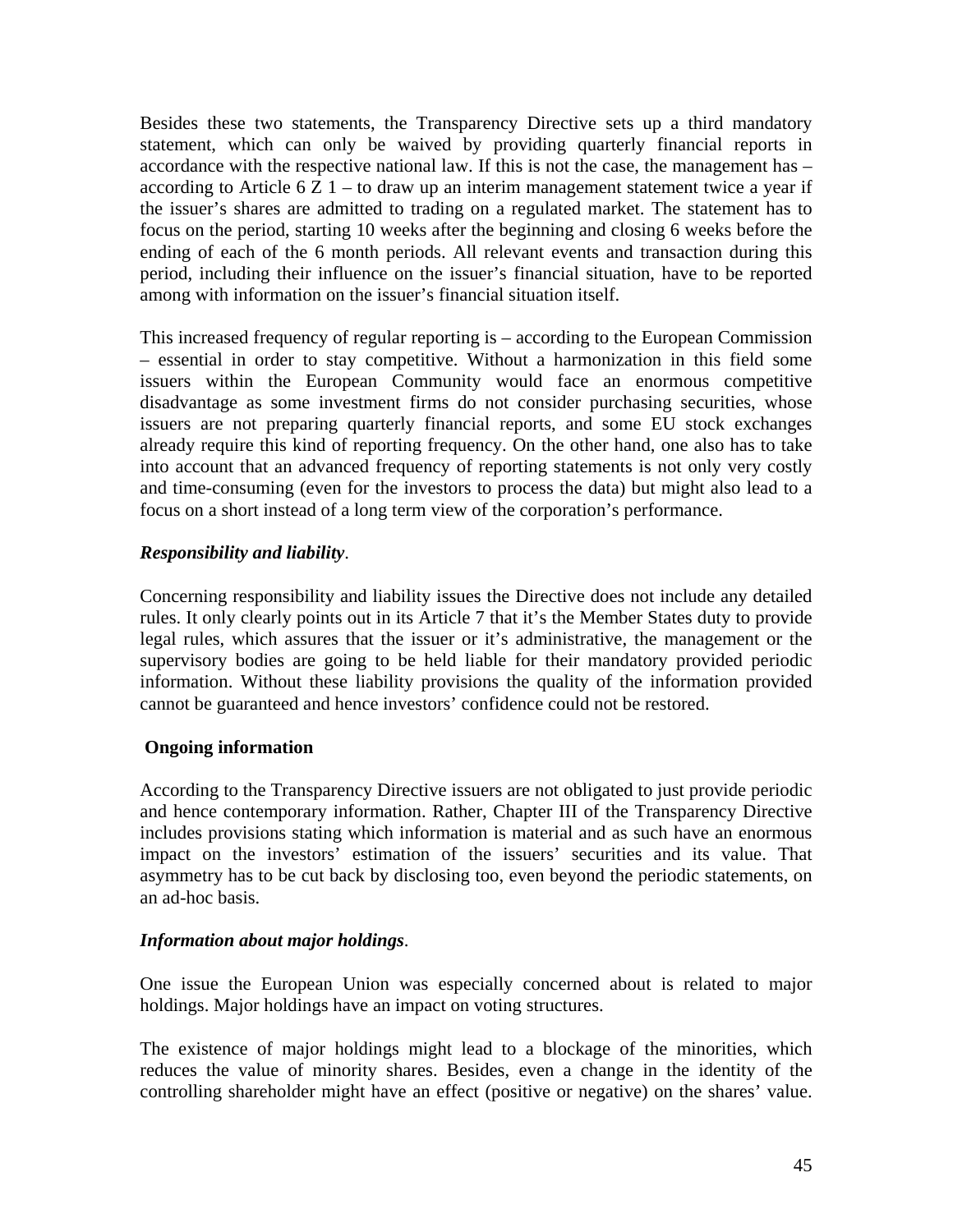<span id="page-45-0"></span>Hence, investors should be provided information related to any such changes as soon as possible, which is warranted by making it public within four trading days.

Waiting for the next periodic report might not be sufficient, especially with regard to the detail that the reports have to be published two or rather four months after the specific period ending. Information symmetry has to be restored as soon as possible. Thus, an immediate notification of material changes in the corporation's ownership structure is required.

Regarding this issue, Article 9 provides an obligation of the shareholder to notify the issuer whenever his voting rights change due to an acquisition or disposal of major holdings. With regard to any reaching, exceeding or falling the threshold values vary from 5% to 75 %.In addition, the information is also required to be published if major proportions of voting rights are acquired or disposed of in accordance with Article 10.

Therewith it should be ensured that even changes of the voting structures by e.g. contracting on a voting agreement, temporary transfers of voting rights, or similar cases are recorded since the effect is the same. Furthermore, a notification is required in the case of the issuer acquiring or disposing its own shares as soon as the threshold value of 5 % or 10 % is reached, exceeded or has fallen below. Again, the information has to be provided within four trading days. In addition, the public has to be notified, without delay, of any changes in the rights that various classes of shares are entitled. The same applies to any modification of security holders' rights or any new loan issues.

#### *Information for holders of securities admitted to trading on a regulated market***.**

Another issue the European Union focused on was the information that has to be provided to share and debt holders, especially regarding to their voting rights. It clarifies that all share and debt holders have to be treated equally. Hence, no information asymmetry should exist on the horizontal level by providing more information to some share or debt holders than to others. This especially refers to information that is required to exercise the rights by proxy. Only thereby it can be guaranteed that voting rights are exercised uniformly.

Therefore is has to be ensured that all the information related to the meeting such as time, place and agenda, is known by the share and debt holders. Moreover, the proxy form has to be made available, either in hard copy or electronically to each elective share and debt holder as well as all the necessary information concerning the payment of dividends and the issue of new shares. As a result it should be ensured that every elective share and debt holder can make use of their primary rights by participating in meetings.

#### **General obligations**

#### *Control by the home Member State***.**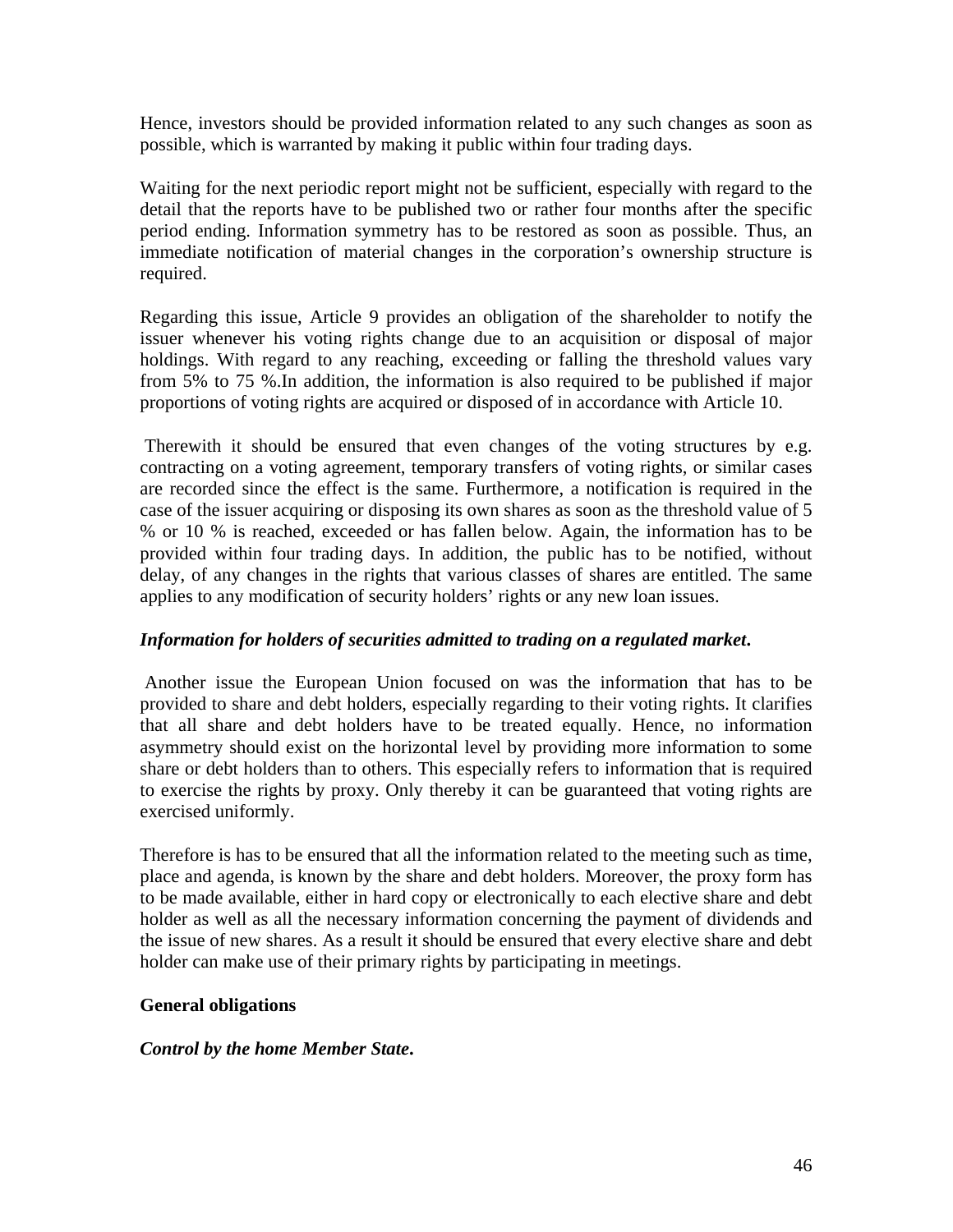Aside from the issuer's duty to keep the public informed concerning the information in the Transparency Directive required, he also has – at the same time – the duty to notify the competent authority of its home Member State. This additional filing has more the purpose of overseeing whether the disclosure requirements are respected than controlling. It has more the effect of making sure that the required information is provided in time, which could not be verified that easily if the information would only be provided for the public.

They are in charge of making the decision of whether to put the information on their Internet site as well. The same applies if an issuer intends to amend its instrument of incorporation or status. Such a proposal has to be handed over to the competent authority as well as to the regulated market. Moreover any information related to an acquisition or disposal of major holdings or major proportions of voting rights has to be deposited at the competent authority of the home Member State as well.

## *Language provision*.

At present, each Member State can insist on disclosing the information in its official language(s). Hence, the Transparency Directive makes a distinction in Article 20 concerning the language issue with the purpose of being more forthright with the world of international finance.

With reference to the language the information has to be disclosed. The Transparency Directive distinguishes in Article 20: If the information is related to securities, which are only traded in the home Member State, the language accepted by its competent authority has to be used. If a host Member State is also involved the information has to be additionally provided either in the language accepted by the competent authority of the host Member State or in the language being used in the field of international finance.

The choice is up to the issuer. In case, the securities are only admitted to trading in the host Member State, but not in the home Member State the language provision concerning the home Member State no longer applies. With this various language provisions it should be ensured that everyone, for whom the information is important and intended for also receives it, in a less costly and less burdensome way; this also with the intention of attracting more investors from third countries. Otherwise the whole disclosure requirements would be senseless if the target group is not capable of turning the information to account.

# *Third countries*.

In case the issuer's registered office is situated in a third country, the competent authority of the home Member State has the power to waive certain disclosure requirements if the third country provides equal ones. This might likely be the case where the United States is the third country, as stricter disclosure rules apply there. Thereby the high disclosure standards are not put at risk and costs for providing the information can be reduced. Hence, the Directive removes senseless burdens by providing an equivalent standard.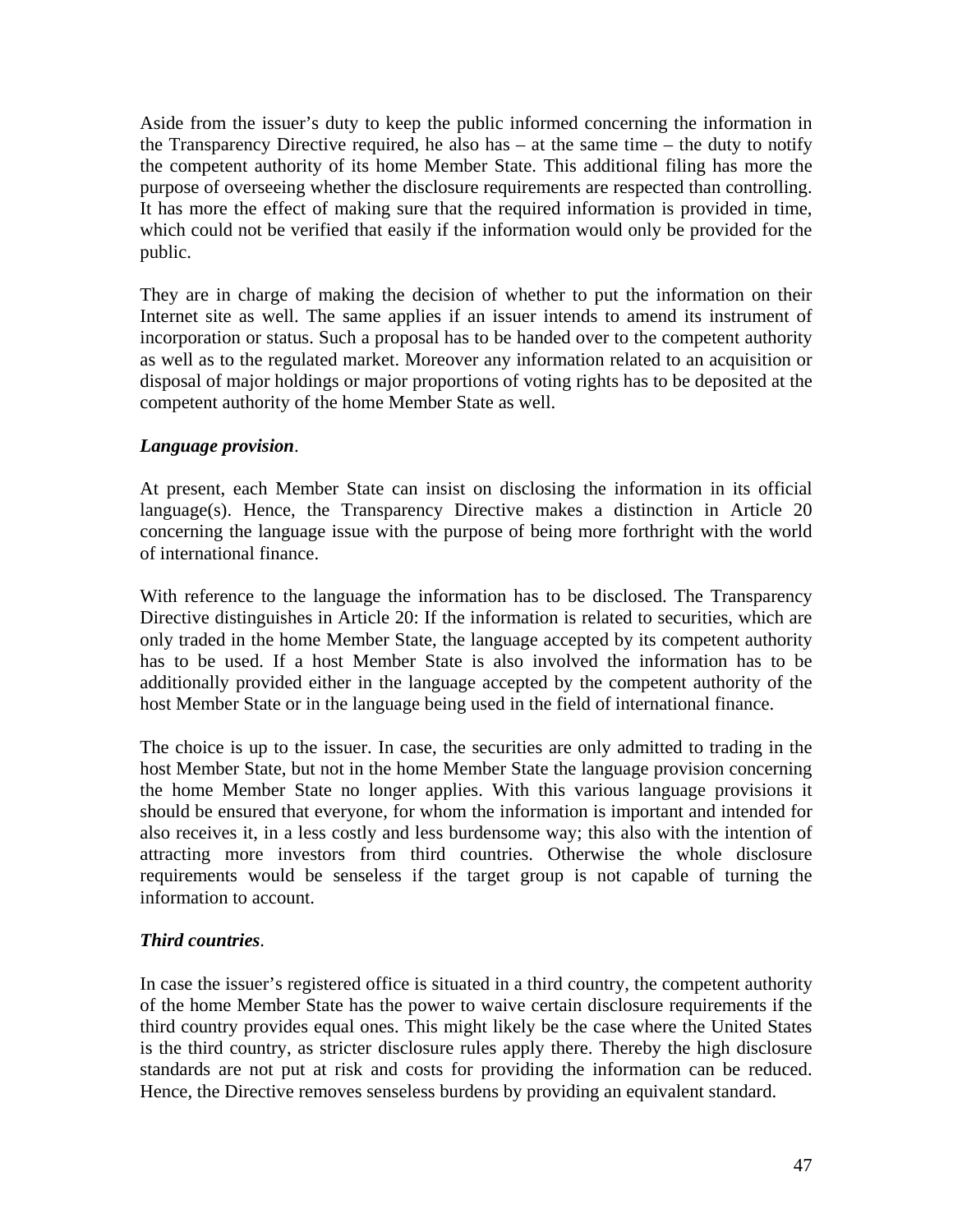## <span id="page-47-0"></span>*Penalties***.**

The Member States have to ensure, by setting up penalty provision in accordance with their national law that the responsible persons comply with the disclosure requirements provided in the Transparency Directive. As the Transparency Directive entered into force in January 2005 no proposal set up by the Member States to meet their obligations are yet available.

#### **Further European enforcing provisions**

The Transparency Directive represents a "framework Directive" according to the agreement with the European Parliament on improving the regulation of EU securities markets from February  $2002^{32}$ . Therefore the Transparency Directive itself only sets up general conditions, without dealing with technical minutiae. The further details have to be provided according to the Lamfalussy procedure by the Commission assisted by the European Securities Committee (ESC)<sup>33</sup>.

This four-level approach has to be finished within the two-year period as well. Such further rules are e.g. requested for obligations relating to keeping publicly disclosed information available, for the filing of the information in the home Member State, for the dissemination of information and for several definitions such as one for disclosure by electronic means. As the Transparency Directive entered into force in January 2005, no documents related to the Level 2 to 4 are published yet.

 $\overline{a}$ 

<span id="page-47-1"></span><sup>32</sup> See the press release IP/03/436, at p. 3, *available at*

http://europa.eu.int/rapid/pressReleasesAction.do?reference=IP/03/436&format=PDF&aged=1&language= EN&guiLanguage=en 33 This Committee has been established by the Commission Decision 2001/528/EC of 6 June 2001 (OJ L

<span id="page-47-2"></span><sup>191, 07/13/2001,</sup> p.45) and only acts consultatively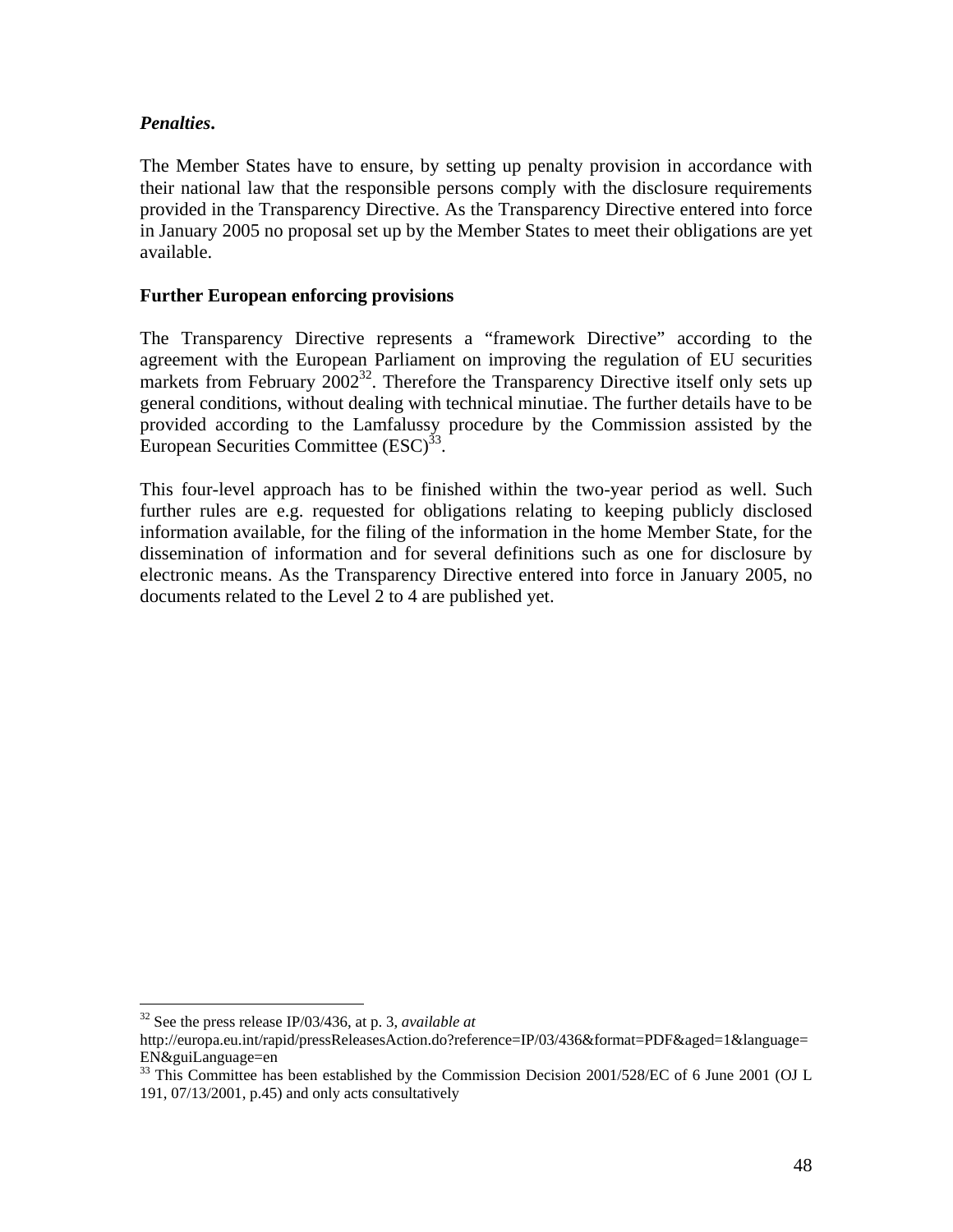## <span id="page-48-0"></span>*CONCLUSIONS*

#### **The future of Transparency**

Chapter 3 showed the importance of transparency in doing business and how this concept evolved from an old passive view to a new active role in the life of a corporation. Nowadays transparency is a real need for all economic communities as the recent regulatory changes in the US and the EU prove.

So what is the role of transparency in future efforts to manage corporate problems and prevent other financial crimes?

A response to this question depends on two things: whether the demand for transparency continues to grow, and whether a culture of transparency can be cultivated, to help counterbalance incentives for continued opacity.

For several reasons, the calls for transparency seen to date are probably only the beginning of a tidal wave of such demands. Part of the reason is globalization, as people become more interdependent they need to know more about each other. But transparency is growing for other reasons as well: technology and democratization and the development of civil society at both the national and global levels

*Technology*: Thanks to the information revolution, the cost of being transparent has plummeted. This revolution encompasses technologies that produce, process, and convey information, including microelectronics, computers and telecommunications. Not only are surveillance systems, broadcasting systems, data processors, and telecommunications technologies all becoming vastly and rapidly cheaper and more capable, but they are increasingly able to interact.

While no one of these technologies guarantees market success, the pattern is clear: the quantity and scope of data being transmitted, the capacity to manipulate the data, and the number of people connected are all skyrocketing. All this technology does more than reduce the costs of transparency, it also facilitates global integration and, by decentralizing information, empowers civil society, thus contributing to the outward shift of the demand curve.

*Democracy and Civil Society*: The spread of democratic ideals and democratic forms of government has contributed greatly to demands for transparency. Newly empowered stakeholders want to know what the managing directors are doing in a corporation. Newly elected managing directors have greater incentives than their predecessors to keep the stakeholders informed.

As civil society grows more vigorous around the world, its demands for transparency will escalate. None of these factors seems likely to diminish anytime soon. The information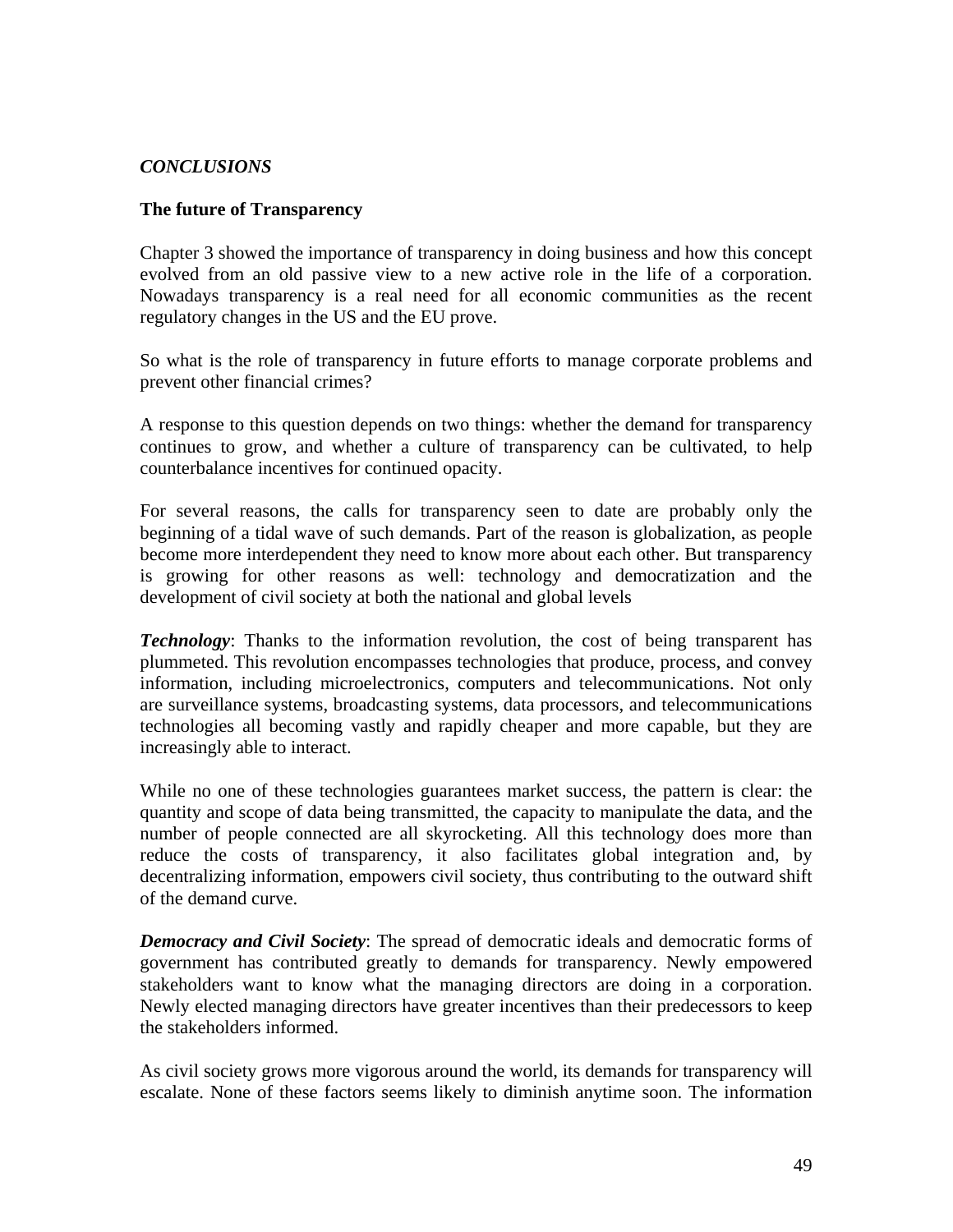<span id="page-49-0"></span>revolution is accelerating everywhere, albeit unevenly. Civil society is both growing and becoming more demanding in virtually all regions of the world. Calls for transparency will outlast the current financial crisis, and if anything are likely to grow.

#### **The dark side of the Corporations**

Discussion up to this point has assumed good intentions on the part of economic actors, though not good performance.

But illegal activities, such as frauds or other financial crimes, can also threaten the stability and efficiency of the corporation and the market architecture. Illicit activities are inherently very difficult to measure, but frauds and embezzlement are the most relevant.

One of the main ways fraud affects business is *false accounting*. Often this will not mean that there has been physical theft from the business, but that executives will falsely report results in order to delete their own poor performance and perhaps to protect bonus payment based on reported corporation performance.

The most straightforward form of fraud involves *deception* to conceal theft and its effects. There are many examples, frequently reported in local newspapers, but since the sums are small, this form of crime is so common it is not thought to be newsworthy for the national papers.

A typical example is purchase fraud, where payments are made to a phantom supplier. Checks are issued and paid into an account controlled, perhaps through an alias, by the fraudster, who might typically be in the accounts or purchasing departments of the corporation. A variation on this approach is where a real supplier is prevailed upon to over-invoice. The payment is authorized by the fraudster and the surplus is divided with the supplier.

## **Role of Transparency in preventing financial crimes**

When self-interested behavior veers into outright criminality, transparency still has a role to play. True transparency would cast a light on these activities causing a change in behavior.

If evidence of such activities can be gathered, the guilty can be held accountable through criminal prosecution. And in the case of fraud, even when criminal prosecutions do not occur, revelations of fraud can force the tainted from office. But it is equally clear that unethical executives and managers have overwhelming incentives to resist disclosure of information about their activities.

Activities, as a result, those calling for transparency must target a very broad range of actors and hoping not only to eliminate the shadows in which the unsavory lurk, but also spotlighting the innocent as well.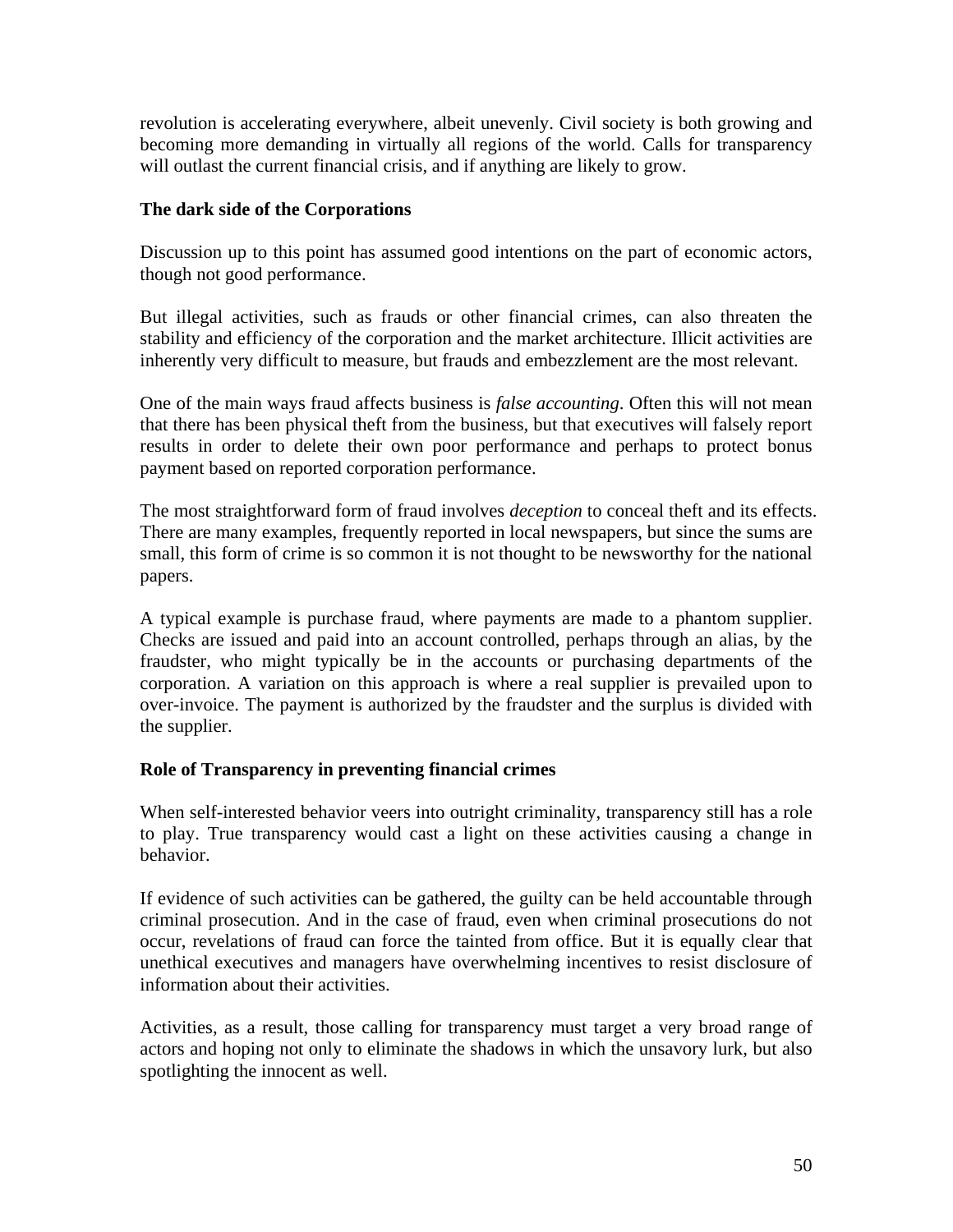In short, increasing transparency will be key to the future success of corporate governance. Only with transparency will it be possible to deter frauds, embezzlement and financial scandals, and foster efficiency in the allocation of investments across corporations and countries.

Increasing transparency will be no easy task. Transparency comes up against obstacles ranging from the legitimate corporation's right to privacy to the desire of rent seekers to hide their ill gotten gains. When a corporation is generating externalities by, for example, lying about its financial reserves (thus risking a financial crisis that would prove costly to others) or secretly dumping toxic substances, it has obvious incentives to try to hide the problem

To do so will require sustained effort toward entrenching a norm favoring transparency among these many actors. It often requires power to induce disclosure, either by coercion or by restructuring incentives, and the information thus revealed can shift power from the former holders of secrets to the newly informed.

Rules, regulations, laws, concepts, structures, processes, best practices, and the most progressive use of technology cannot ensure transparency and accountability. This can only come about when individuals of integrity are trying to 'do the right thing,' not just what is expedient or even necessarily what is permissible.

What matters in the end are the actions of people, not simply their words.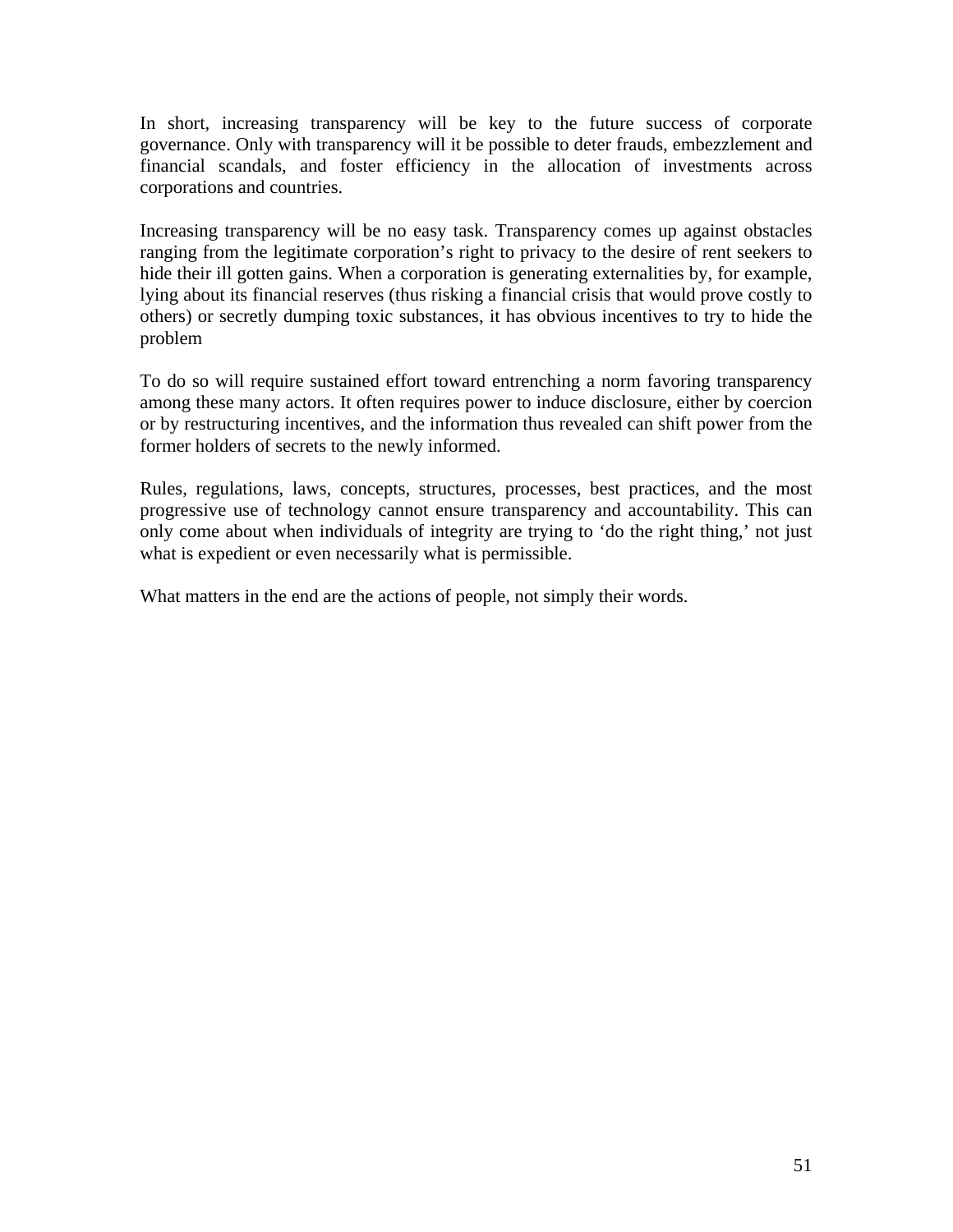#### <span id="page-51-0"></span>*BIBLIOGRAPHY*

ALESINA, Alberto and Roberto Perotti. 1996. Budget Deficits and Budget Institutions. Washington, D.C.International Monetary Fund.

ALPA La riforma delle società. Percorsi di lettura, in Riv. Dir. Priv., 2003, 217.

ANGELICI La riforma delle società di capitali. Lezioni di diritto commerciale,Cedam, Padova, 2003.

BANCA D'ITALIA, "Economia Internazionale", Relazione annuale sul 2000, 31 maggio 2001.

BARCA, F. (1995), "On corporate governance in Italy: issues, facts, and agency", mimeo, Bank of Italy.

BARCA, F. and BECHT M.(2001). The Control of Corporate Europe.Oxford: Oxford University Press.

BASLE COMMITTEE on Banking Supervision. 1998. Enhancing Bank Transparency: Public Disclosure and Supervisory Information That Promote Safety and Soundness in Banking Systems. Basle Committee on Banking Supervision.

BEBCHUK, Lucian, Jesse Fried and David Walker, 2002, "Managerial Power and Rent Extraction in the Design of Executive Compensation," University of Chicago Law Review 69, 751-846.

BECHT, Marco, Patrick Bolton, and Ailsa Roell, 2002, "Corporate Governance and Control," Handbook of Economics and Finance, Constantinides, Harris and Stulz, eds. North Holland.

BENNEDSEN. Morten and Kasper Nielsen. 2002. 'The Impact of the Break Through Rule on European Finns'. CEBR Discussion Paper No. 2002,10, Centre for Economic and Business Research, Langelinie, Denmark.

BERGER, Suzanne, DORE, Ronald, Differenze nazionali e capitalismo globale, Bologna, Il Mulino, 1998.

BERGLOF, E. (1997), "Reforming corporate governance: redirecting the European agenda", Economic Policy,pp. 93-123.

BERKOWITZ, Daniel, Katharina Pistor and Jean-Francois Richard. 1999. 'Economic Development, Legality and the Transplant Effect'. Working Paper, Center for International Development, Harvard University, Cambridge, MA.

BORIO Le società in Europa Rimini, Maggioli Editore, Terza Edizione, 2002.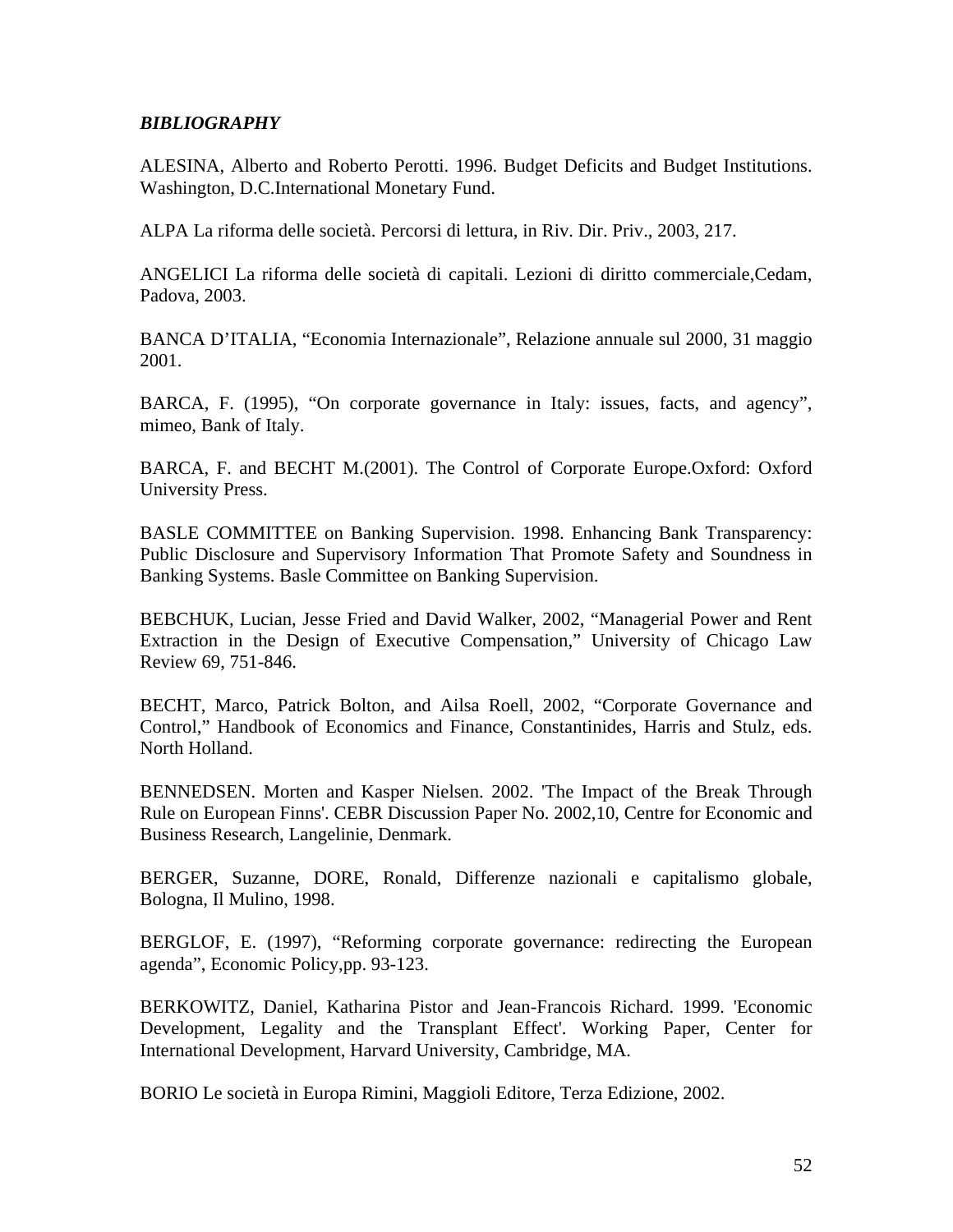BRIN, David. 1998. The Transparent Society: Will Technology Force Us to Choose Between Privacy andFreedom? Massachusetts: Addison-Wesley.Brookings Panel on Economic Activity (Washington, DC, 3 Sep-4 Sep).

BRYAN, Lowell, FARRELL, Diana, Mercato senza confini, Milano, Sperling & Kupfer, 1997.

BYRNES, Nanette. 1998. "Needed: Accounting the World Can Trust." Business Week"

CENTER for Global Security and Cooperation of Science Applications International Corporation. 1999.

Center of Concern. 1998. IMF Study Group Report: Transparency and Evaluation. Center of Concern.

CESARINI, Francesco, GUALTIERI, Paolo, La borsa, Bologna, Il Mulino, 2000.

CHANCELLOR, Edward, Un mondo di bolle: la speculazione finanziaria dalle origini alla "new economy", Roma, Carocci, 2000.

CHANG, Roberto, Understanding Recent Crises in Emerging Markets, Federal Reserve Bank of Atlanta, Economic Review, 1999.

COCHRANE, G. 1984. "The Auditor's Report: Its Evolution in the USA." Pp. 164-89 in The Evolution of Corporate Financial Reporting, eds. T.A. Lee and R.H. Parker. New York: Garland Publishing, Inc.

COFFEE. J.C. Jr. (2002). "What Caused Enron?: A Capsule Social and Economic History of the 1990s", Working Paper, Columbia Law School.

CONSOLO "Corporate governance" e nuovo diritto societario, IPSOA, 2004.

DECLARATION of G7 Finance Ministers and Central Bank Governors. 1998. Paris, France.

DONALDSON, G. 1994. Corporate Restructuring. Harvard Business School Press, Boston, MA.

DYE, Kenneth M. and Rick Stapenhurst. 1998. Pillars of Integrity: The Importance of Supreme Audit Institutions in Curbing Corruption. Washington, DC: The Economic Development Institute of the World Bank.

ECONOMIST. 16 Jan 1999. "A Global War Against Bribery." The Economist, pp. 22-24.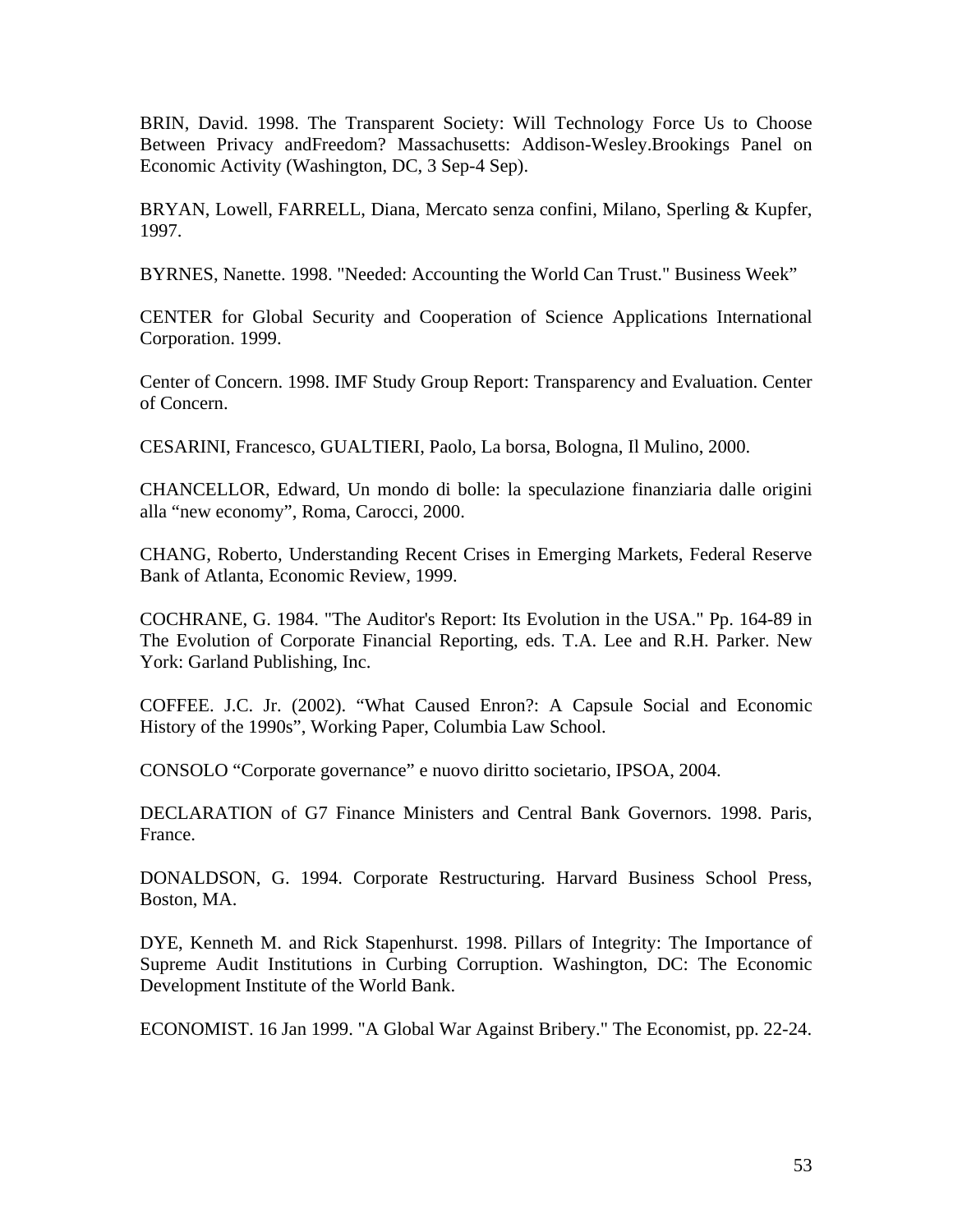EICHENGREEN, Barry, Donald Mathieson, Bankim Chadha, Anne Jansen, Laura Kodres, and Sunil Sharma. 1998. Hedge Funds and Financial Market Dynamics. IMF Occasional Paper 166 ed. Washington, DC: International Monetary Fund.

EICHENGREEN, Barry. 1999. Toward a New International Financial Architecture: A Practical Post-Asia Agenda. Washington, DC: Institute for International Economics.

EUROPEAN COMMISSION (2002). Commission Recommendation (2002/590/EC) of 16 May 2002 on "Statutory Auditors' Independence in the EU: A set of Fundamental Principles", Commission Recommendation (2002/590/EC), [2002] OJ L 191/22.

EUROPEAN COMMISSION (2003a). "Modernising Corporation Law and Enhancing Corporate Governance in the European Union - A Plan to Move Forward", COM (2003) 284 final, 21st of May.

EUROPEAN COMMISSION (2003b). "Reinforcing the Statutory audit in the European Union", Commission Communication, 21st of May.

EUROPEAN COMMISSION 1995. The Simplification of the Operating Regulations for Public Limited Corporations in the European Union, Final Report.

EUROPEAN COMMISSION. 1998. 'Financial Services: Building a Framework for Action'. Communication from the Commission to the Council and the European Parliament.

EUROPEAN COMMISSION. 2002. 'A Modern Regulatory Framework for Corporation Law in Europe'. Consultative Document of the High Level Group of Corporation Experts, November.

EUROPEAN COMMISSION. 2003a, 'Modernising Corporation Law and Enhancing Corporate Governance in the EU - A Plan to Move Forward'. Communication from the Commission to the Council and the European Parliament.

EUROPEAN COMMISSION. 2003b. 'Reinforcing the Statutory Audit in the EU'. Communication from the Commission to the Council and the European Parliament.

EUROPEAN PARLIAMENT (2003). Directive 2003/6/EC of the European Parliament and of the Council of 28 January 2003 on insider dealing and market manipulation (market abuse).

EVANS, John V. 1998. "New Satellites for Personal Communications." Scientific American Exchange 278(4):70-77.

FABOZZI, Frank J., MODIGLIANI, Franco, Mercati finanziari. Strumenti e istituzioni, Bologna, Il Mulino, 1995.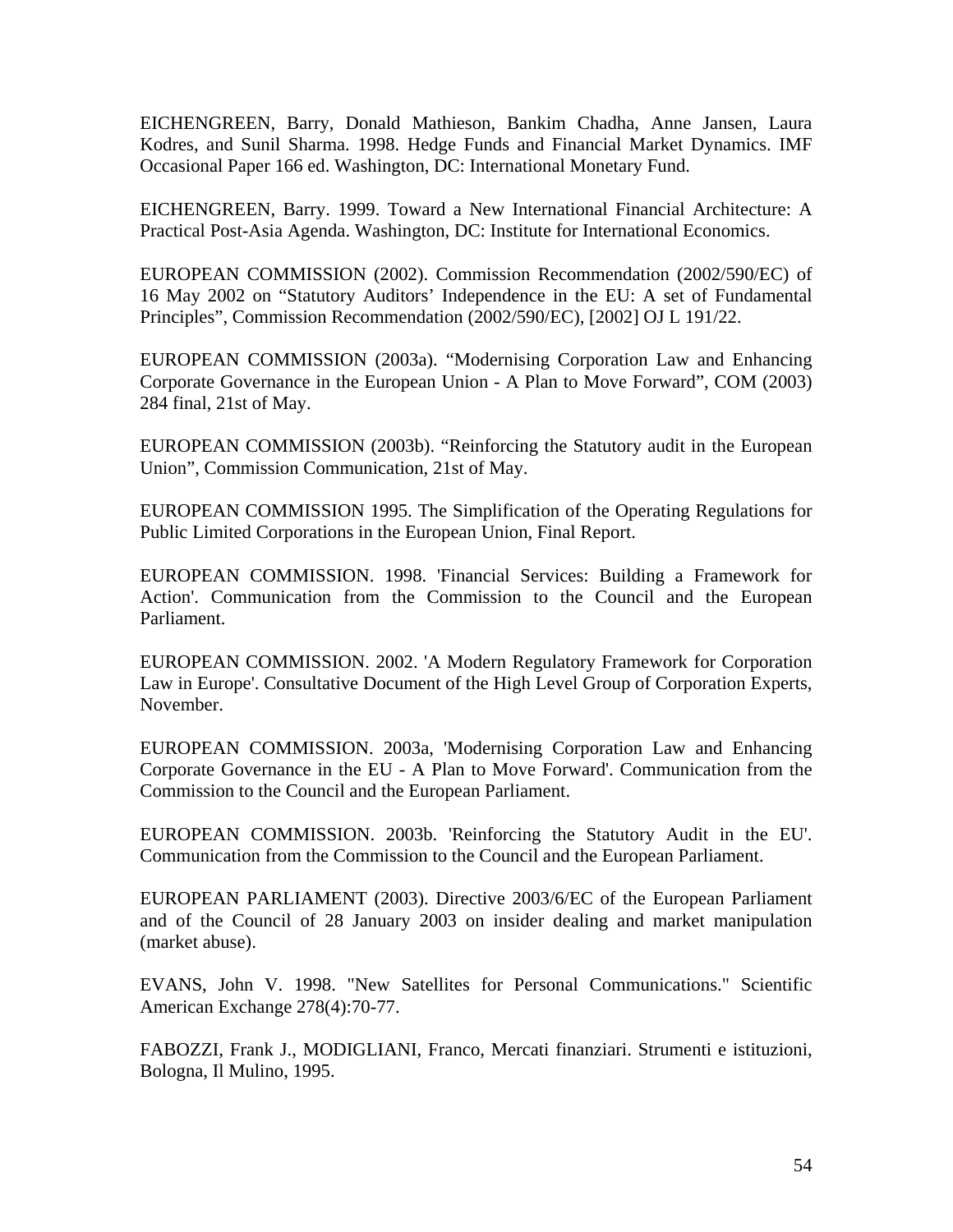FINANCIAL TIMES (2002). "How to bring US corporations under control?", 7th of August.

FLORINI, Ann M. Editor.1996. "The Evolution of International Norms." International Studies Quarterly 40:363-89.

FLORINI, Ann M. Editor.1997. "A New Role for Transparency." Contemporary Security Policy 18(2):51-72.

FLORINI, Ann M. Editor.1998. "The End of Secrecy." Foreign Policy(111):50-63.

Flynn, Stephen. 1999. "The Global Drug Trade Vs. the Nation-State: Why the Bad Guys Are Winning." Ed. Maryann Cusimano. New York: St. Martin's Press.

FOX, Jonathan A. and L. D. Brown. 1998. The Struggle for Accountability: The World Bank, NGOs, and Grassroots Movements. Cambridge: The MIT Press.

FRC (2002). "Audit Committees: Combined Code Guidance", a report and proposed guidance by an FRC-appointed group chaired by Sir Robert Smith, submitted to the Financial Reporting Council, December.

FURMAN, Jason and Joseph E. Stiglitz. 1998. "Economic Crises: Evidence and Insights From East Asia."

G7 Leaders' Statement on the World Economy. 1998. London, U.K..

GALBRAITH, John Kenneth, Breve storia dell'euforia finanziaria. I rischi economici delle grandi speculazioni, Milano, Bur, 1998.

GALGANO The allocation of Power and the Public Corporation in Europe in European Corporation laws a comparative approach, edited by Drury & Xuereb, 1991, pag 85 ss

GILSON, Ronald and Jeffrey Gordon. 2003. 'Controlling Controlling SWhareholders'. Columbia University Law School WP No. 228, Columbia, Law School, NY.

GILSON, Ronald. 1999. 'Corporate Governance and Economic Efficiency: When do Institutions Matter?'. Washington University Law Quarterly 74:327 346.

GILSON, Ronald. 1987. 'Evaluating Dual Class Common Stock: The Relevance and Substitutes'. Virginia Law Review 73:807-844.

GOMPERS, Paul, Joy Ishi, and Andrew Metrick. 2001. "Corporate Governance and Equity Prices", Working Paper 8449, NBER, 2001.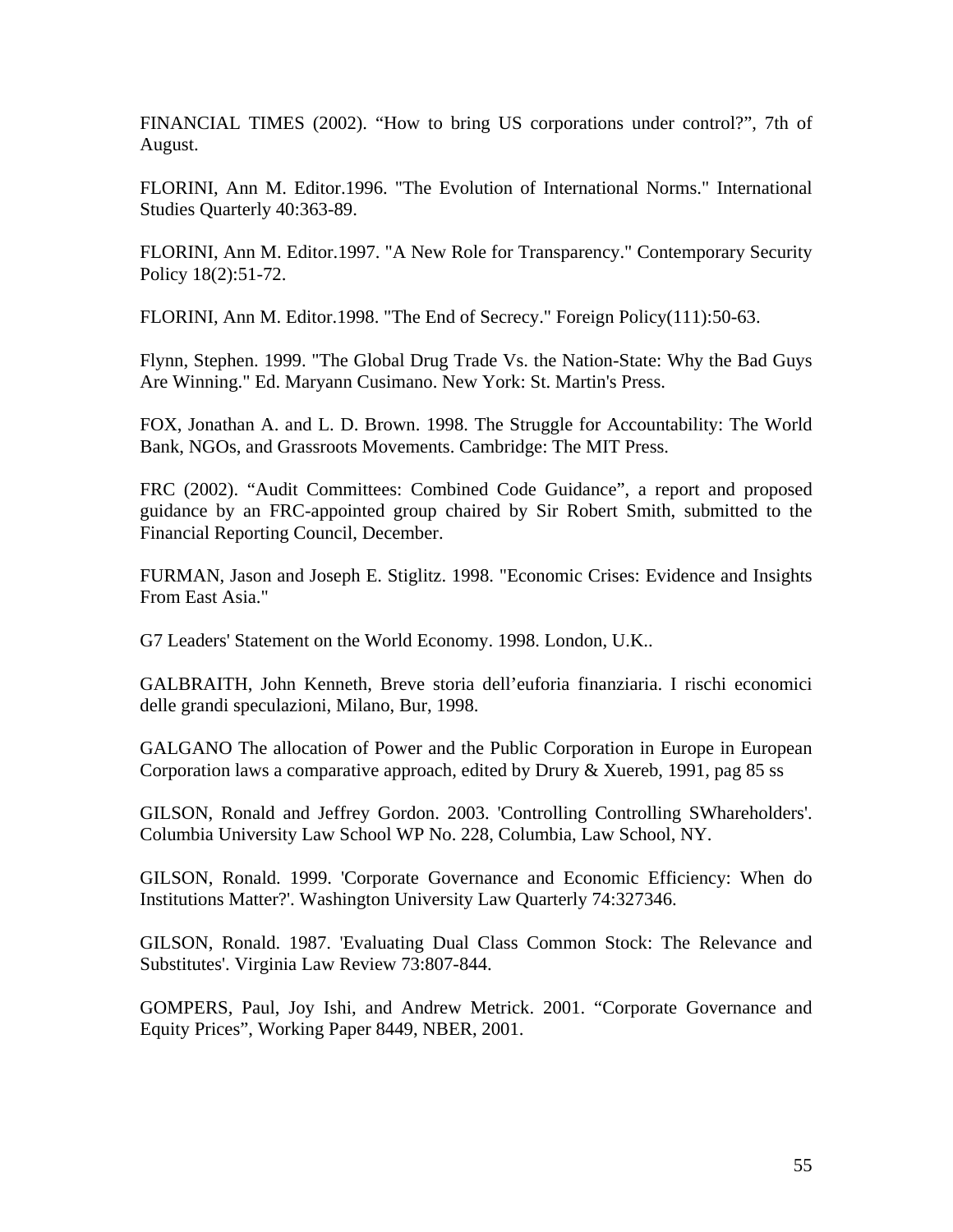GREENWALD, Bruce C. and Joseph E. Stiglitz. 1991. Information, Finance, and Markets: The Architecture of Allocative Mechanisms. U.S.: National Bureau of Economic Research.

GRIFFIN, E. (1997). "A First Look at Communication Theory", McGraw-Hill Inc., 3rd edition.

HALL, B. and T. Knox, "Managing Option Fragility," Harvard NOM Research Paper 02- 19, Harvard Business School. (2002)

HARRIS, Milton and Arthur Raviv. 1988. 'Corporate Control Contests and Capital Structure'. Journal of Financial Economics 20:55-86.

Haufler, Virginia. 1998. "Manual on Fiscal Transparency -- Draft."

HIGH Level Group of Corporation Law Experts (2002). "A modern regulatory framework for corporation law in Europe", report of the High Level Group of Corporation Law Experts, 4th of November.

HIGH Level Group of Corporation Law Experts. 2002a. Report of the High Level Group of Corporation Law Experts on a Modem Regulatory Frameworkfor Corporation Law in Europe. Brussels: Commission of the European Communities.

HIGH Level Group of Corporation Law Experts. 2002b. Report of the High Level Group of Corporation Law Experts on Issues Related to Takeover Bids. Brussels: Commission of the European

HOPT European corporation and financial law, 3° ed., Text and Leading Cases, Oxford University Press, 2004.

JAITELL. Gregg and Anette Poulsen. 1988. 'Dual Class Recapitalizations of Antitakeover Mechanisms: The Recent Evidence'. Journal of Financial Economics 20: 129-152.

JENSEN, M. and W. Meckling (1976), "Theory of the firm: managerial behaviour, agency costs andownership structure", Journal of Financial Economics, 3, pp. 305-360.

JONES, Mike. 1998. "The IASC: Twenty-Five Years Old This Year." Management Accounting-London.

KEASEY, K., S. Thompson and M. Wright (1997), Corporate Governance: Economic, Management, andFinancial Issues, Oxford University Press, Oxford.

KIGUCHI, Hiroko, MITSUGI, Yoshiyuki, An Overview of Corporate Governance in Japan, Governance Unit, Standard & Poor's, 11 settembre 2002.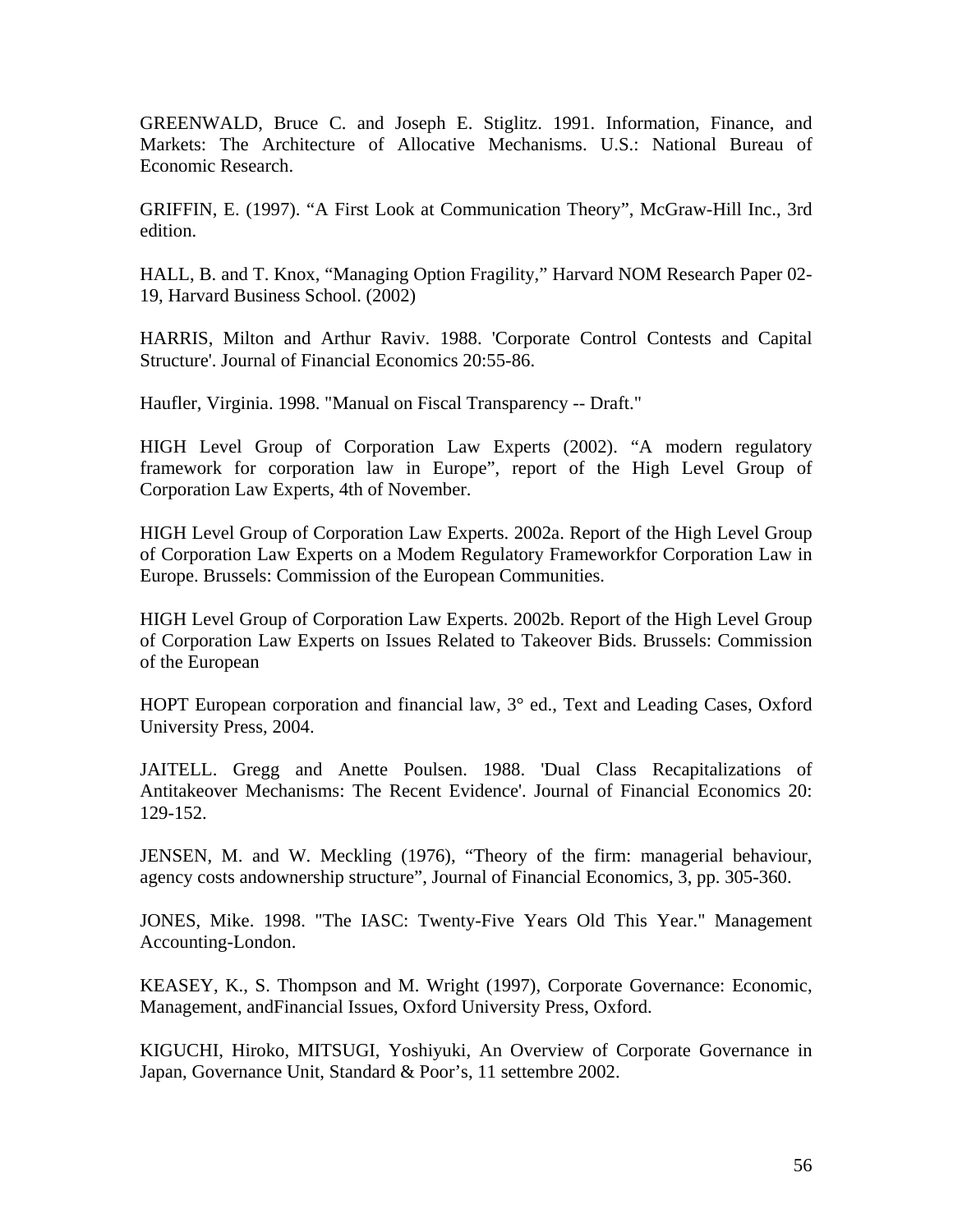KINDLEBERGER, Charles P., Storia delle crisi finanziarie, Roma, Editori Laterza, 1991.

KOPITS, George and Jon Craig. 1998. Transparency in Government Operations. Washington, D.C.: International Monetary Fund.

KRAAKMAN – DAVIES – HANSMAN – HERTIG – HOPT The anatomy of corporate law: a comparative and functional approach, Oxford University Press, 2004.

KRZYSZTOF – TEICHMANN The European corporation, A state by state account of the introduction of the European corporation, De Gruyter Recht, Berlin, 2004

LA PORTA, R., F. Lopez-de-Silanes, A. Shleifer, and R. Vishny (1998), "Corporate ownership structure around the world", mimeo, Harvard University.

LAMFALUSSY, Alexander. 2001. 'Final Report of the Committee of Wise Men on the Regulation of European Securities Markets'. (available at www.europa.eu.int).

LANNOO, Karel and Mattias Levin. 2002. 'An EU Corporation without an EU Tax?'.CEPS Research Report, Centre for European Policy Studies, Brussels.

LANNOO, Karel. 1995. 'Corporate Governance in Europe'. CEPS Working Party Report No. 12, Centre for European Policy Studies, Brussels.

LANNOO, Karel. 1999. 'A European Perspective on Corporate Governance', Journal of Common Market Studies 37:269-294.

LANNOO, Karel. 2001, 'EU Securities MaIket Regulation: Adapting to the Needs of a Single Capital MaIket'. CEPS Worldng Party Report No. 34, Centre for European Policy Studies, Brussels.

MACCHIATI, Alfredo, Decisioni finanziarie e mercato dei capitali, Bologna, Il Mulino, 1992.

MAURO, Paolo. 1997. "The Effects of Corruption on Growth, Investmetn, and Goverment Expenditure: A Cross-Country Analysis." Pp. 83-107 in Corruption and the Global Economy, Editor Kimberly A. Elliot. Washington, DC: The Institute for International Economics.

MAVRINAC, Sarah and Henry Fiorillo. 1997. "Investor Relations Rx: To Keep Investors Onside, Corporations Have to Provide More and Better Information on a Timely Basis." The Financial Post.

MILLER, Geoffrey P., "The Role of a Central Bank in a Bubble Economy", New York University Law School Magazine, Autumn 1998.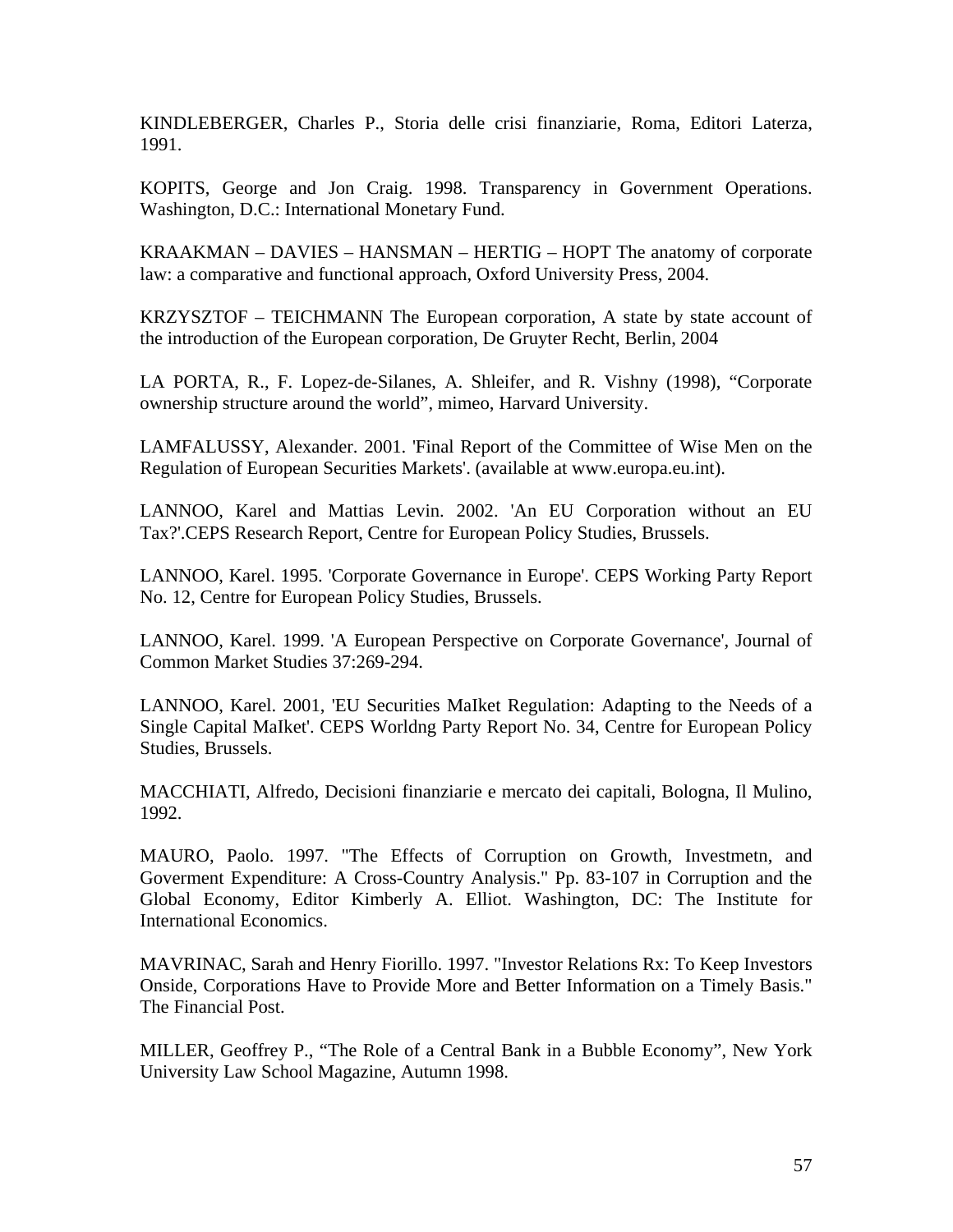MINSKY, Hyman P., The Financial Instability Hypothesis, Working Paper No. 74, The Jerome Levy Economics Institute of Bard College, May 1992.

OECD (00). 2003. 'Bank Profitability Statistics, Organisation for Economic . Coopemtion and Development'.

OECD (2002a), OECD Principles of Corporate Governance, Paris.

PIKETTY, Thomas and Emmanuel Saez. 2001. 'Income Inequality in the United States, 1913-1998'. NBER Worldng PaperNo. 8467.

Pistor, Katharina, Martin Raiser and Stanislaw Gelfer. 2000. 'Law and Finance in Transition Economies'. Working Paper, Center for International Development, Harvard University, Cambridge, MA.

POSNER, R (1989)"Creating a Legal Framework for Economic Development,"in World Bank Research Observer.

PROWSE, S. (1994), "Corporate governance in international perspective: a survey of corporate control mechanisms among large firms in the United States, the United Kingdom, Japan and Germany", BIS Economic Papers, No. 41.

PROWSE, S. D. (1992), "The structure of corporate ownership in Japan", Journal of Finance, 47(3), pp. 1121-1140.

ROE, Mark. 1998. 'Compamtive Corporate Governance'. New Palgrave Dictionary of Economics and the Law 1:339.

SAFIRE, William. 4 Jan 1998. "On Language; Transparency, Totally." The New York Times (New York), p. 4.

SANGER, David E. 2 Oct 1998. "Rubin Urges More Disclosure in Global Finance and Making Investors Pay Bailout Share." New York Times, p. A10.

SEC (2003). "Regulation Analyst Certification" 17 CFR PART 242 [Release Nos. 33- 8193; 34-47384; File No. S7-30-02], 20th of February.

SELIGMAN, Joel. 1986. 'Equal Protection in the Shareholder Voting Rights: The One Common Share, One Vote Controversy". George Washington Law Review 54:687-724.

SHILLER, Robert, J., Euforia irrazionale. Analisi dei boom di borsa, Bologna, Il Mulino, 2000.

SHOLTE, Jan A. 1999. "Civil Society & Democracy in Global Finance." Paper Prepared for the Annual Conference of the International Studies Association (Washington, D.C., February 16 - 20).